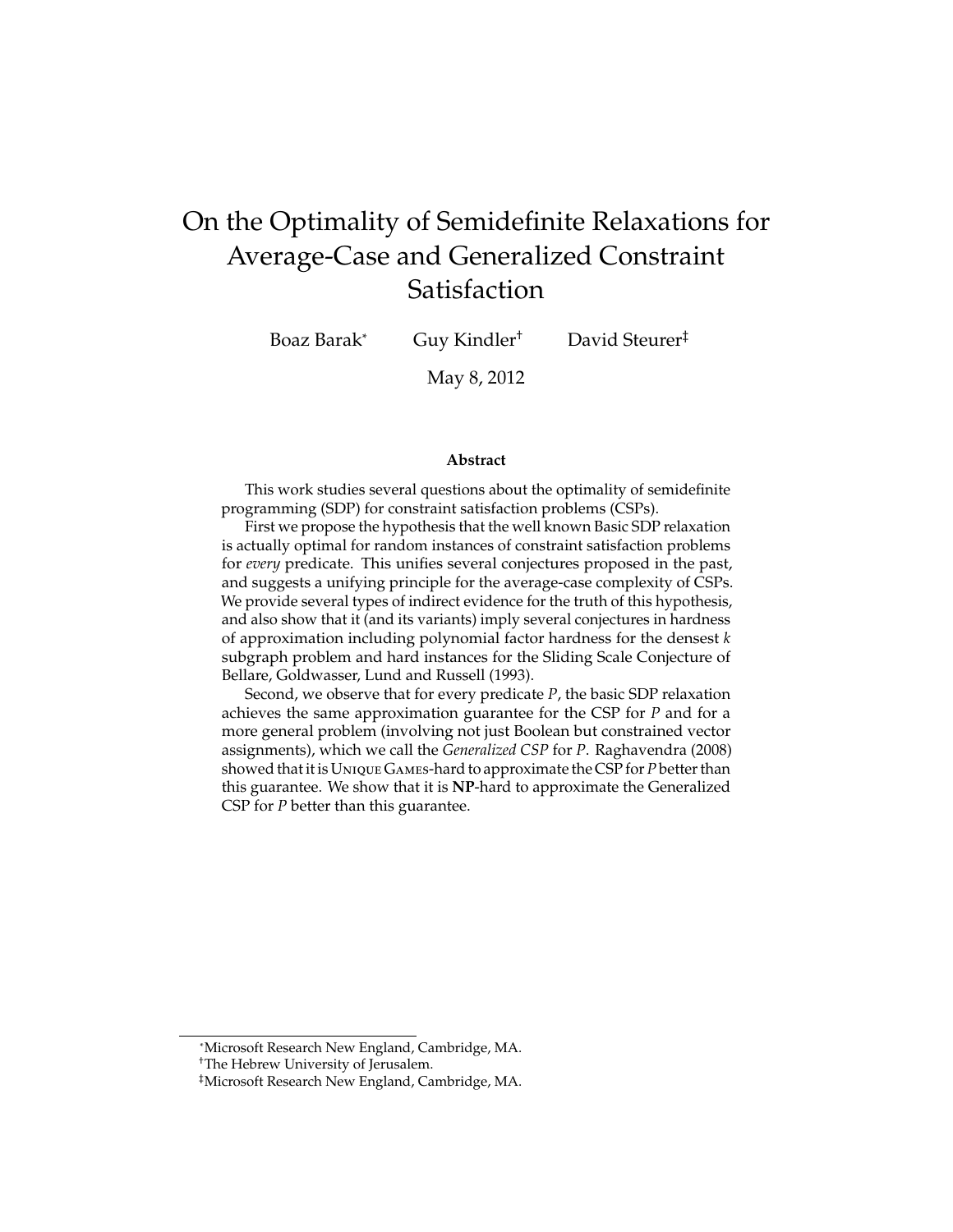## **Contents**

| 1                       | <b>Introduction</b>                                       |                                                          |                |  |  |  |
|-------------------------|-----------------------------------------------------------|----------------------------------------------------------|----------------|--|--|--|
|                         | 1.1                                                       |                                                          | $\overline{4}$ |  |  |  |
|                         | 1.2                                                       |                                                          | 6              |  |  |  |
|                         | 1.3                                                       |                                                          | 8              |  |  |  |
| $\overline{2}$          |                                                           | <b>Preliminaries</b>                                     | 11             |  |  |  |
| 3                       | The SDP optimality hypothesis for random CSPs             |                                                          |                |  |  |  |
|                         | 3.1                                                       |                                                          | 12             |  |  |  |
|                         | 3.2                                                       | Characterizing the SDP value of CSP(P)                   | 13             |  |  |  |
|                         | 3.3                                                       | Some evidence for the SDP optimality hypothesis          | 14             |  |  |  |
|                         |                                                           | Relation to Feige's Hypothesis<br>3.3.1                  | 14             |  |  |  |
|                         |                                                           | 3.3.2                                                    | 15             |  |  |  |
|                         |                                                           | Hardness of approximation results<br>3.3.3               | 16             |  |  |  |
|                         | 3.4                                                       | Extensions of the RCSP Hypothesis and their applications | 17             |  |  |  |
|                         | 3.5                                                       | Applications of the RCSP Hypothesis                      | 19             |  |  |  |
| $\overline{\mathbf{4}}$ | <b>Optimality of Basic SDP for Generalized CSPs</b><br>22 |                                                          |                |  |  |  |
|                         | 4.1                                                       |                                                          | 22             |  |  |  |
|                         | 4.2                                                       | Preliminaries (continued)                                | 25             |  |  |  |
|                         | 4.3                                                       |                                                          | 29             |  |  |  |
|                         | 4.4                                                       |                                                          | 31             |  |  |  |
|                         | 4.5                                                       |                                                          | 32             |  |  |  |
|                         | 4.6                                                       | Influence Decoding from Smoothly Folded Functions        | 34             |  |  |  |
|                         | 4.7                                                       | Smooth Distributions over Functions                      | 35             |  |  |  |
|                         | 4.8                                                       |                                                          | 36             |  |  |  |
|                         | 4.9                                                       | Pairwise Independence and Invariance Principle           | 36             |  |  |  |
|                         | <b>References</b>                                         |                                                          | 37             |  |  |  |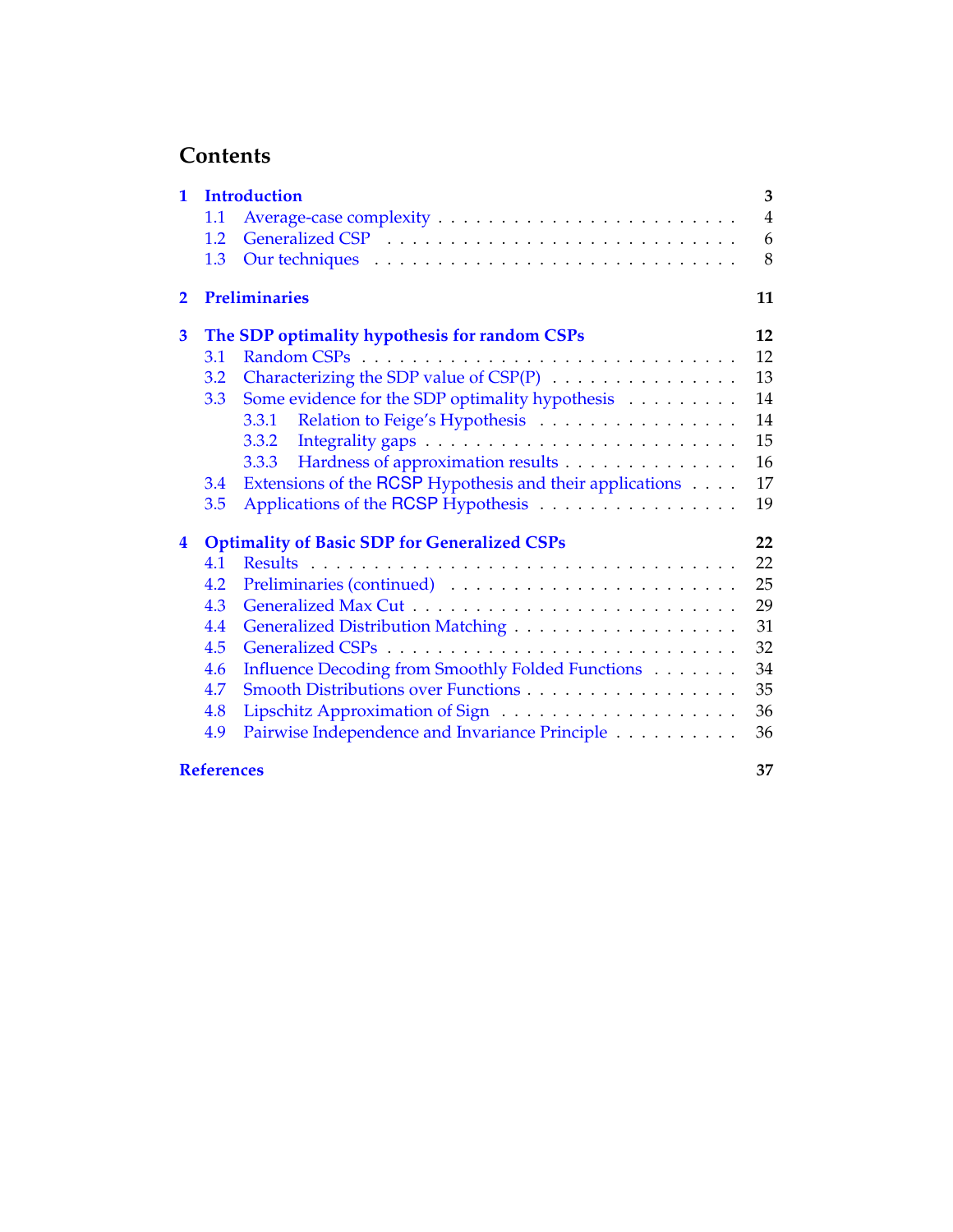## <span id="page-2-2"></span><span id="page-2-0"></span>**1 Introduction**

Some of the most appealing results in algorithms and computational complexity are *meta algorithms* or *meta reductions* that characterize the complexity not just of a single problem but a whole family of them. Some canonical examples for meta algorithms include the Ellipsoid algorithm, that applies for all convex problems admitting efficient separation and membership oracles [\[GLS81\]](#page-37-0), and Robertson and Seymour's algorithm deciding every minor-closed graph property in polynomial time [\[RS95,](#page-39-0) [RS04\]](#page-39-1). One example for a meta reduction is the work of Lewis and Yannakakis [\[Yan78,](#page-39-2) [LY80\]](#page-38-0) showing that for large a class of properties, finding the largest subgraph satisfying the property is **NP** hard.

Perhaps the nicest case is when we have a complimentary meta-algorithm and meta-reduction, thus obtaining a *meta characterization* that determines exactly the complexity of any computational problem inside some family. The *Dichotomy Conjecture* of Feder and Vardi [\[FV98\]](#page-37-1) is aimed at achieving exactly such a characterization for the determining the satisfiability of constraint satisfaction problems (CSPs), and much exciting progress has been made on it [\[Sch78,](#page-39-3) [HN90,](#page-38-1) [Bul02,](#page-37-2) [BK09\]](#page-37-3). In the context of approximation algorithms, Raghavendra [\[Rag08\]](#page-39-4) gave, assuming Khot's Unique Games Conjecture (UGC) [\[Kho02b\]](#page-38-2), a metacharacterization of the approximation threshold of all CSPs. In particular he showed that for every CSP it is Unique Games-hard to beat the approximation guarantee achieved by a simple semidefinite programming relaxation known as BASIC SDP.

Recent works, however, have raised some doubts concerning the UGC. In particular, while the UGC asserts that a certain computational problem known as Unique Games is **NP**-hard, it was shown that this problem can be solved in subexponential time [\[ABS10\]](#page-36-1), and in fact there is a candidate algorithm that might solve it much faster than that  $[BBH<sup>+</sup>12]$  $[BBH<sup>+</sup>12]$ . Indeed, showing a distribution of plausibly hard instances for Unique Games appears to be a challenging problem [\[AKK](#page-36-3)+08, [BHHS11,](#page-37-4) [KMM11\]](#page-38-3). These works form a strong motivation for basing optimality results on conjectures that are weaker than, or at least different from, the UGC. $<sup>1</sup>$  $<sup>1</sup>$  $<sup>1</sup>$  Moreover, as all of the above meta-characterization results</sup> are in the context of *worst-case* complexity, and the question of whether such characterizations can be proven, or are even true, in the context of *average-case complexity*, has not been addressed to our knowledge.

This paper shows some results in the above mentioned directions. Specifically, we study optimality results in two settings:

*Average-case complexity* We put forward the hypothesis that among polynomial time approximation algorithms, Basic Spp is optimal for *random CSPs*. We show that this conjecture (and its extentions) would have some interesting consequences for hardness of approximation, and give some indirect evidence supporting it. While proving this hypothesis is beyond current

<span id="page-2-1"></span><sup>&</sup>lt;sup>1</sup>We note such optimality results will have to differ from those of Raghavendra's theorem since his meta-characterization also implies the UGC.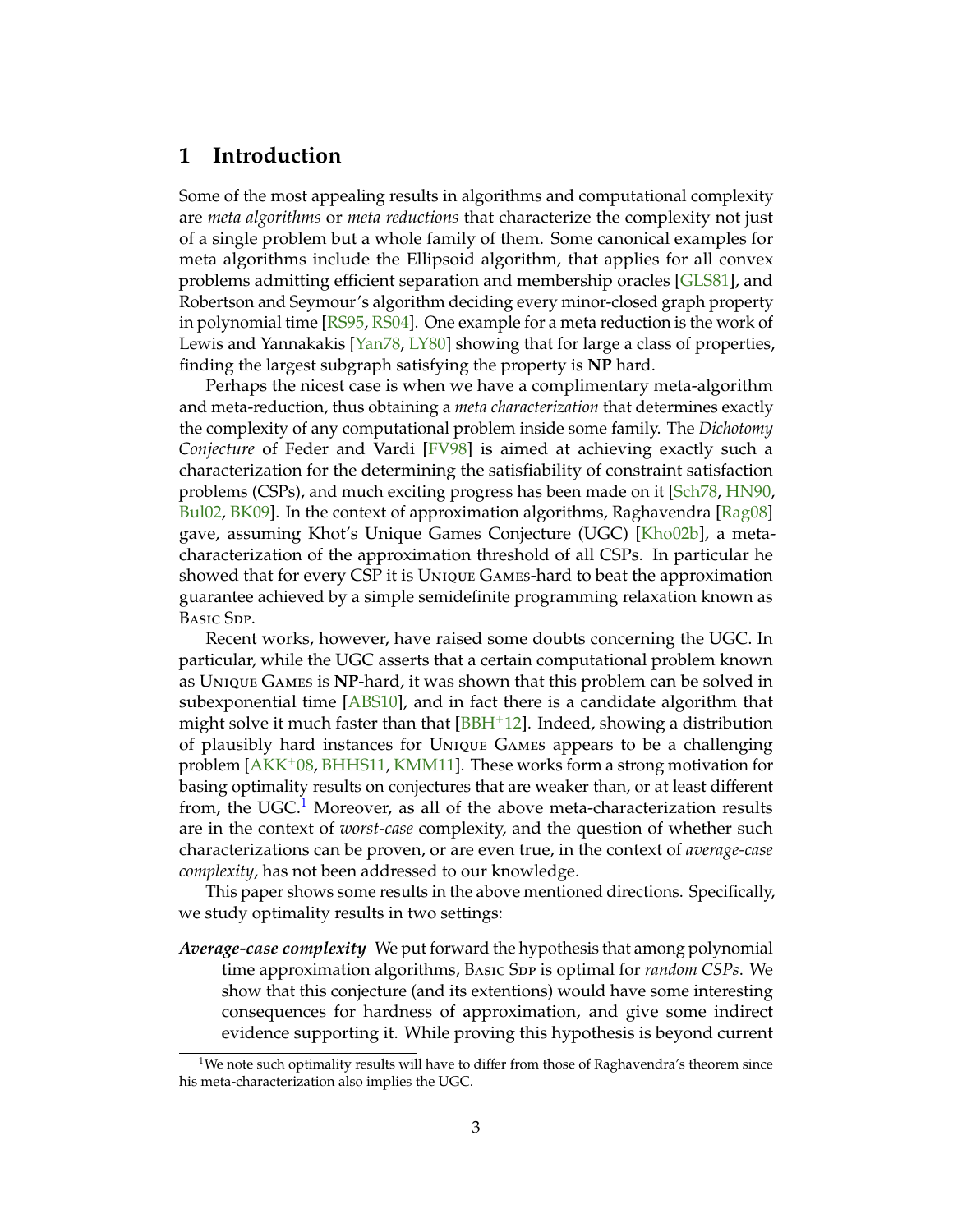<span id="page-3-2"></span>techniques in complexity, there are many plausible ways to *refute* it, and we argue that studying this and similar conjectures is a good approach to make progress on average-case complexity.

*Generalized CSPs* We show that, assuming  $P \neq NP$ , Basic Spp is in fact optimal for a class of problem that we call *generalized CSPs*. At a very high level, given a predicate *P*, the *generalized CSP* corresponding to *P* involves applying *P* not just on variables and their negations but an arbitrary linear functions of the variables (which are allowed now to be not just bits but certain real vectors). The definition of generalized CSP is motivated by the observation that BASIC SDP does not really distinguish between generalized CSPs and real ones. Thus in particular for every predicate *P*, Basic Spp yields the same approximation on the generalized CSP for *P* that it yields for the CSP of *P*. (For example, Basic Spp yields the same factor 0.87... approximation for Generalized Max-Cut as the one it achieves for the standard Max-Cut, and while it is an open question whether this factor can be improved for Max-Cut, our results imply that it is **NP**-hard to beat for the generalized version.)

We now give more details on our results.

## <span id="page-3-0"></span>**1.1 Average-case complexity**

For a predicate  $P: {\{\pm 1\}}^K \to \{0, 1\}$ , an instance  $\mathfrak I$  of CSP(*P*) is a set of *K*-tuples of literals over the variables  $x_1, \ldots, x_n$ . The *value* of  $\mathfrak{I}$ , denoted val( $\mathfrak{I}$ ), is the maximum, over all assignments to the variables, of the fraction of tuples that satisfy *P*. We say that an algorithm *A* is a *relaxation* for CSP(*P*) if val( $\mathfrak{I}$ )  $\leq$  *A*( $\mathfrak{I}$ ) for all instances  $\mathfrak I$  of CSP(*P*). Some examples for relaxations are obtained by linear and convex programs for CSP(*P*), including the canonical algorithm Basic Spp considered by  $[Rag08]$ , but in general a relaxation is any algorithm that always upper bounds the true value. A *random instance* of CSP(*P*) is obtained by selecting *m* random *K*-tuples of literals for some parameter *m* = *m*(*n*). [2](#page-3-1) The following conjecture states that Basic Spp is essentially the optimal polynomial time upper-certificate on *random* instances of CSP(*P*).

**RCSP Hypothesis** (SDP optimality hypothesis for refuting CSPs, informal)**.** *Let P*: { $\pm 1$ <sup>*K*</sup>  $\rightarrow$  {0, 1} *be a predicate and let*  $\varepsilon > 0$ *. Then if for every polynomial time relaxation*  $A$  *for*  $CSP(P)$ *, it holds that for random instance*  $\mathfrak{I}$  *of*  $CSP(P)$ *, almost always*  $A(\mathfrak{I}) \geqslant$  Basic Spp( $\mathfrak{I}$ ) –  $\varepsilon$ .

(The R in RCSP can stand for either "refutation" or "random". )

While it is clear what a *disproof* of the RCSP Hypothesis would consist of, given the state of art in computational complexity it seems unlikely that it will

<span id="page-3-1"></span><sup>2</sup>Unless specified otherwise, *m* will equal *cn* for some sufficiently large constant *c*. Also note that our definition considers tuples of *literals* (i.e., variables or their negations) and not just un-negated variables.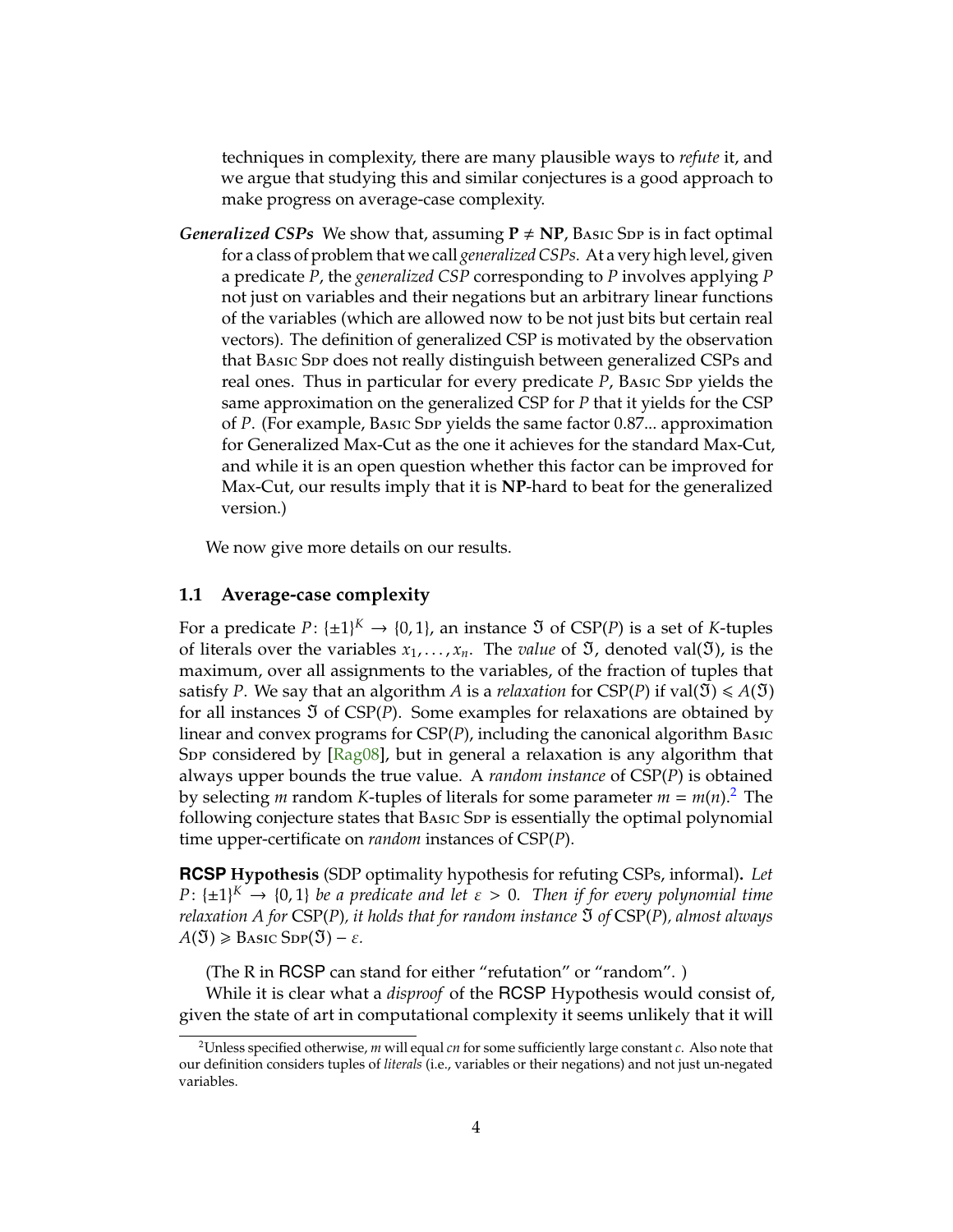<span id="page-4-0"></span>be *proven* (or even derived from well studied worst-case conjectures such as  $P \neq NP$  [\[BT06\]](#page-37-5)) in the foreseeable future. Nevertheless, there are still several approaches to obtain *evidence* for its veracity:

– *(Reductions)* It may be possible to derive the RCSP Hypothesis from a more well-studied *average case* conjectures/hypothesis such as Feige's Hypothesis [\[Fei02\]](#page-37-6) about refuting random 3SAT, or conjectures about the hardness of learning parity with noise [\[GKL88,](#page-37-7) [BFKL93\]](#page-37-8).

We show a partial result in this direction, observing that Feige's results can be restated as showing that his hypothesis implies the RCSP Hypothesis for the case of predicates of arity at most 3.

– *(Integrality gaps)* If the RCSP Hypothesis is true, then in particular stronger mathematical relaxations than BASIC SDP such as its extension to various hierarchies will not give better results than BASIC SDP on random instances. Confirming this prediction can be thought of as evidence for the RCSP Hypothesis.

We observe that the results of Benabbas, Georgiou, Magen, and Tulsiani [\[BGMT12\]](#page-37-9) can be adapted to show this prediction for the relaxation obtained by augmenting Basic Spp with  $Ω(n)$  rounds of the Sherali-Adams hierarchy, while Tulsiani's work [\[Tul09\]](#page-39-5) shows that for particular families of predicates, the same holds for  $\Omega(n)$  rounds of the Lasserre hierarchy.

– *(Worst-case hardness of approximation results)* As was observed in the past, average-case assumptions such as the RCSP Hypothesis imply worst-case hardness of approximation results. Confirming such predictions again can be thought of as providing evidence for the hypothesis.

One can view the classic result of Håstad [\[Hås01\]](#page-38-4) as some hardness of approximation on this form, for the case of predicates such as *k*-XOR and *k*-SAT. Our results on generalized CSP's (see below) are also in this flavor.

Beside being an attractive hypothesis in its own right, we also show that the RCSP Hypothesis implies the conjecture that predicates supporting pairwise independent distributions are approximation resistant. This was shown based on the Unique Games Conjecture by [\[AM09\]](#page-36-4), so our results gives an alternative basis for that statement. We also consider generalizations of the RCSP Hypothesis to larger alphabet and broader sets of parameters, and show that these generalizations yield hard instances for the "Sliding Scale" conjecture of [\[BGLR93\]](#page-37-10) (including its projection game variant [\[Mos11\]](#page-38-5)), as well as instances for the problem of obtaining a polynomial approximation for the densest κ-subgraph problem (see also [\[BCC](#page-36-5)+10, [AAM](#page-36-6)+11]).

*Remark* 1.1*.* Traditionally in computational complexity it is not very common to consider "meta-conjectures" such as the RCSP Hypothesis, that posit the hardness of a large family of problems. Complexity theorists naturally prefer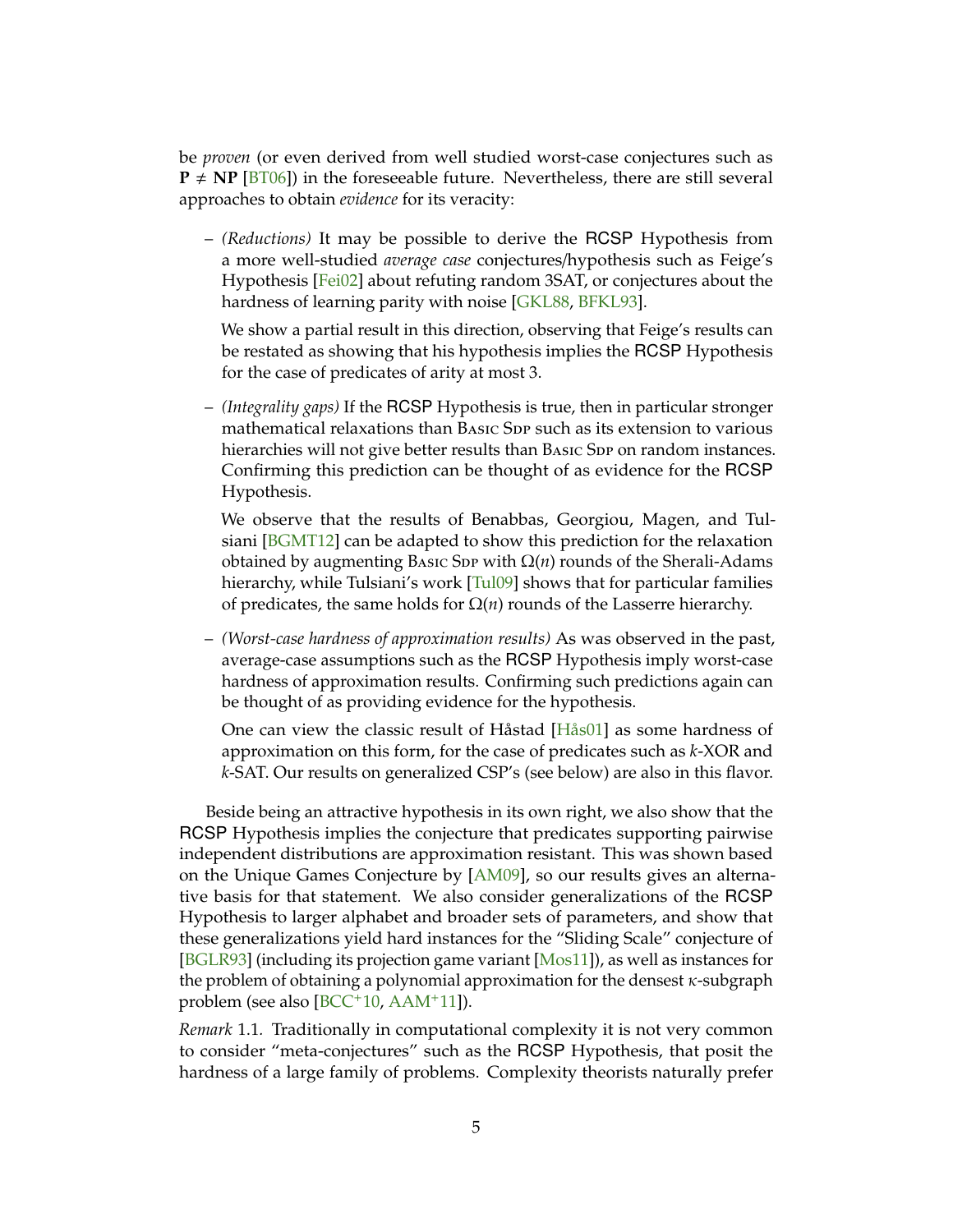<span id="page-5-1"></span>the more pleasing "meta-reductions" showing that hardness of a single problem implies the hardness of a large family. This approach has been particularly successful in the study of *worst-case* complexity, where researchers have been able to base the difficulty of an astounding number of problems based on the single assumption that 3SAT can't be solved efficiently. However, such reductions have been much more rare in average case complexity. Indeed, it seems that reductions are inherently problematic in this context, as they tend to use various "gadgets" and other transformations that result in the output of the reduction not being the natural distribution over the instances of the target problem. Thus in the context of average-case complexity we propose that such meta-conjectures, positing the optimality of a certain type of algorithm for a large family of problems, may be the right way to go forward in establishing at least some more intuition as to where lies the boundary between hardness and easiness.

On a broader level, there are two general approaches in theoretical Computer Science to cope with the fact that many our basic questions remain unsolved. One very useful approach is to try to make the weakest possible conjectures, with the hope of eventually getting rid of them altogether. The other approach, which the RCSP Hypothesis belongs to, is to start with the most simple and broad hypotheses possible and to see what they imply, thereby giving a "large target" for attempts at refutations. Finding refutations for such hypotheses can obviously be very instructive, directing research to more plausible directions. On the other hand, if many refutations attempts fail, this can also be quite useful, as it may reveal a general principle of nature which could be true even if a proof for it is very far from our reach. Finally, we note that as bold as the RCSP Hypothesis seems, it can be strengthened even further, both quantitatively and qualitatively; see Section [3.4.](#page-16-0)

## <span id="page-5-0"></span>**1.2 Generalized CSP**

Raghavendra [\[Rag08\]](#page-39-4) showed how an efficient approximation can be attained for every CSP (contraint satisfaction problem), using an associated SDP which we call the Basic Spp. In this paper we define a generalized version of each such CSP, for which the same Basic Spp can still be applied, achieving the same approximation factor. For this generalized CSP, we show that beating the performance of the Basic Spp relaxation is **NP**-hard. This is in contrast to Raghavendra's result [\[Rag08\]](#page-39-4) mentioned above, who showed a much stronger conclusion —tightness of Basic Spp on *standard* CSPs— but under a much stronger assumption, namely the unique games conjecture. Our work draws on the techniques of [\[KKMO04,](#page-38-6) [MOO05,](#page-38-7) [Rag08\]](#page-39-4) developed in the context of the unique games conjecture, and thus shows that even if this conjecture turns out to be false, both the techniques and at least some parts of the results obtained by works relying on it can still be salvaged. Adapting the above techniques to the case of **NP**-hardness is similar both in flavor and in techniques to the work of [\[GRSW12\]](#page-37-11), where UGC-hardness was replaced by **NP**-hardness for a class of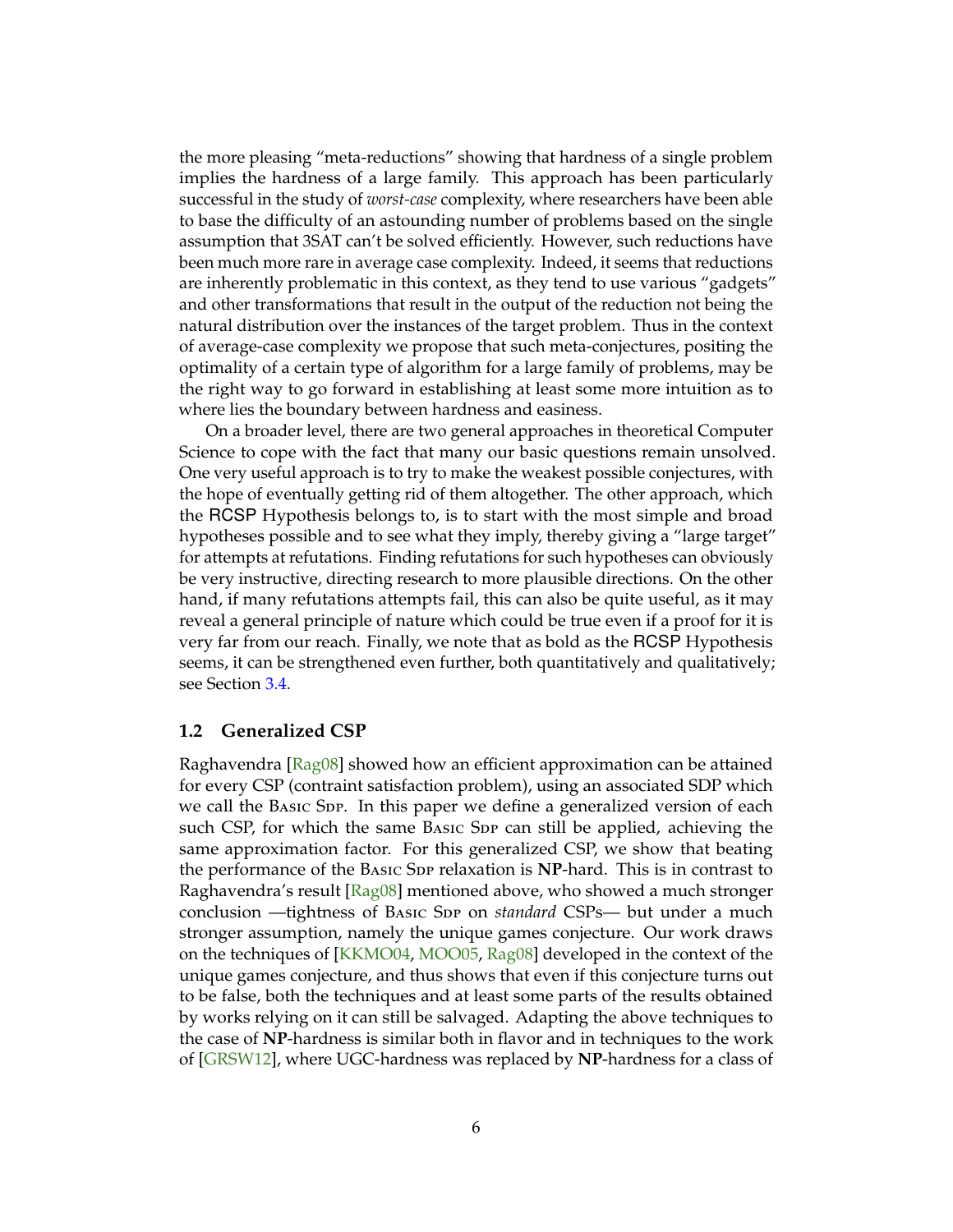<span id="page-6-3"></span>geometric problems rather than CSPs.<sup>[3](#page-6-0)</sup>

Let  $P: \mathbb{R}^N \to \{0,1\}$  be a predicate. Our starting point is the observation that the Basic Spp algorithm for  $CSP(P)$  actually obtains the same guarantee to a more general problem that we call the *generalized CSP* for *P*, denoted GCSP(*P*). The definition of GCSP(*P*) is a bit subtle (see more below), but roughly speaking it involves placing additional constraints on the assignment that can be enforced by semidefinite programming. Given the way we tailor the definition to Basic Spp, it is perhaps not surprising that this relaxation achieves the exact same approximation for GCSP(*P*) as CSP(*P*). What is more surprising is that now we are able to prove that this approximation guarantee is *optimal*, and cannot be improved upon by any efficient algorithm unless  $P = NP$ . (See  $\S4$  details and [Section 4.5](#page-31-0) for proofs.)

<span id="page-6-2"></span>**Theorem 1.2.** For every  $c, s \in \mathbb{R}$  with  $0 < s < c < 1$  and predicates  $P: \{\pm 1\}^K \rightarrow \{0, 1\}$ , *the promise problem* (*c*,*s*)*-Gap* GCSP(*P*) *is either NP-hard or solvable in polynomial time (by* Basic Spp). Furthermore, Basic Spp solves (c, s)-Gap GCSP(P) if and only if it *solves (non-generalized)* (*c*,*s*)*-Gap* CSP(*P*)*.*

**Defining generalized CSP.** We now give more details about the definition of generalized CSPs. The definition is closely tied to the BASIC SDP algorithm (see Section [2\)](#page-10-0), and so we start by reviewing it. Let  $P: \{\pm 1\}^K \to \{0, 1\}$  be a predicate, and let  $\Im$  be an instance of CSP(*P*) over *n* variables. An *assignment* to  $\Im$  is a Boolean vector  $x \in \{\pm 1\}^n$  and the *value* of *x*, denoted val(*x*), is the fraction of the constraints it satisfies. The Basic Spp algorithm optimizes over a larger convex set X, (which we call the set of *SDP assignments*) which embeds inside it all the Boolean vectors. For an SDP assignment *X*, we denote by sval(*X*) be the value that the SDP outputs on *X*. One can define a canonical rounding algorithm that maps every SDP assignment *X*  $\in$  *X* into a Boolean assignment  $x \in \{\pm 1\}^n$  [\[Rag08\]](#page-39-4), and we define rval(*X*) to be the value of this Boolean assignment. (If *X* was already *integral*, i.e., (isomorphic to) a single Boolean assignment *x* then the rounding algorithm just returns *x*, and hence  $rval(X) = val(X) = val(x)$ .) So, an equivalent way to phrase the problem CSP(*P*) is that we want to find the maximum of rval(*X*) over  $X \in \mathcal{X}$ , while the Basic Spp algorithm can find the maximum of sval(*X*) over the same set. That is, instead of considering the goal of CSP(*P*) as finding a good Boolean assignment, we think of it as finding a "well roundable" / near-integral SDP assignment.

For every *X*  $\in$  *X*, we have that

<span id="page-6-1"></span>
$$
\alpha \operatorname{sval}(X) \le \operatorname{rval}(X) \le \operatorname{sval}(X) \tag{1.1}
$$

where  $\alpha$  is called the *integrality gap ratio* of the program. Clearly, Basic Spp is an α-approximation for CSP(*P*). But because [\(1.1\)](#page-6-1) holds pointwise for every *X* ∈ X,

<span id="page-6-0"></span> $3$ We note that in [\[Rag08\]](#page-39-4), the term "generalized CSP" was used for constraints which are real-valued rather than Boolean valued. Our notion is different, as we consider Boolean valued constraints where the variables which appear in them are real-valued.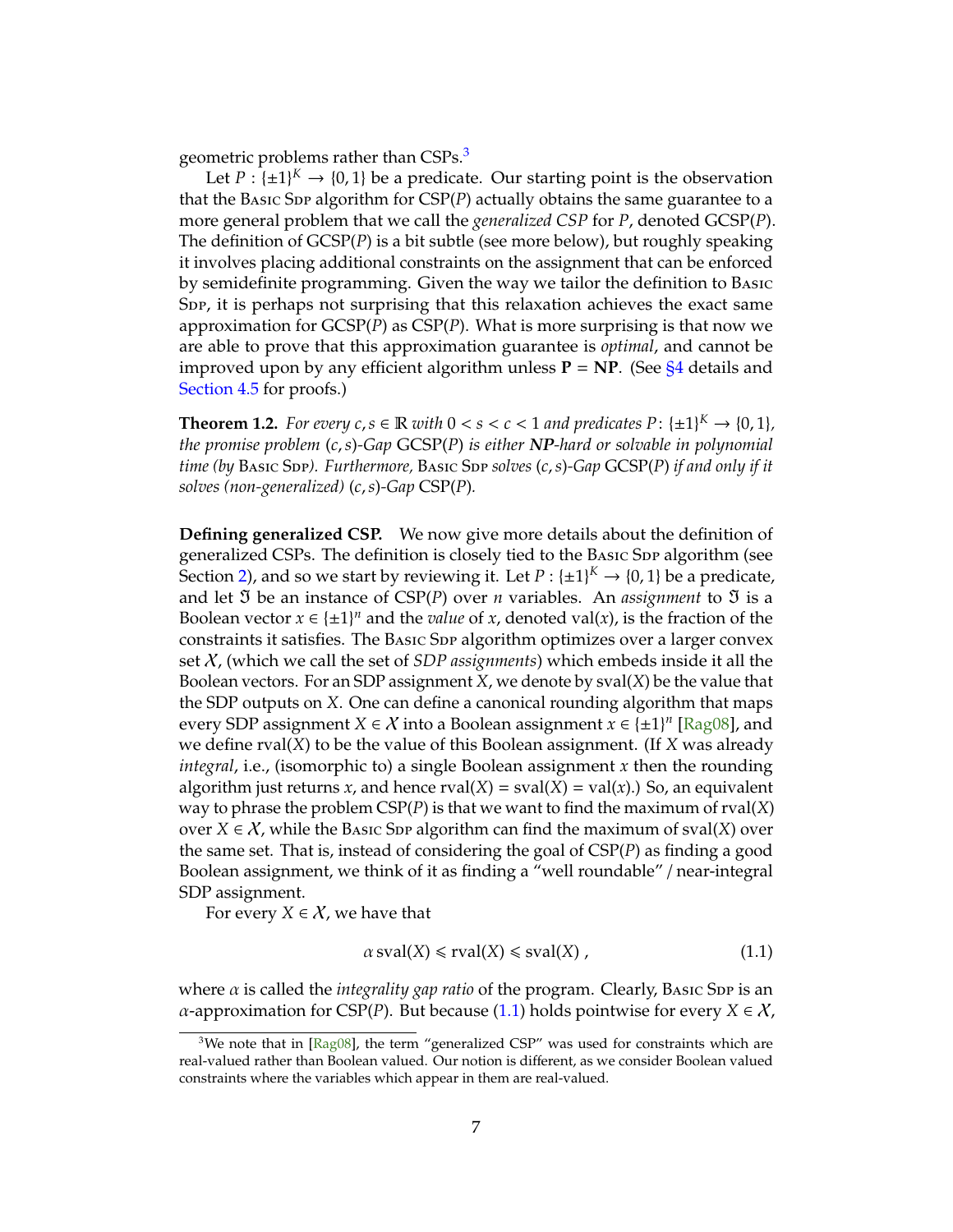<span id="page-7-2"></span>one can see that even if we placed additional linear and semidefinite constraints on *X*, thus restricting the set  $\mathcal X$  into some subset  $\mathcal X'$ , then Basic Spp still yields an  $\alpha$  approximation for this more general program. This general problem is the generalized CSP problem. That is, an instance to GCSP(*P*) consists of a set of *K*-tuples of literals, as well as some additional constraints that we place on the SDP solutions *X*, and the goal is to find a "well roundable" / near-integral SDP solution meeting those constraints.

**Are generalized CSP natural?** We think that the mere fact that GCSP(*P*) has the same approximation as CSP(*P*) but it is **NP**-hard to beat already shows that this problem is non-trivial. But one may wonder if the generalized CSP problem is also interesting on its own right. While the definition of the problem is indeed closely tied to the Basic Spp algorithm, we believe that it also of some independent interest. One way to think about SDP assignment is as distributions over Boolean assignment, while the additional constraints posit certain correlations between the random variables comprising this distribution (e.g., a typical such constraint for generalized Max Cut will require that if *i* and *j* are in the left side of the cut, then *k* is also likely to be on that side). One can imagine that solving a CSP with such weak side constraints could be useful in some applications.<sup>[4](#page-7-1)</sup>

**Evidence for the Unique Games Conjecture?** The UGC implies Basic Spp is optimal for Generalized CSPs. Our results they confirm this prediction of this conjecture, they constitute evidence for the truth of the UGC. However, there is also evidence that Generalized CSPs are strictly harder computationally than (non-generalized) CSPs: Our **NP**-hardness reductions from smooth LABEL COVER to Generalized CSPs have linear running time. There is some evidence that smooth LABEL COVER (with the parameters that we need) is exponentially hard (see [Remark 3.8\)](#page-20-0), which would imply that it is exponentially hard to beat the approximation guarantee of BASIC SDP for Generalized CSPs. In contrast, for some (non-generalized) CSPs, it is known how to beat the approximation of Basic Spp in subexponential time [\[ABS10\]](#page-36-1).

## <span id="page-7-0"></span>**1.3 Our techniques**

In this section we outline some of the techniques used in the proof of Theorem [1.2](#page-6-2) optimality of Basic Spp for generalized CSP's— which is our most technical result. We focus on the case of the *generalized* MAX Cur problem, which we also deal with more formally later, in Subsection [4.3.](#page-28-0) Going from generalized Max Cut to generalized CSPs of other types follows quite closely the transition made in  $[Rag08]$  from (non-generalized) Max Cut to other (non-generalized) CSPs. Both our construction and the proof are generalizations of the Unique Games-hardness of the MAX Cut problem [\[KKMO07,](#page-38-8) [MOO10\]](#page-38-9), and readers familiar with

<span id="page-7-1"></span><sup>&</sup>lt;sup>4</sup>Note that the constraints are weak rather than precise linear relations between the variables, since the rounding function can introduce some errors.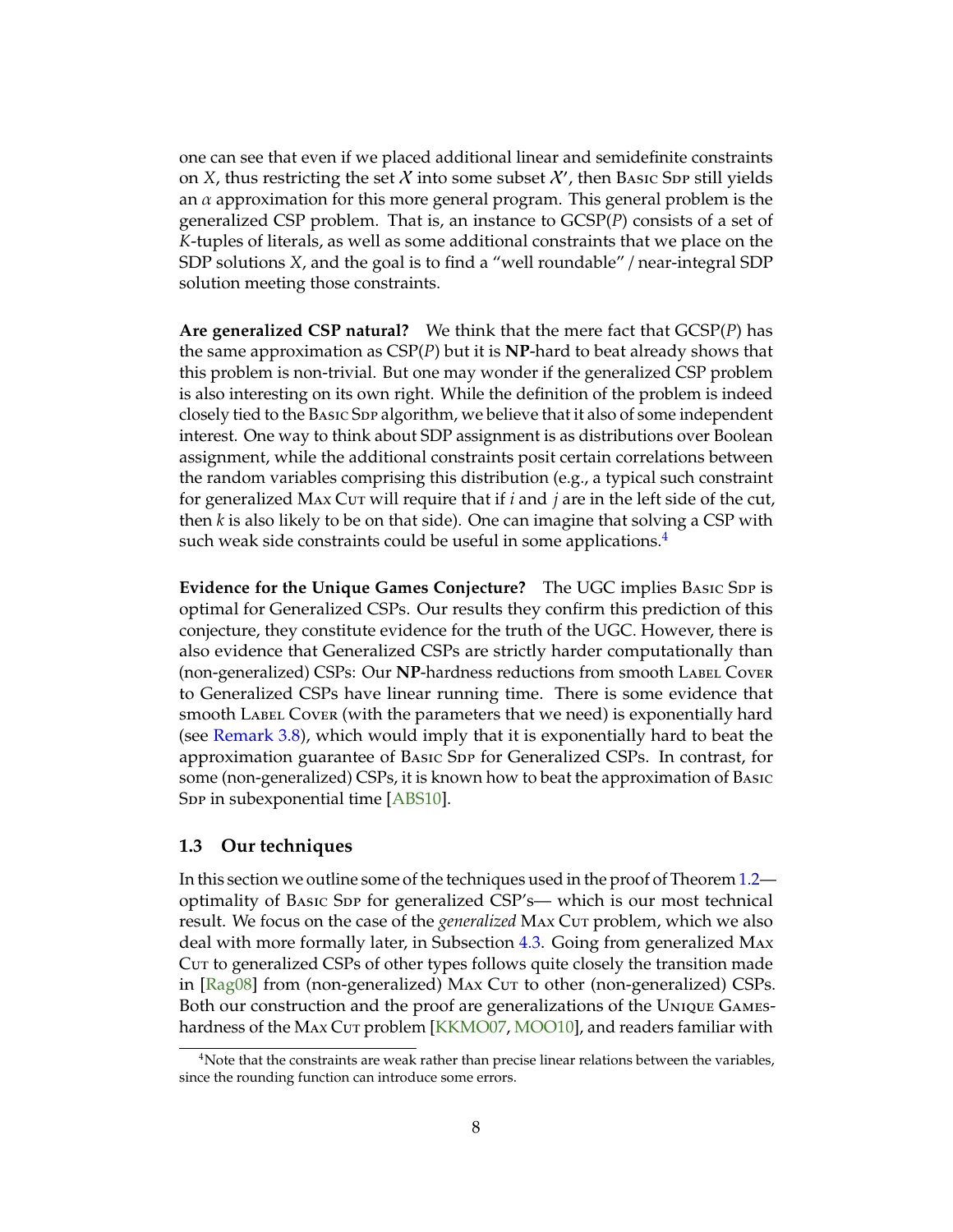<span id="page-8-1"></span>that result as well as  $[Rag08]$  should see the similarities. We also use techniques similar to the ones from [\[GRSW12\]](#page-37-11).

We begin by describing the (*c*,*s*)-gap generalized Max Cut problem. As described above, this is the problem of finding an SDP solution which satisfies not just the constraints that result from the MAX Cut instance but also additional linear constraints, and has a high expected value when rounded. The goal in generalized MAX Cut is to find such an SDP solution which is rounded to the best possible integral solution by the standard rounding procedure. Specifically, the (*c*,*s*)-gap problem is that of distinguishing between the case where there exists an SDP solution that is rounded to a integral solution with value *c*, and the case where no SDP solution which satisfies the additional linear constraints get expected integral value greater than *s*.

The Basic Spp algorithm for max-cut is the well known Goemans-Williamson SDP [\[GW95\]](#page-38-10), which can be thought of as maximizing the sum of  $\mathbb{E} \frac{1-y_iy_j}{2}$  $\frac{9191}{2}$  over all edges (*i*, *j*) in the input graph, where (if the graph has *m* vertices) *y*1, . . . , *y<sup>m</sup>* are Gaussian random variables satisfying  $\mathbb{E}|y_i|^2 = 1$  for all *i*.<sup>[5](#page-8-0)</sup> The rounding function of this SDP is simply obtained by taking the sign of the Gaussians (which would of course not lose anything if they were degenerate random variables with variance zero), and hence one way to phrase the (non generalized) MAX Cut problem is that the aim is to find Gaussian variables *y*1, . . . , *y<sup>m</sup>* maximizing the sum of  $\mathbb{E} \frac{1-\text{sign}(y_i)\text{sign}(y_j)}{2}$  $\frac{\frac{1}{2} \log \log n}{2}$  over all edges  $(i, j)$ .

For the  $(c, s)$ -gap generalized Max Cut problem, we want to optimize the SDP solution under additional constraints, and in particular we allow the instance to require some linear constraints on the correlations between these Gaussians. A natural way in which this can be achieved is that the instance specifies that each gaussian  $y_i$  must be a linear combination of some other gaussian variables. Another way to say the same thing is that an instance of generalized MAX Cut will consists of a graph on *m* vertices where each vertex is identified with some linear function from  $\mathbb{R}^n$  to  $\mathbb{R}$ . Thus, now we aim to find Gaussians  $x_1, \ldots, x_n$  that maximize the sum of  $\mathbb{E} \frac{1-\text{sign}(a(x)) \cdot \text{sign}(b(x))}{2}$  $\frac{\sum_{i=1}^{n} S_i}{2}$  over all edges  $(a, b)$ . This leads us to the following definition:

**Definition 1.3.** (*c*,*s*)-gap generalized MAX Cut is the following promise problem: Given a distribution over pairs of linear functions  $(a, b)$  over  $\mathbb{R}^n$ , distinguish between the following cases:

**YES:** there exists  $x \in \{0, 1\}^n$  such that  $a(x) \in \{\pm 1\}$  for all linear forms *a* appearing in  $\mathfrak{I}$  and  $\mathbb{P}_{(a,b)\sim \mathfrak{I}}\left\{a(x) \neq b(x)\right\} \geq c$ ,

**NO:** for every *n*-dimensional random vector *x* whose coordinates are jointly

<span id="page-8-0"></span> $5$ The above description is equivalent to the more common description of the program with vectors, since every vector  $v_i$  can be associated with a Gaussian random variable  $y_i$  obtained by taking  $\langle v_i, g \rangle$  for a random Gaussian, and visa versa. (To generate non-symmetric Gaussian variables one can introduce an additional vector  $v_0$  and identify it with the Gaussian variable that is identically 1.)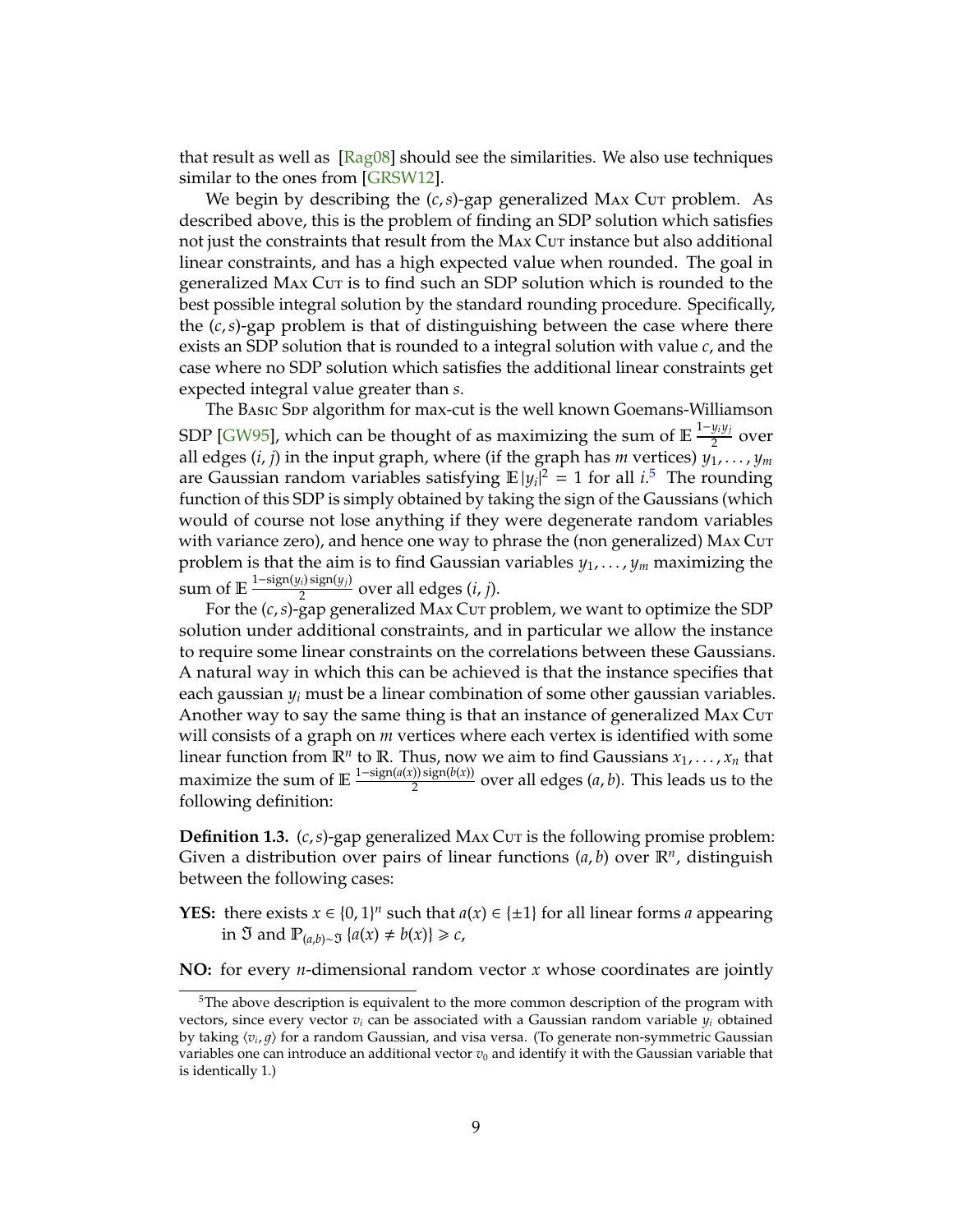<span id="page-9-2"></span>Gaussian, which satisfies  $\mathbb{E}_x$   $xx^T \geq 0$  and  $\mathbb{E} \, a(x)^2 = 1$  for all linear forms *a* appearing in  $\mathfrak{I}$ , we have  $\mathbb{E}_x \mathbb{P}_{(a,b)\sim \mathfrak{I}}$  {sign( $a(x)$ ) ≠ sign( $b(x)$ )} ≤ s.<sup>[6](#page-9-0)</sup>

To make the connection to other CSPs more apparent, we state our result for generalized MAX Cut in a generic way as follows.

**Theorem 1.4.** Let  $c, s \in \mathbb{R}$  with  $0 < s < c < 1$  and  $c \ge 0.845$ .<sup>[7](#page-9-1)</sup> If there exists a (*c*,*s*) *SDP-gap instance (with respect to the Goemans-Williamson* Max Cut *SDP) for (non-generalized)* Max Cut*, then* (*c*,*s*)*-gap generalized* Max Cut *is NP-hard. On the other hand, if* (*c*,*s*)-gap MAx Cut *is solvable by the Goemans-Williamson MAx Cut algorithm, then so is the (c, s) generalized* Max Cut *gap problem.* 

As the generalized M<sub>AX</sub> Cut problem is obtained by linear constraints on an SDP solution, it's not hard to show that for pairs (*c*,*s*) where the Goemans-Williamson algorithm solved Max Cut it will also solve generalized Max Cut. Let us therefore see how a  $(c, s)$  integrality gap for MAX Cu<sub>T</sub> translates to an **NP**-hardness result.

**The projection test.** In [\[Rag08\]](#page-39-4), it is explained how to transform an integrality gap instance of a CSP into a long-code test for a function  $f: \{-1,1\}^R \to \{0,1\}$ . For the specific case of MAx Cut, this reduction was shown by [\[KKMO04\]](#page-38-6) and works as follows: Pick a random edge  $(i, j)$  from the instance, and choose  $\rho$  to be the correlation between the Gaussian vectors  $x_i$  and  $x_j$  supplied by the SDP solution for the instance. Then pick  $a, b \in \{-1, 1\}^k$  to be random Boolean vectors with correlation  $\rho$  between the coordinates  $a_i$  and  $b_i$  for each *i*, and accepts if  $f(a) \neq f(b)$ . To get **NP**-hardnes, though, it is not enough to consider a dictatorship test – we need a test for projections, namely one that works for two functions on *different domains*  $f : \{-1, 1\}^{d \cdot R} \rightarrow \{0, 1\}$  and  $g : \{-1, 1\}^R \rightarrow \{0, 1\}$ , with a given projection function  $\pi : [d \cdot R] \rightarrow [R]$ . Oversimplifying, the test should verify that *f* is an *i* dictatorship for some *i*, that *g* is a *j* dictatorship, and that  $\pi(i) = j$ . However, because the functions have so different domains, natural attempt at a test makes the distribution of the larger input *a* be very far from the uniform distribution, and instead depend strongly on the particular projection  $\pi$ . On an intuitive level this is a bad thing, since the function *f* might be very far from a dictator globally, but agree with a dictator on this particular distribution. Indeed, no such test is known.

Our solution to this problem, which follows a similar approach to [\[GRSW12\]](#page-37-11), is to use the additional linear constraints to bypass this issue. Roughly speaking, one can define a simple linear map  $L_{\pi}$  that takes a function  $f: \{\pm 1\}^{d\tilde{R}} \to \mathbb{R}$  and maps it into a function  $f' : {\pm 1}^R \to \mathbb{R}$  such that if *f* is an *i* dictatorship then *f'* is a  $\pi(i)$  dictatorship. Indeed, the map  $L_{\pi}$  is defined by simply requiring it to satisfy

<span id="page-9-0"></span><sup>&</sup>lt;sup>6</sup>Note that the requirement that  $\mathbb{E}_x$  *xx<sup>T</sup>*  $\geq$  0 is another linear constraint on the correlation matrix. For showing the problem is easy we can generalize to all such linear constraints, but our hardness proof only requires this one.

<span id="page-9-1"></span> $7$ In this range of  $c$  the Goemans-Williamson rounding is optimal for Basic Spp of Max Cut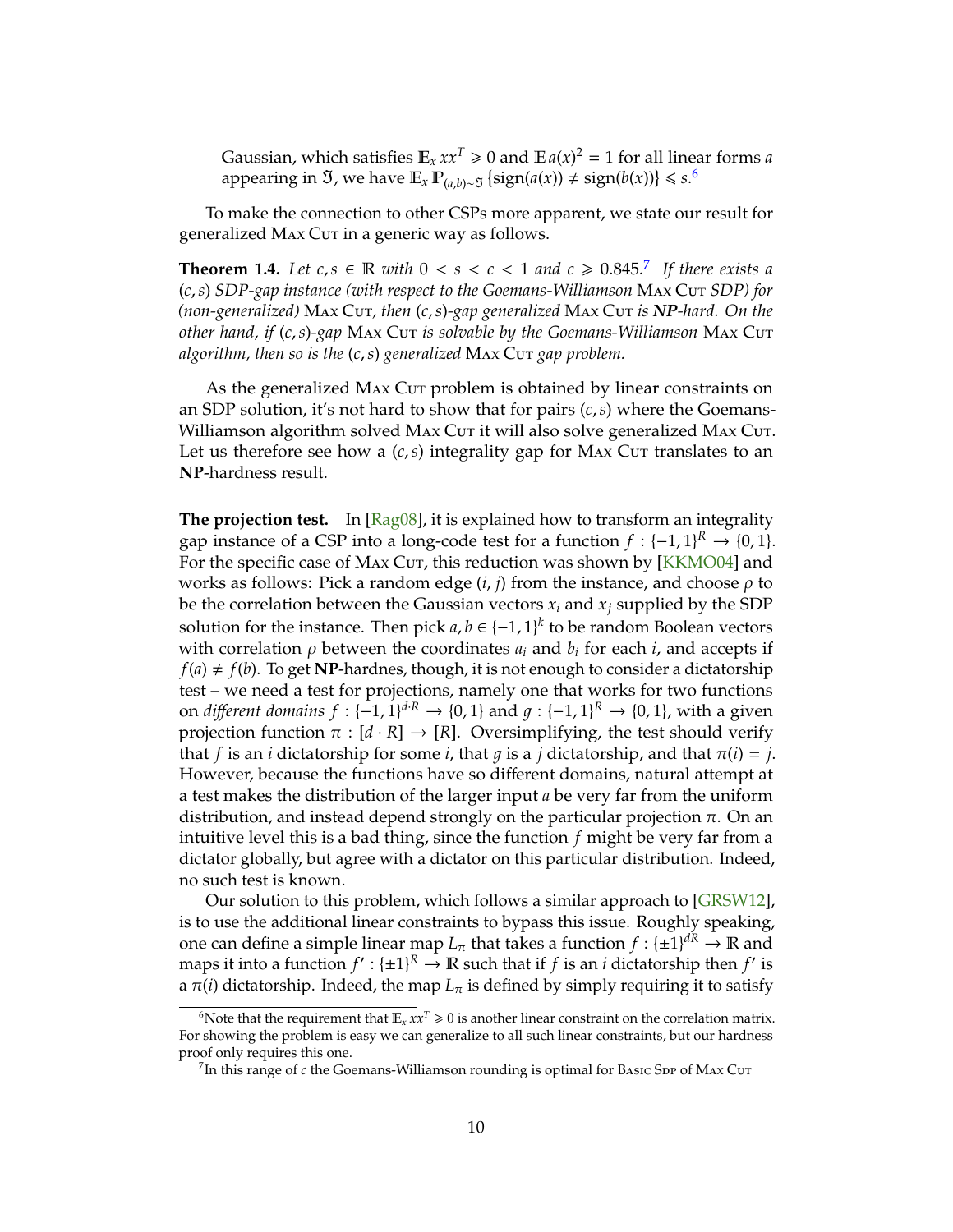<span id="page-10-1"></span>this property for the dictatorships, and extending it linearly to all other functions. In our problem we can enforce this kind of linear relation between  $f$  and  $f'$ , and so at least are in the position where we can syntactically apply the same test on  $f'$  and  $g$ , which are now on the same domain.

However, there is a host of technical issues that must be overcome to show the test actually works. To prove soundness for this test, we need to show a that (very roughly speaking) the map  $L_{\pi}$  has the property that if  $L_{\pi}f$  is close to a dictator (or more accurately, has an influential coordinate) then so is the original function *f*. It's very easy to show that this is not generally true, and that for every  $\pi$  one can come up with a function *f* that is far from a dictator but  $L_{\pi} f$  is very close to one. Indeed, one example would be to fix some  $j_0 \in [R]$  and take  $f$  to be the sum over all  $i \in \pi^{-1}(j_0)$  of the *i*<sup>th</sup> dictator. However, here is where (as in [\[GRSW12\]](#page-37-11)) the technical property of *smoothness* comes to the rescue. This property means that for every function *f* which is a sum of dictatorships, with non-negative weight *w<sup>i</sup>* for the *i th* dictatorship, if we look at a "typical" projection π that will arise in our reduction, then the the sum of the weights in each of the "buckets"  $\pi^{-1}(j)$  will be roughly the same. Now some additional complications arise since in our cases these "weights" may be negative, and in fact are not even numbers but actually vectors. Here we use some properties of moments of Gaussians, together with the condition on non-negative correlations, to argue that cancelations will not be an issue. The above is clearly only a very rough outline of the proof, which is given in Section [4.](#page-21-0)

## <span id="page-10-0"></span>**2 Preliminaries**

A *Gaussian vector* (over some R-vector space) is a vector-valued random variable with coordinates drawn from a joint Gaussian distribution. We do not assume symmetry. In particular, the mean of a Gaussian vector is not necessarily the 0 vector.

**Boolean CSPs.** Let  $P: {\pm 1}^K \to \{0, 1\}$  be a Boolean predicate. A CSP(*P*) instance  $\Im$  with variable set  $V = [n]$  is specified by a collection of ordered *K*-tuples of literals. We identity *K*-tuple of literals with functions  $S: \{\pm 1\}^V \to {\{\pm 1\}}^{\tilde{K}}$  such that each output bit  $S(x)_i$  depends on at most one coordinate of  $x \in {\pm 1}^V$ . The value of an assignment  $x \in \{ \pm 1 \}^V$  is defined as  $\mathfrak{I}(x) = \mathbb{E}_{S \in \mathfrak{I}} P(S(x))$ . We denote the maximum value of an assignment by  $opt(\mathfrak{I}) = \max_{x \in \{\pm 1\}^V} \mathfrak{I}(x)$ .

**Basic SDP Relaxation.** For every  $CSP(P)$  instance  $\mathfrak{I}$ , we associate a semidefinite program Basic Spp( $\mathfrak{I}$ ). A *solution* for Basic Spp( $\mathfrak{I}$ ) consists of an *n*-dimensional Gaussian vector *x* and a collection of distributions  $\{\mu_S\}_{S\in\mathfrak{V}}$  over  $\{\pm 1\}^K$ . The solution is *feasible* if for every  $S \in \mathfrak{I}$ , the first two moments of the distributions *S*(*x*) and  $\mu_S$  match. (Here, we extend *S* to  $\mathbb{R}^n$  in a multilinear way.) Concretely,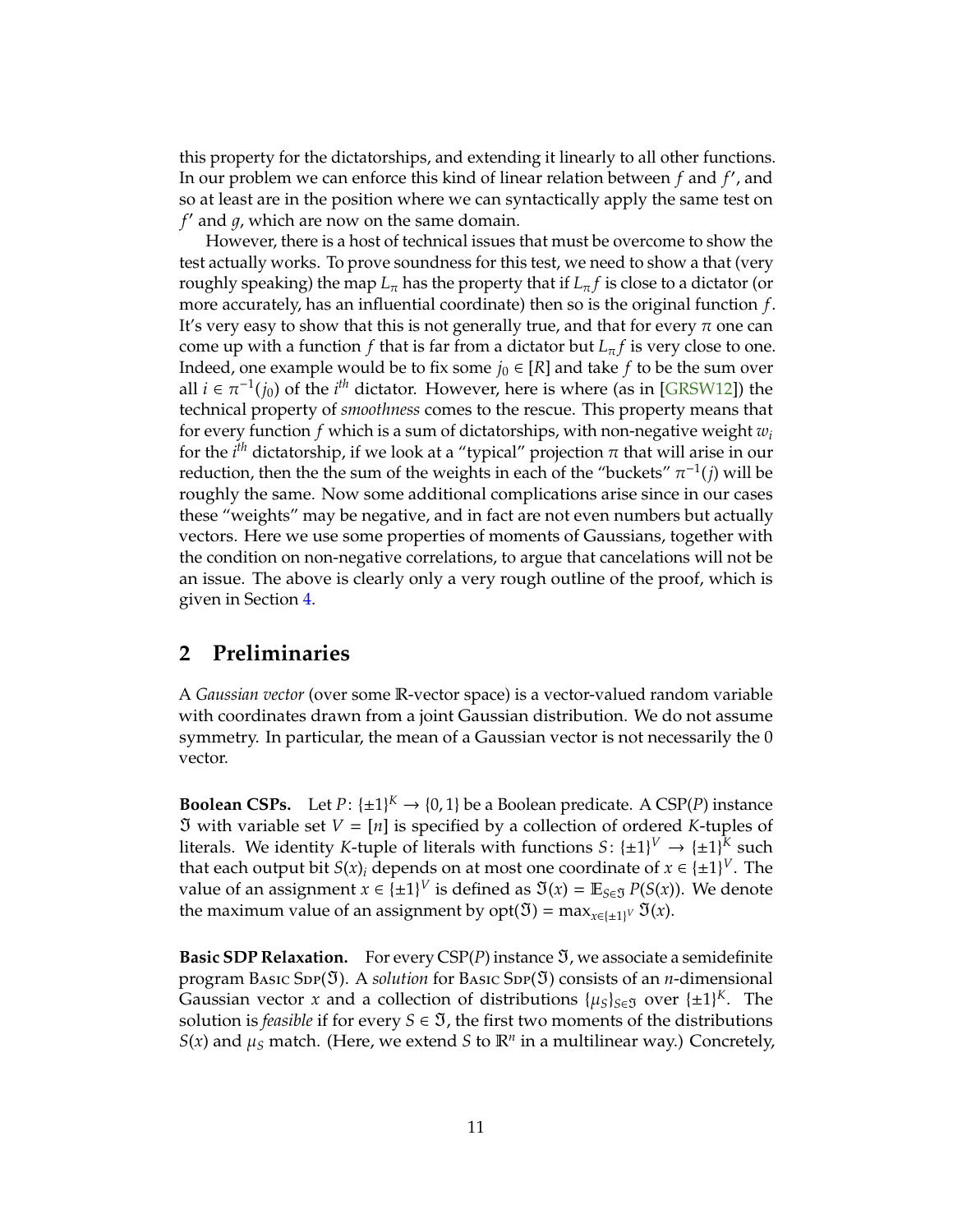every *K*-variate quadratic<sup>[8](#page-11-2)</sup> polynomial *Q* satisfies  $\mathbb{E}_x Q(S(x)) = \mathbb{E}_{\mu_s} Q$ . The *value* of such a solution is defined as  $\mathbb{E}_{S \in \mathfrak{I}} \mathbb{E}_{\mu_S} P \circ S$ . We denote the maximum value of Basic Spp( $\mathfrak{I}$ ) by opt(Basic Spp( $\mathfrak{I}$ )). For brevity, we will often drop opt( $\cdot$ ) and use Basic  $SDP(\mathfrak{I})$  also to refer to the optimal value of the SDP relaxation.

Since a feasible Gaussian vector *x* is supposed to model (a distribution over) points in  $\{\pm 1\}^n$ , its diagonal second moments are  $\mathbb{E}_x x_1^2$  $j_1^2 = \ldots = \mathbb{E}_x x_n^2 = 1$ . We refer to this constraint as *normalization condition*.

For  $0 < s < c < 1$ , we say that Basic Spp achieves a  $(c, s)$ -approximation for  $CSP(P)$  if every  $CSP(P)$  instance  $\Im$  with Basic  $SDP(\Im) \geq c$  also satisfies opt( $\Im$ )  $\geq s$ .

## <span id="page-11-0"></span>**3 The SDP optimality hypothesis for random CSPs**

In this section we formulate more precisely the RCSP Hypothesis, and show some of the evidence supporting it, as well as its implications. We also consider some extensions of the hypothesis to higher alphabet, and non-constant parameters, and discuss their implications.

## <span id="page-11-1"></span>**3.1 Random CSPs**

For every *n*, *m* and  $P: \{\pm 1\}^K \to \{0, 1\}$ , we let  $CSP_{n,m}(P)$  denote the distribution over instances of CSP(*P*) obtained by taking *m* random *K*-tuples over *n* variables. We let val(*P*) denote the expected value a random assignment gives to a CSP(*P*) instance, namely  $val(P) = E P(U_K)$  where  $U_K$  is the uniform distribution over  $\{\pm 1\}^K$ . We note the simple fact that the optimal value of random instances of CSP(*P*) is asymptotically equal to the value obtained by a random assignment:

<span id="page-11-3"></span>**Lemma 3.1.** *For every K, ε, δ there is*  $c = c(K, \varepsilon, \delta)$  *such that for all*  $P: \{\pm 1\}^K \to \{0, 1\}$  *and*  $m \geq c$ *n*, *if*  $\Im$  *is chosen at random from*  $CSP_{n,m}(P)$  *then a.s.* val $(\Im) \leq$  val $(\Im) \leq$  val $(\Im) + \varepsilon$ *.* 

*Proof.* Since val( $\mathfrak{I}$ ) is the maximum value over all assignments, clearly val( $\mathfrak{I}$ )  $\leq$ val( $\mathfrak{I}$ ) for all  $\mathfrak{I}$ . Now for the other direction, we claim that for sufficiently large *c*, with high probability over the choice of the *m* tuples  $S_1, \ldots, S_m$ , we will have that for *every*  $x \in {\pm 1}^n$ , the distribution  $D = D_{\{S_i\},x}$  obtained by taking  $i \leftarrow_R [m]$  and outputting  $(y_1, \ldots, y_K) = S_i(x)$  is  $\varepsilon$ -close to the uniform distribution in statistical distance, thus concluding the proof. This will follow from a simple concentration+union bound argument. Using the Vazirani XOR Lemma, it suffices to show that for every fixed vector  $a = (a_1, \ldots, a_K) \in \{0, 1\}^K$  and fixed *x*, the probability over the choice of the *S*<sub>*i*</sub>'s that (\*)  $|\sum_{i\in[m]} \prod_{j=1}^K S_i(x)_j^{a_j}$  $j^{a_j}$  – *m*/2 $\geq m\varepsilon/2^K$ is less than  $\delta 2^{-n}$ . But because the  $S_i$ 's are chosen independently at random, and in particular the negation pattern added to them is random, for every *x* the random variables  $b_1, \ldots, b_m$  where  $b_i = \prod_{j=1}^K S_i(x)_{j}^{a_j}$  $j$ <sup> $\prime$ </sup> are unbiased and independent, and hence the probability of (\*) is at most exp $(-\varepsilon^2 m/4)$  which can be made sufficiently small by taking *c* large enough.

<span id="page-11-2"></span><sup>8</sup>Here, quadratic means degree *at most* 2.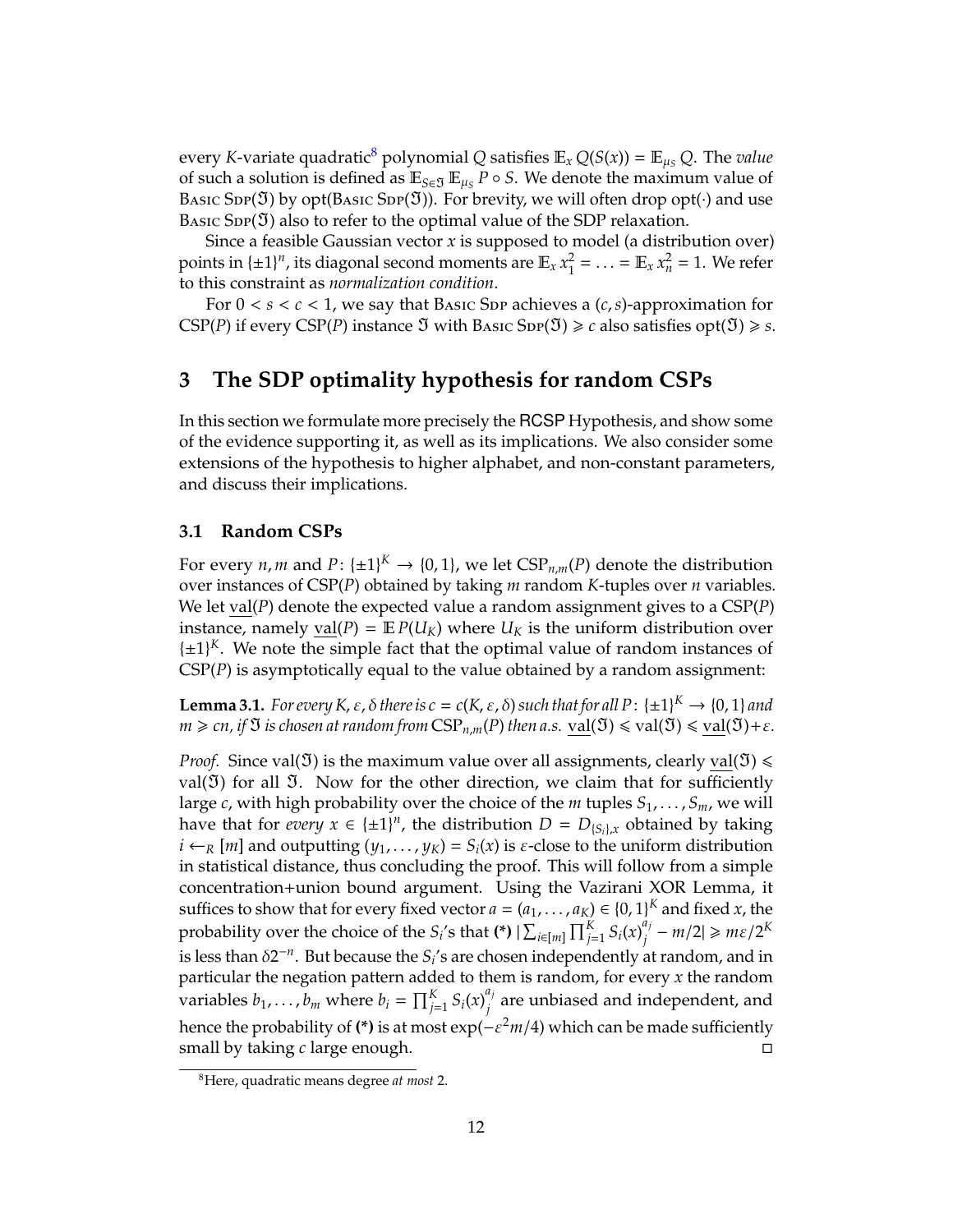### <span id="page-12-2"></span><span id="page-12-0"></span>**3.2 Characterizing the SDP value of CSP(P)**

We now make a simple, but very useful observation, that has been implicitly made in other works as well  $[AH11]$ — the value that Basic Spp returns on random instances of CSP(*P*) is equal to the maximum of E *P*(*D*) taken over all pairwise uniform distributions  $\overline{D}$  over  $\{\pm 1\}^K$ .

<span id="page-12-1"></span>**Theorem 3.2.** Let  $P: \{\pm 1\}^K \to \{0, 1\}$ , and let  $\overline{val}(P)$  equal the maximum of  $\mathbb{E} P(D)$  over *all pairwise uniform distributions D over* {±1} *<sup>K</sup>. Then:*

- *1. For every instance*  $\Im$  *of* CSP(*P*)*,* Basic Spp( $\Im$ )  $\geq$  val(*P*)*.*
- *2.* For every  $\varepsilon$ ,  $\delta > 0$ , there is  $c = c(K, \varepsilon, \delta)$  such that if  $\mathfrak I$  is a random instance *of*  $CSP(P)$  *with n variables and at least cn tuples, then with probability*  $1 - \delta$ *,* Basic  $SDP(\mathfrak{I}) \leq val(P) + \varepsilon$ .

*Proof.* Let  $\mathfrak I$  be a CSP(*P*) instance, consisting of *m* tuples of literals  $S_1, \ldots, S_m$ over the variables  $x_1, \ldots, x_n$ . A Basic Spp *assignment* for  $\mathfrak I$  consists of *n* random variables  $X_1, \ldots, X_n$  (that can be thought of as real vectors over some sample space Ω), and *m* distributions  $\mu_1, \ldots, \mu_m$ , each over  $\{0, 1\}^K$  (and hence can be given by 2<sup>K</sup> numbers in [0, 1] summing to 1). The distribution  $\mu_i$  is "supposed" to correspond to the restriction of the random variables  $X_1, \ldots, X_n$  to the literals in *S<sup>i</sup>* , but the only constraints that it needs to satisfy is that it agrees with this distribution up to the first two moments. That is, if we let  $(Y_1, \ldots, Y_K)$  be the distribution  $S_i(X_1,\ldots,X_n)$ , and let  $(Z_1,\ldots,Z_K)$  be distributed according to  $\mu_i$ , then for all  $j, j' \in [K]$ ,  $\mathbb{E} Y_j Y_{j'} = \mathbb{E} Z_j Z_{j'}$ , and  $\mathbb{E} Y_j = \mathbb{E} Z_j$ . The value of the assignment is  $\mathbb{E}_i \mathbb{E} P(\mu_i)$ , and the value Basic Spp( $\mathfrak{I}$ ) is the maximum of this value over all assignments.

- 1. Let *D* be the pairwise uniform distribution that achieves val(*P*), letting  $X_1, \ldots, X_n$  be orthogonal unit vectors, and let  $\mu_i = D$  for all *i*, then we get a valid Basic Spp assignment that demonstrates that Basic Spp $(P) \geq \text{val}(P)$ .
- 2. Suppose that there is a Basic Spp assignment  $X_1, \ldots, X_n$ ,  $\mu_1, \ldots, \mu_m$  that achieves  $\overline{val}(P) + \varepsilon$ . Let  $\mu$  be the distribution over  $\{\pm 1\}^K$  obtained by taking *i* ∈*r* [*m*] and  $(y_1, ..., y_K)$  ∈*r*  $\mu_i$ . We denote the resulting distribution by  $(Y_1, \ldots, Y_K)$ . Then  $\mathbb{E} P(\mu) = \text{val}(P) + \varepsilon$  which means that  $\mu$  is *not* pairwise uniform. In particular we get that there must be either **(i)**  $j \in [K]$  such that  $|E(Y_j| > \varepsilon'$  or (ii) some  $j \neq j' \in [K]$  such that  $|E(Y_j| > \varepsilon'$  for some  $e' = \Omega(\varepsilon/k^2) > 0$ . But, if *c* is big enough then both **(i)** and **(ii)** are highly unlikely. First, it's easy to see for *c* large enough we would have that all but small fraction of the vertices, the number of times they appear in the  $j<sup>th</sup>$  coordinate positively will be up to some  $1 \pm \varepsilon'$  factor the same as the number of times in that coordinate negatively, thus ruling out **(i)**. Second, if we consider the 2XOR game obtained by taking for every tuple  $S_i$  the constraint that the product of the *j*<sup>th</sup> and *j*<sup>th</sup> literals is 1 (or −1), then it is a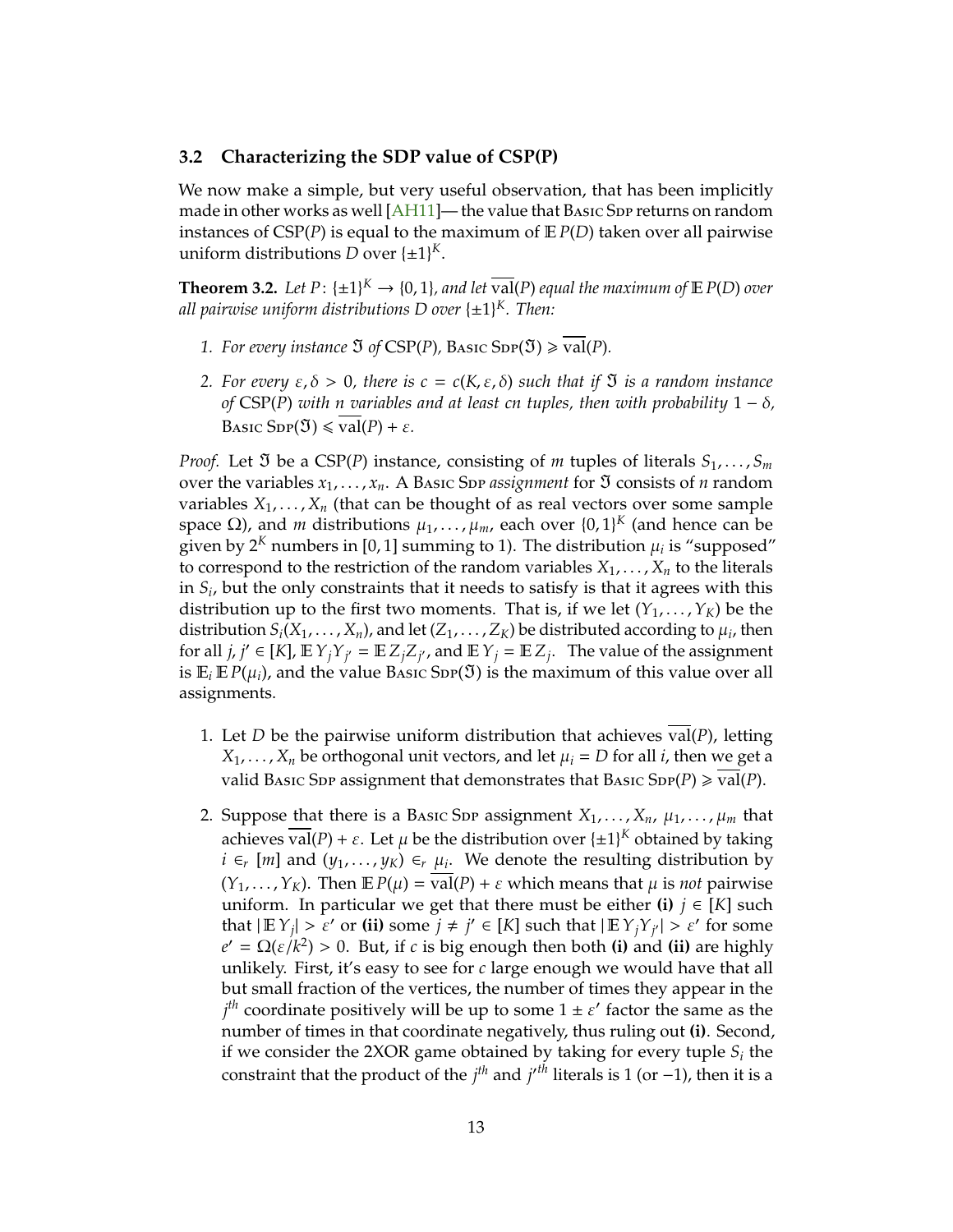<span id="page-13-2"></span>random 2XOR game, and it is known that (since the underlying graph will be an expander) the Basic Spp value of this game will tend to 0 with *c*, thus ruling out **(ii)**.

We can now restate the RCSP Hypothesis:

**RCSP Hypothesis** (SDP optimality hypothesis for refuting CSP's, formal version)**.** *Let*  $P: \{\pm 1\}^K \to \{0, 1\}$  *be a predicate, let*  $\Delta > 0$  *and let*  $m(n)$  *be some function such that*  $m(n) \le \Delta n$ . Then for every polynomial time relaxation A for CSP(P) and  $\varepsilon$ ,  $\delta > 0$ , we *have that for all su*ffi*ciently large n*

$$
\mathbb{P}[A(\mathfrak{I}) \leq \overline{\mathrm{val}}(\mathfrak{I}) - \varepsilon] < \delta \, ,
$$

where this probability is over  $\mathfrak I$  chosen from  $\mathrm{CSP}_{n,m(n)}(P)$ .

Combining Lemma [3.1](#page-11-3) with Theorem [3.2,](#page-12-1) we see that the RCSP Hypothesis implies that predicates supporting a pairwise uniform distribution are *approximation resistant* in the sense of [\[AH12\]](#page-36-8). That is, for every predicate  $P: {\{\pm 1\}}^K \rightarrow \{0, 1\}$ , if there exists a pairwise uniform distribution *D* whose support is contained in  $P^{-1}(1)$ , then for every  $\varepsilon > 0$  there is no polynomial-time algorithm *B* to distinguish, given an instance  $\Im$  of CSP(*P*), between the case **YES** that val( $\Im$ ) = 1 –  $\varepsilon$  and the case **NO** that val( $\mathfrak{I}$ )  $\leq$  val( $\mathfrak{I}$ ) +  $\varepsilon$ . Indeed, if there was such an algorithm *B* then we could construct a relaxation algorithm *A* contradicting the RCSP Hypothesis by simply having  $A(3)$  output  $1 - \varepsilon$  if  $B(3) = NO''$ , and  $A(3)$  output 1 otherwise.

## <span id="page-13-0"></span>**3.3 Some evidence for the SDP optimality hypothesis**

The RCSP Hypothesis is fairly bold, in the sense that it posits average-case hardness of a large family of problems, and so we would like to investigate whether it can actually be true. There are two types of evidence for such an hypothesis— (a) we could show that the hypothesis (or at least variants of it) is implied by seemingly weaker or more well studied conjectures, and (b) we could verify some of the *predictions* it makes, that is independently prove some the hypothesis' implications. As discussed in Section [1.1,](#page-3-0) we offer evidence of both types for this hypothesis. While we believe more investigations are merited, we believe these results do suggest that the RCSP Hypothesis may be true.

#### <span id="page-13-1"></span>**3.3.1 Relation to Feige's Hypothesis**

Feige made the hypothesis [\[Fei02,](#page-37-6) Hypothesis 2] that for every  $\varepsilon > 0$  there is no algorithm that can certify that the value of a random 3SAT instance (i.e., taken from  $\text{CSP}_{n,O(n)}(OR)$  in our notation) is smaller than  $1-\varepsilon$ . Though he didn't phrase it in those terms, Feige's results show that his Hypothesis 2 implies the special case of the RCSP Hypothesis for 3-ary predicates. Specifically, Theorem 2 in

 $\Box$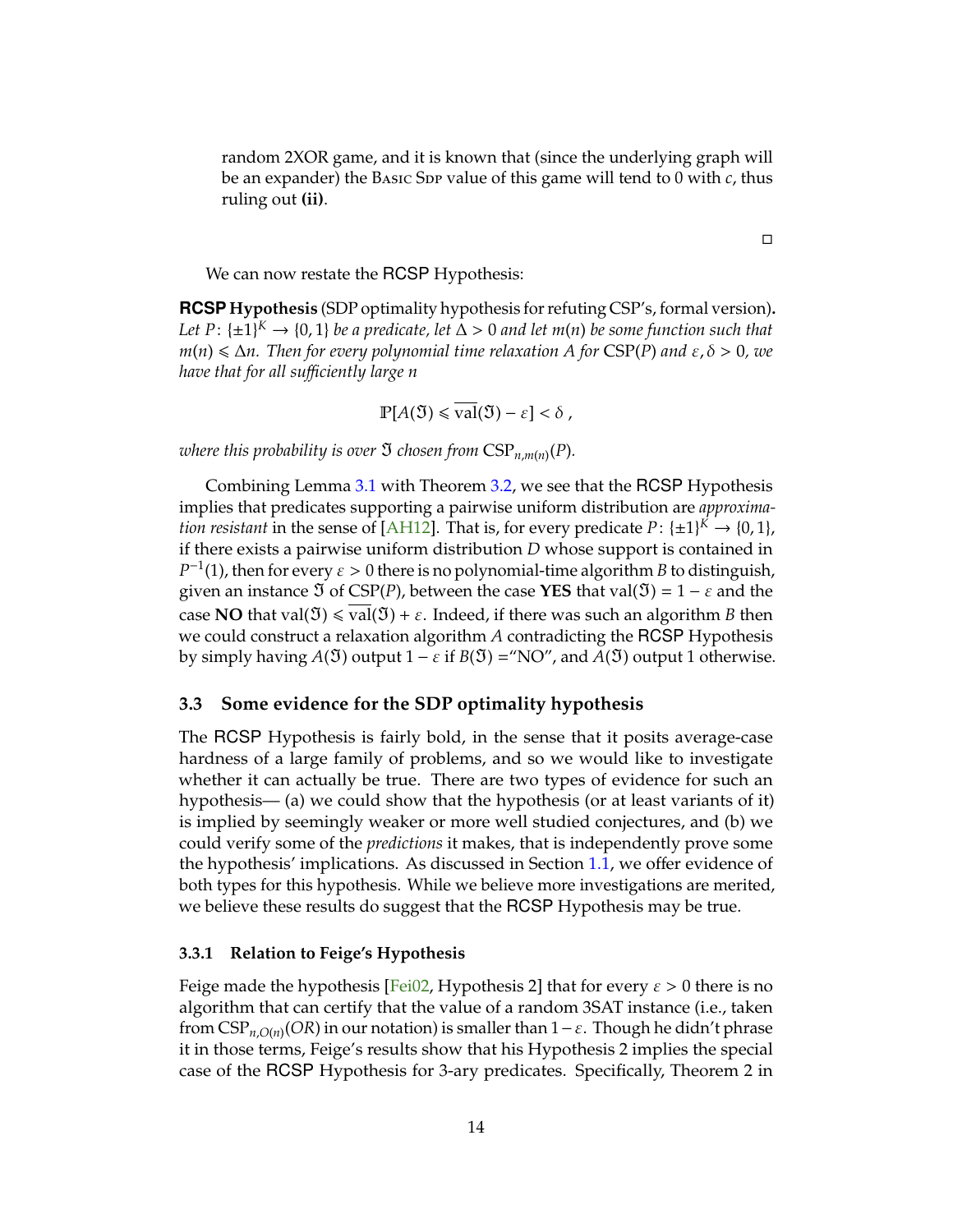<span id="page-14-1"></span>[\[Fei02\]](#page-37-6) shows that under his Hypothesis 2, for every predicate  $P: \{\pm 1\}^3 \rightarrow \{0, 1\}$ , it is hard, given a random  $\mathfrak{I} \in \widehat{\mathrm{CSP}}_{n,O(n)}(P)$  to certify that val $(\mathfrak{I}) \leqslant b(P)/4$ , where  $b$ is the number of *x* ∈ *P*<sup>-1</sup>(1) such that *x*<sub>1</sub>*x*<sub>2</sub>*x*<sub>3</sub> = +1 (or −1, if that number is greater). However, it is not hard to show that for a 3-ary predicate  $P$ ,  $\overline{val}(P) = b(P)/4$ .

In fact, Feige's work can be used to show that for *every* non-trivial predicate *P*: { $\pm 1$ }<sup>3</sup>  $\rightarrow$  {0, 1} (i.e., where <u>val</u>(*P*) <  $\overline{val}(P)$ ), the special case of the RCSP Hypothesis for *P* implies the hypothesis for all 3-ary predicates. For completeness we show a full proof of this result for the case of XOR.

**Theorem 3.3.** *Suppose that* RCSP *holds for the 3XOR predicate then it holds also for every other predicate*  $P: \{\pm 1\}^3 \rightarrow \{\pm 1\}.$ 

*Proof.* For this proof it will be convenient to extend our notion of predicates to general functions  $P: {\pm 1}^3 \rightarrow \mathbb{R}$  (and not just those that have output in {0, 1}). Note that the SDP value, as well as the notions of val,  $\overline{val}$ , val easily extend to this case. In particular, it will be convenient to define the predicate 3XOR as simply outputting the product  $x_1x_2x_3$  of its inputs. (The  $0/1$  definition of 3XOR is  $P_0(x_1, x_2, x_3) = (x_1x_2x_3 - 1)/2$ , but clearly if you can refute one then you can refute the other and so the two definitions are equivalent in computational difficulty.)

Let  $P: \{\pm 1\}^3 \rightarrow \{0, 1\}$  be some predicate, and write  $P$  as a multilinear polynomial in the variables  $x_1, x_2, x_3$  of the form  $ax_1x_2x_3 + P'(x_1, x_2, x_3) + b$  where  $a, b \in \mathbb{R}$  and *P*<sup>'</sup> has no constant term and degree at most 2. Suppose that there is an algorithm *A* that can certify that a random instance  $\mathfrak{I}$  of CSP(*P*) has  $val_P(\mathfrak{I}) \leq val(P) - \varepsilon$  (where val<sub>*P*</sub>( $\mathfrak{I}$ ) denotes the value of the set of tuples  $\mathfrak{I}$  when thought of as an instance of CSP(*P*)). We'll construct an algorithm *B* that can certify that val<sub>3XOR</sub>( $\mathfrak{I}$ )  $\leq 1 - \varepsilon'$  for some  $\varepsilon' > 0$  that tends to zero with  $\varepsilon$ . The algorithm *B* will first certify that  $|{\rm val}_{P'}(\mathfrak{I})| < \varepsilon/2$  using Basic Spp (which can be done since since for every  $f: \{\pm 1\}^3 \to \mathbb{R}$  of degree at most 2 without a constant term, val( $f$ ) = val( $f$ ) = 0). Now this means that for every assignment *x*,

$$
\mathop{\mathbb{E}}_{S \leftarrow_R S} P(S(x)) \in a \mathop{\mathbb{E}}_{S \leftarrow_R S} 3XOR(S(x)) + c \pm \varepsilon/2.
$$

Assume *a* < 0 (the other case is symmetric). Thus, if we want to certify that val<sub>3XOR</sub>( $\mathfrak{I}$ )  $\leq 1 - \varepsilon/2$ , it suffices to certify that val<sub>*P*</sub>(- $\mathfrak{I}$ )  $\leq$  |*a*| + *c* −  $\varepsilon$ , where − $\mathfrak I$  is obtained by flipping all signs in the literals of  $\mathfrak I$ . Indeed, otherwise, if  $\text{val}_{3XOR}(\mathfrak{I}) \geq 1-\varepsilon/2$ , then  $\text{val}_P(-\mathfrak{I})$  would have been at least  $|a|(1-\varepsilon/2)+c-\varepsilon/2 \geq 0$ | $a$ | + *c* −  $\varepsilon$ , since it's easy to see that *c* ≤ 1. So the result follows by showing that  $\overline{val}(P) \le |a| + c$ , which holds since for every pairwise uniform distribution *D* over  $\{\pm 1\}^3$ ,  $EP'(D) = 0$ , while  $|E_{x \leftarrow_R D} x_1 x_2 x_3| \le 1$ . (In fact,  $\overline{val}(P) = |a| + c$ , as demonstrated by the distribution  $(x_1, x_2, -x_1x_2)$ .) □

## <span id="page-14-0"></span>**3.3.2 Integrality gaps**

If the RCSP Hypothesis is true, then on random CSP instances, BASIC SDP can't be beat by even much more powerful algorithms. Thus, one way to get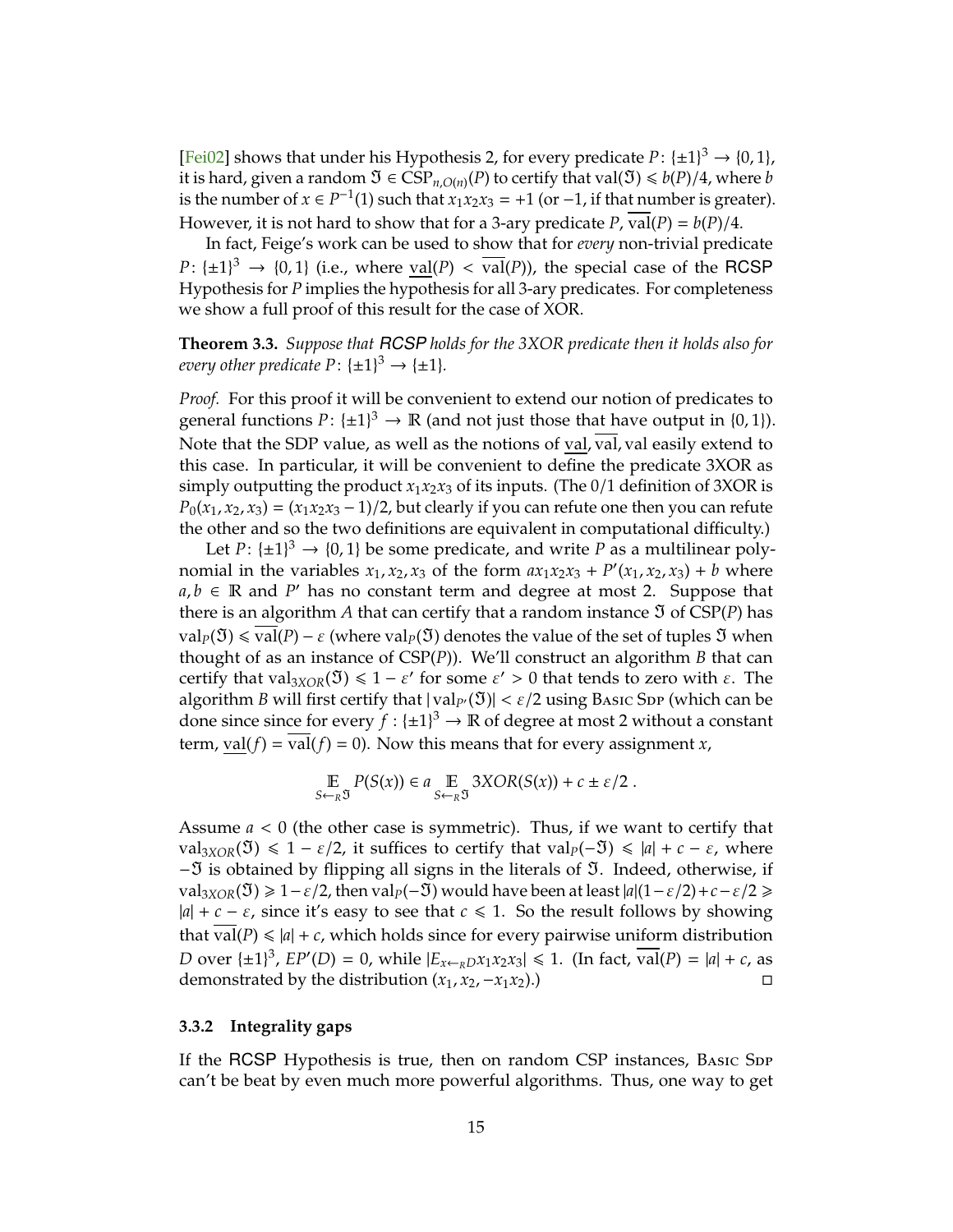<span id="page-15-1"></span>more evidence for our hypothesis is to verify this prediction for some particular algorithms. Specifically, we will be interested in semidefinite programming *hierarchies*, which are systematic way of strengthening Basic Spp to obtain tighter relaxations (see the survey [\[Lau03\]](#page-38-11)). We observe that prior works, though not phrases in those terms, establish particular predictions of the RCSP Hypothesis:

**Theorem 3.4** (Implicit in [\[BGMT12\]](#page-37-9)). *For every*  $P: \{\pm 1\}^K \to \{0, 1\}$ ,  $\varepsilon > 0$ ,  $\Delta \in \mathbb{N}$ , *there exists*  $\delta > 0$  *such that for sufficiently large n, if*  $\mathfrak{I}$  *is drawn randomly from* CSP*n*,∆*n*(*P*)*, with probability at least* −1ε*, the program obtained by augmenting* Basic SDP *with δn levels of the Sherali-Adams hierarchy outputs at least*  $val(P) - ε$ *.*</u>

*Proof.* Benabbas Georgiou Magen Tulsiani [\[BGMT12,](#page-37-9) Theorem 4.3] proved that this holds for the case that val $(P) = 1$  (i.e., when there is a pairwise uniform distribution supported on  $P^{-1}(1)$ ). However, the proof easily extends to the general case.  $\Box$ 

For the stronger SDP hierarchy of Lasserre, this is not yet currently known. However, it is known for the special case of*subspace predicates*, which are predicates *P*: { $\pm 1$ <sup>*K*</sup>  $\rightarrow$  {0, 1} such that if we identify { $\pm 1$ <sup>*K*</sup> with **F**<sup>*K*</sup><sub>2</sub>  $\frac{1}{2}$  in the obvious way, then *P*<sup>−1</sup> is an affine subspace. For such a predicate, let *d*(*P*) be the minimum weight of the dual subspace to  $P^{-1}(1)$ . In other words, this is minimum number of variables in a linear equation over  $x_1, ..., x_K$  that is satisfied by all  $x \in P^{-1}(1)$ . It's not hard to see that if  $d(P) \geq 3$  then val $(P) = 1$ . Tulsiani [\[Tul09,](#page-39-5) Theorem 4.3] showed for such *P*,  $\Omega(n)$  rounds of the Lasserre hierarchy give value 1 on random instances of CSP(*P*).

#### <span id="page-15-0"></span>**3.3.3 Hardness of approximation results**

Another consequence of the RCSP Hypothesis would be some *worst-case* hardness of approximation results. Since a random instance of CSP(*P*) has value roughly val(*P*), any approximation algorithm that can distinguish between instances with this value and instances with value val $(P) - o(1)$  would refute the hypothesis. Thus, another way to increase confidence in the hypothesis would be to derive these predictions based on more standard and widely believed assumptions such as  $P \neq NP$ . We were not able to prove this result, which is of course interesting in its owb right. However our results on generalized CSP can be viewed as making some progress for confirming these type of predictions.

*Remark* 3.5*.* Note that if the Unique Games Conjecture was true, then Raghavendra's Theorem of course implies that it's NP-hard to beat Basic Spp. However, we don't consider this as strong evidence for the RCSP Hypothesis. First, as mentioned, it is not at all clear that the UGC is true. Second, even if true, the UGC seems not to say much about *random* or even *pseudorandom* instances, for which algorithms beating the UGC's predictions are known (indeed Basic Spp) itself can sometime work better than the worst case on such instances  $[AKK^+08]$  $[AKK^+08]$ . Furthermore, it is known that Unique Games-hardness cannot establish exp(Ω(*n*))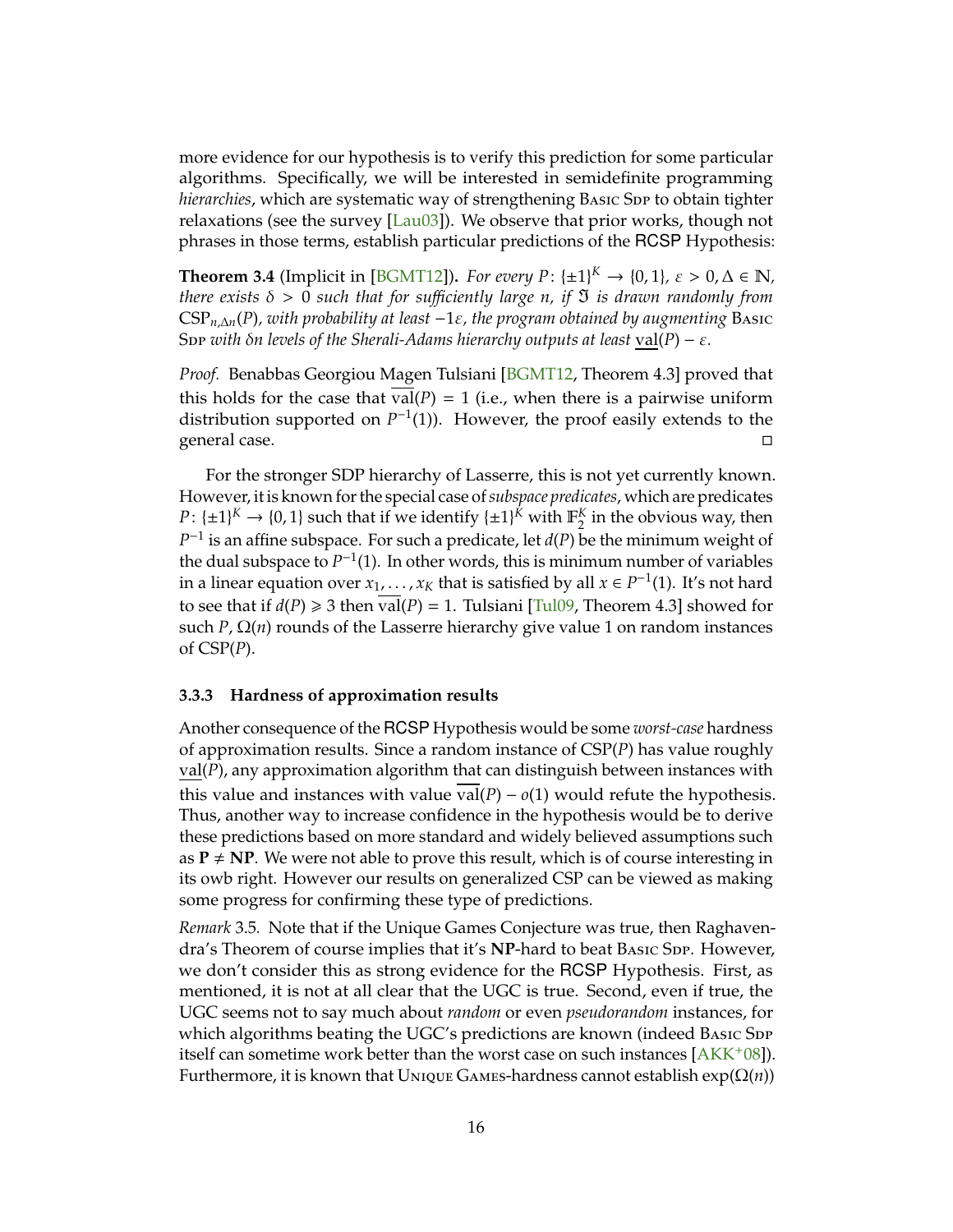<span id="page-16-2"></span>or exp(*n* <sup>1</sup>−*o*(1)) hardness for a problem, while the integrality gaps suggest that it may even be hard to beat Basic Spp on random instances in subexponential time.

## <span id="page-16-0"></span>**3.4 Extensions of the RCSP Hypothesis and their applications**

While there is more evidence for "vanilla" version of the RCSP Hypothesis, there are several natural ways to quantitatively strengthen it that are not known to be false, and some of these, if true, will have interesting applications.

**Super polynomial running time.** While the hypothesis is stated equating "efficient" with polynomial time, it seems just as valid to assume that there is no exp(n<sup>o(1)</sup>)-time algorithm that beats BASIC SDP. In fact, current integrality gaps support even the conjecture that beating Basic Spp on random instances will take at least  $exp(\Omega(n))$  time, where the constant in the  $\Omega$  notation may depend on the parameters (accuracy parameter ε, predicate arity parameter *K*, clause to variable ratio parameter  $\Delta$ ).

**Non binary alphabet.** A very natural extension is to consider predicates over alphabet  $q > 2$ . One way to represent them is as  $P: R^K \to \{0, 1\}$ , where R is a ring of size *q* (or perhaps a field if *q* is a prime or prime power). Following prior works on integrality gaps and proof complexity [\[Tul09\]](#page-39-5), we'll use the convention that a *literal*  $y_i$  would correspond to not just a variable  $x_i$  or its negation (which has no meaning here) but it would be a *shift* of  $x_i$  by some arbitrary  $a \in R$  (where for  $R = \mathbb{F}_2$ ,  $a = 0$  corresponds to taking the variable, and  $a = 1$  corresponds to negating it). This preserves the property that a random instance of CSP(*P*) would have value roughly val(*P*).

**Super constant parameters.** While the conjecture is stated for parameters (such as accuracy  $\varepsilon$ , arity *K*, and clause to variable ratio  $\Delta$ ) that are constant, it may very well hold for values of these parameters (as well as the alphabet size parameter *q* mentioned above) that are *super-constant* functions of *n*. In particular, current knowledge seems consistent with the conjecture being true for  $K$ ,  $\Delta$ ,  $q$ ,  $1/\varepsilon$  all being up to some value  $n^{\delta}$  for some small  $\delta > 0$ . Such versions of the conjecture can be used to derive much stronger hardness of approximation results.

*Remark* 3.6 (*Determining thresholds for parameters*)*.* It is an interesting question whether SDP's can be used to predict the precise hardness thresholds for these parameters. A case in point is the value of the clause to variable ratio  $\Delta$  for refuting random 3XOR (or 3SAT) instances. The best polynomial-time algorithms refuting random 3XOR (or 3SAT) instances. The best polynomial-time algorithms<br>known work for ∆ that is at least (roughly) √n.<sup>[9](#page-16-1)</sup> This is not done by BAsic Spr

<span id="page-16-1"></span><sup>9</sup> Interestingly, Feige, Kim and Ofek [\[FKO06\]](#page-37-12) gave *non-deterministic* algorithm for refuting random 3XOR or 3SAT instances with  $\Delta \sim n^{0.4}$ . However, there is no efficient algorithm that matches their performance, and moreover their algorithm was for the case that  $\varepsilon$  is smaller than *n*<sup>−0.2</sup>.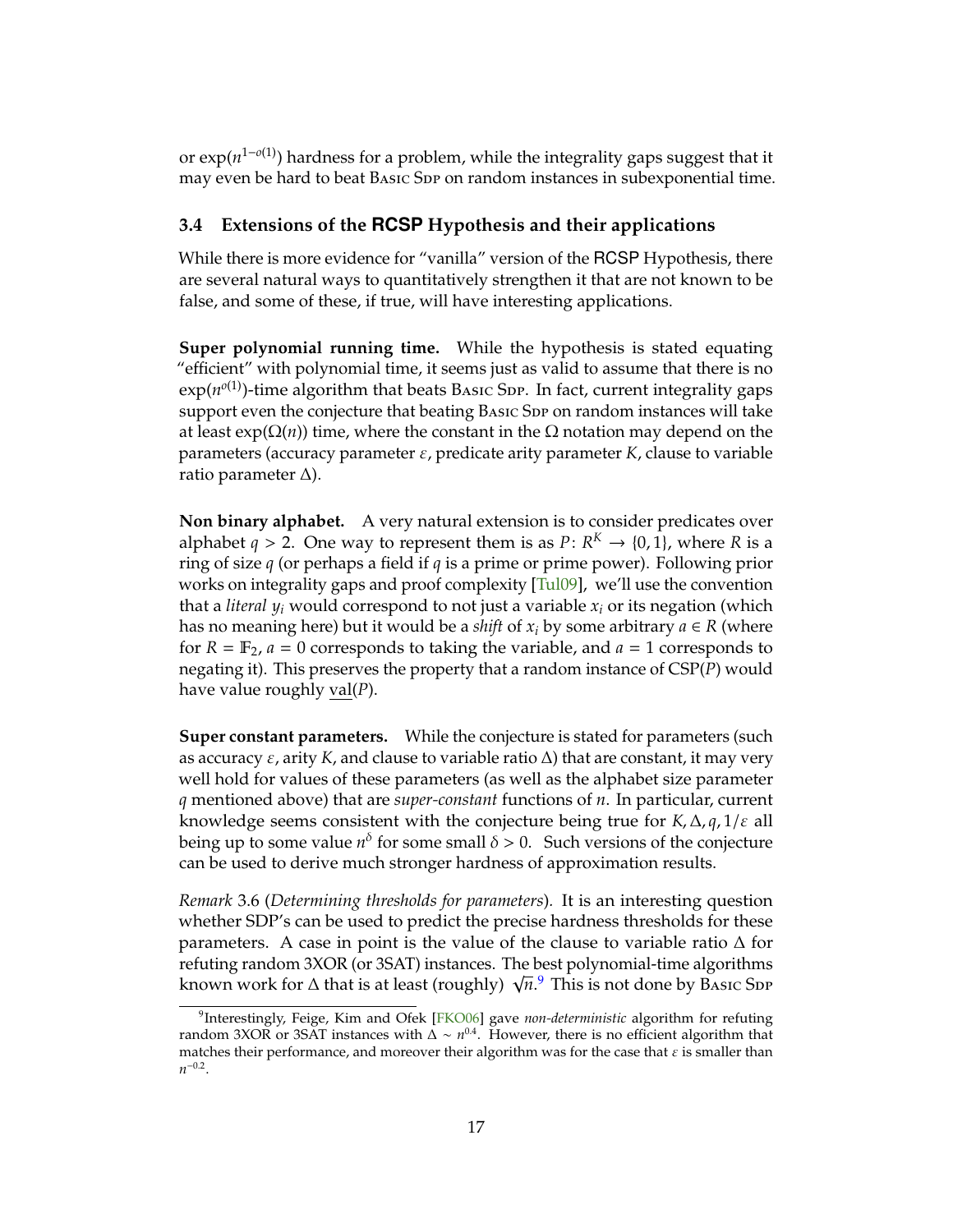(that always outputs at least val(*P*) for any predicate *P*) but can be achieved by a polynomial-time extension of BASIC SDP. (One example is an algorithm that would work for ∆ > *n* is an SDP we call "local Lasserre" where one adds for every subset *S* of variables that appear in some tuple/clause, a vector that is supposed to correspond to  $\prod_{i\in S} x_i$ , with the appropriate consistency constraints.) Thus, one could hope to make a stronger SDP optimality conjecture that will pinpoint the right value of  $Δ$ . A more tricky question is whether SDP's can help pinpoint the minimum possible value for our "completeness parameter" ε. While setting ε to be an arbitrary small constant seems to keep the problem hard, and maybe we can even set it equal to  $n^{-\delta}$  for some small  $\delta > 0$ , we do not know of a very principled way to hypothesize the right hardness threshold for  $\varepsilon$ . Consider again the case of 3XOR: although for  $\varepsilon = 0$  the problem can be easily solved via Gaussian elimination, even very strong SDP's such as Ω(*n*) rounds of the Lasserre hierarchy cannot recover this algorithm, and hence do not yield a prediction on the right bound for  $\varepsilon$ . A related question is in what cases taking  $\varepsilon = 0$  (i.e., "perfect completeness") still keeps the problem hard. Clearly having the predicate be *non-linear* (under any encoding of the alphabet) is a necessary requirement, but it is not clear that it is a sufficient one.

**Decision version of the RCSP Hypothesis.** There is also a natural way to *qualitatively* strengthen the RCSP Hypothesis. For any NP promise set  $(\mathcal{Y}, \mathcal{N})$  (where there is always a certificate/witness to certify that  $x \notin \mathcal{N}$ , given distributions  $\mathcal{D}_Y$ ,  $\mathcal{D}_N$  over these sets, one can define three variants of average-case computational problems: **(i)** The *decision problem* is to distinguish, given an input *x* drawn randomly from either  $\mathcal{D}_Y$  or  $\mathcal{D}_N$ , which is the case with success noticeably larger than 1/2. **(ii)** The *search problem* is to find, given *x* drawn from  $\mathcal{D}_Y$  the witness that certifies that it is at least not in N. **(iii)** The *refutation problem* is to certify, given *x* drawn from  $\mathcal{D}_N$ , that *x* is not in *Y*, by giving an algorithm that never outputs "NO" on *x* ∈ *Y*, and typically outputs "NO" on *x* from  $D<sub>N</sub>$ .

The decision problem is obviously easier than the refutation and search problem, which are in general incomparable, although in some cases search to decision reductions are also known. We formulate now a decisional version of the RCSP hypothesis, which posits that its hard to distinguish between random CSPinstances, and instances in which we "planted" a solution:

**DCSP Hypothesis** (SDP optimality hypothesis for deciding CSPs, informal)**.** *Let*  $D_0$  *be a pairwise uniform distribution over*  $\{\pm 1\}^K$  *and let*  $\varepsilon, \delta > 0$  *and*  $\Delta > 1$ *. Let* CSP*n*,*m*,*<sup>k</sup> be the uniform distribution of taking m random K-tuples of literals over n variables, and let*  $\mathcal{D}_Y(n, m, k, D_0, \varepsilon)$  *be the distribution over such tuples that is output by the following process:*

- *1. Pick*  $x_0$  ←  $R$  {±1}<sup>*n*</sup>.
- *2. For i* = 1 . . . *m, the i th tuple S is chosen as follows. With probability* ε*, S is chosen to be a random K-tuple of literals. With probability* 1−ε*, we pick random d* ←*<sup>R</sup> D*0*, and pick S to be a random K-tuple of literals* conditioned on  $S(x_0) = d$ .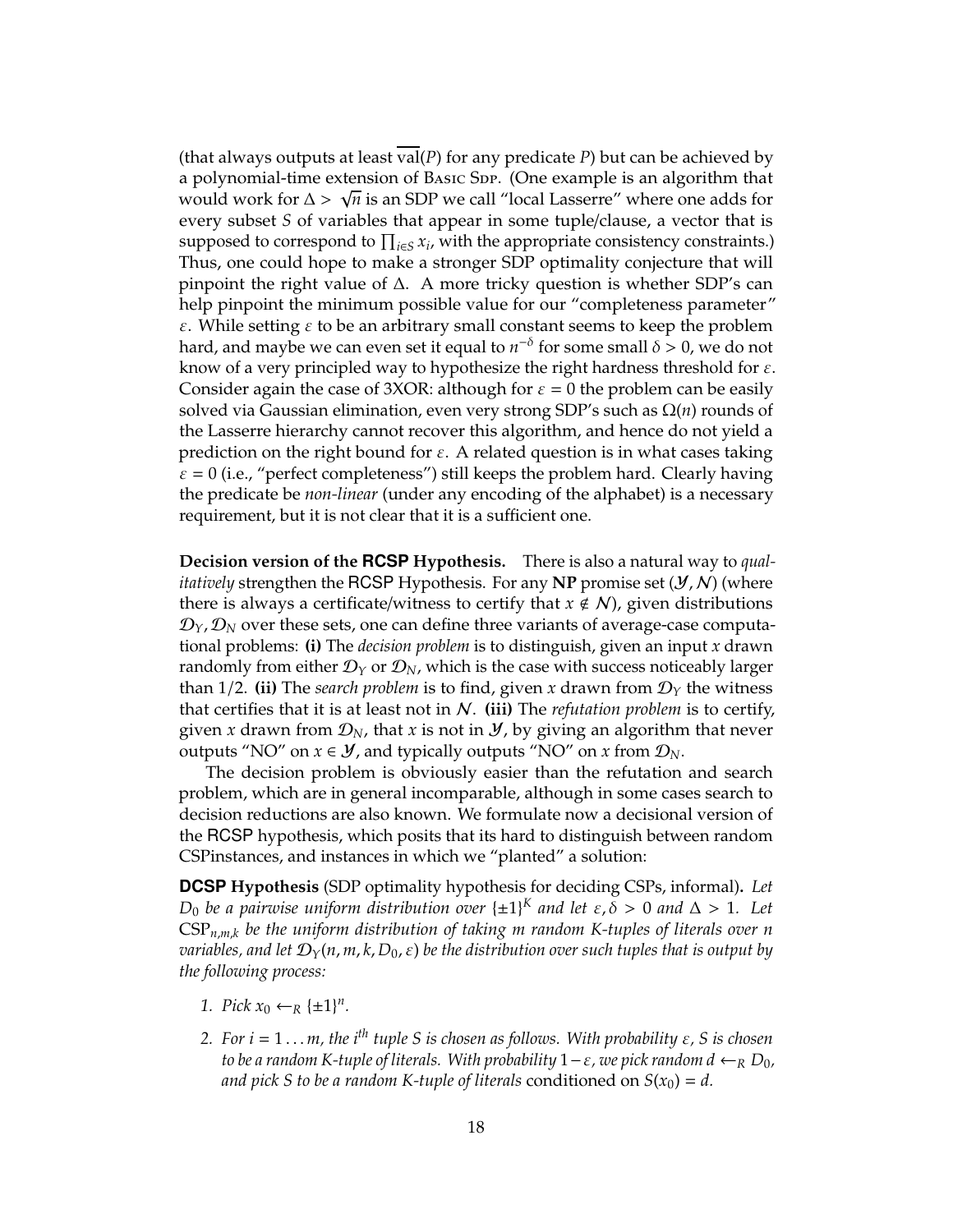<span id="page-18-1"></span>*Then for every polynomial-time algorithm A, if <i>n* is sufficiently large and  $m = \Delta n$  it *holds that*

$$
\left| \mathbb{E} A(\mathrm{CSP}_{n,m,k}) - \mathbb{E} A(\mathcal{D}_Y(n,m,k,D_0,\varepsilon)) \right| < \delta.
$$

Note that the DCSP Hypothesis talks about pairwise uniform distributions over {±1}<sup>K</sup>, instead of predicates. This is in some sense necessary, since naive planting of a satisfying assignment, without ensuring that the induced distribution over tuples is pairwise uniform, would make it easy even for Basic Spp to detect the difference between the NO and YES cases. We show in the appendix that the DCSP Hypothesis implies the RCSP Hypothesis (as is the expected relation between decisional and refutation assumption). We also show that if one restricts to the case of "atmoic" pairwise uniform distributions (i.e., those that are not convex combinations of other pairwise uniform distributions), then the variant of the RCSP for such distributions is equivalent to the variant of the RCSP Hypothesis for *non-Boolean* predicates *P* that output a value in [0, 1].

**Other distributions.** Another potential approach to strengthen the RCSP Hypothesis is to consider distributions other than the uniform one on instances. The integrality gap results do not need the instances to be random, but only require them to have sufficient expansion properties. However, since these integrality gaps can also apply to a distribution concentrated on a single input (that thus can never be hard), they cannot be blindly taken to be evidence of hardness. Still, while we do not explore this direction in the current work, it is possible that a much more general version of the RCSP Hypothesis holds, where every input satisfying a particular condition, randomly perturbing it would result in a distribution on hard instances. Indeed, conjectures of a somewhat similar type for Max-3XOR and learning parity with noise were raised by Alekhnovich, see [\[Ale03,](#page-36-9) Conjecture 2], though to our knowledge they have not received much investigation. Such an hypothesis, if true, would be an interesting dual to the notion of "smoothed complexity" [\[ST04\]](#page-39-6)— here perturbing an input would result in a hard instance, rather than an easy one.

## <span id="page-18-0"></span>**3.5 Applications of the RCSP Hypothesis**

The RCSP Hypothesis on its own is a very interesting statement about averagecase complexity, but it also has some implications for hardness of approximation, and perhaps cryptography. Here are some examples:

**Max** *K***-AND.** Feige [\[Fei02,](#page-37-6) Hypothesis 3] hypothesized that certifying that a random Max-*K*-AND formula has value less than 2 −*c k* for some *c* > 0. He showed that this hypothesis implies some hardness of approximation results for the 2 catalog problem, while  $[AAM<sup>+</sup>11]$  $[AAM<sup>+</sup>11]$  showed it implies hardness of approximation for the densest *K* subgraph problem. The RCSP Hypothesis posits much bolder hardness of approximation for this problem, since it's easy to see that val(*K*−*AND*)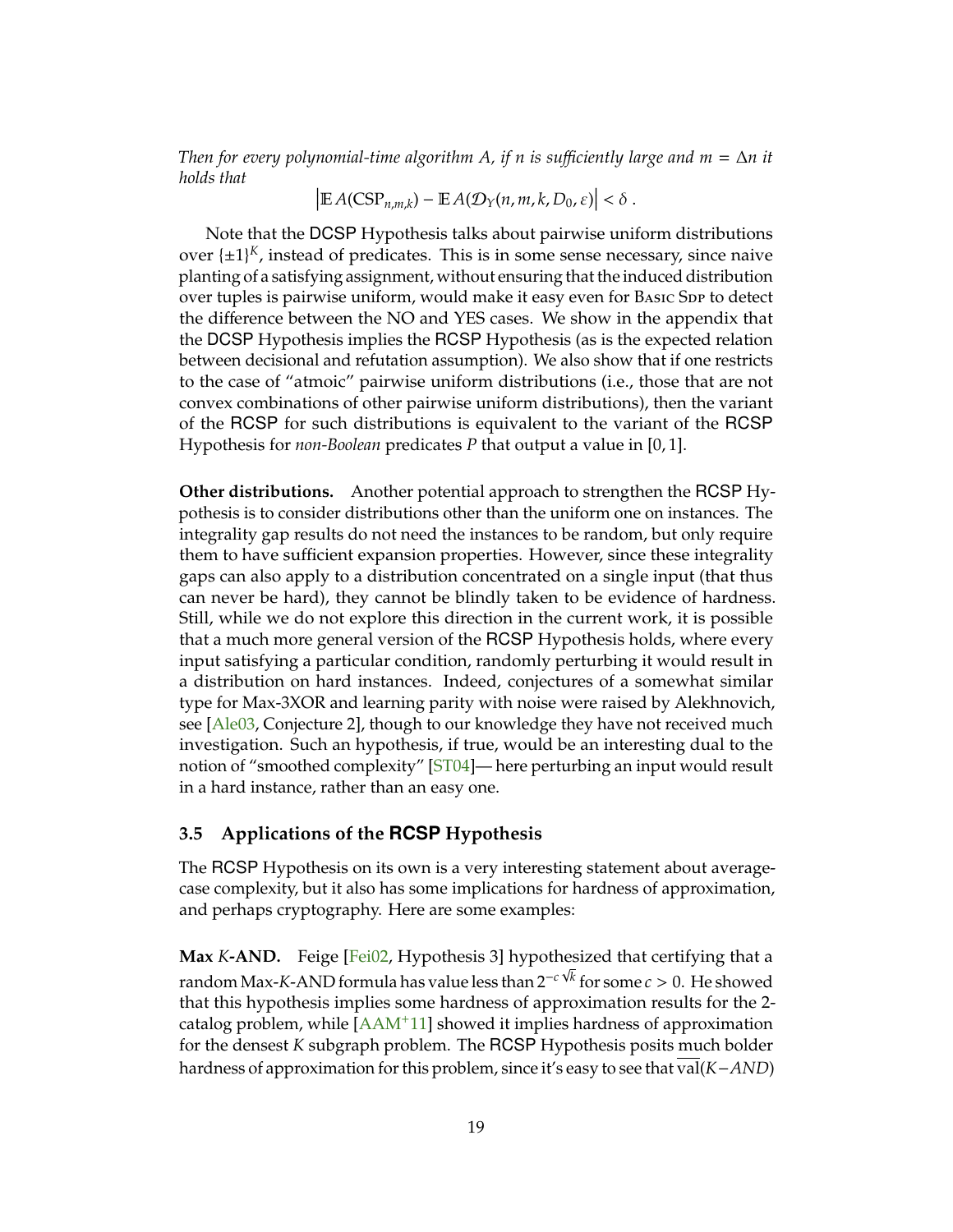<span id="page-19-2"></span>is equal to the maximum*,* over any  $d \in \{\pm 1\}^K$  and pairwise distribution  $D$  over  ${\{\pm 1\}}^{\tilde{k}}$ , of the probability that *D* = *d*. In particular, if *K* =  $2^{\ell}$  – 1 then, if we identify every  $a \in [K]$  with a nonzero linear function over  $\mathbb{F}_{2}^{(2)^\ell}$ , then the pairwise uniform distribution obtained by choosing  $b \leftarrow_R \mathbb{F}(2)^\ell$  and outputting the vector  $(a(x))_{a \in [K]}$  demonstrates that  $\overline{val}(K - AND) \ge 2^{-\ell} = 1/(K + 1)$ . Thus, the RCSP Hypothesis posits that it is hard to distinguish random *K*-AND instances, which have value  $2^{-k}$ , from instances with value  $1/(K + 1)$ . These are much stronger parameters than those hypothesized by Feige (though of course, such worst-case hardness of approximation does hold if the Unique Games Conjecture is true).

**Label cover, sliding scale, densest** κ**-subgraph.** The large alphabet variant of the RCSP Hypothesis also implies hardness for random instances of the label cover problem. Recall that in this problem one is given a collection of triples  $(i, j, \pi)$  where  $i \in [n'], j \in [n]$  and  $\pi$  is a function from [Q] to [q], and the value of an assignment  $y \in [Q]^{n'}$  and  $x \in [q]^n$  is the fraction of triples  $(i, j, \pi)$  such that  $\pi(y_i) = x_j$ . In particular, for every set of projections  $\pi_1, \ldots, \pi_K$  mapping [Q] to [*q*], one can consider the predicate  $P: [q]^{\bar{k}} \to \{0,1\}$  such that  $P(x_1, \ldots, x_K)$  if there exists  $y \in [Q]$  such that  $\pi_i(y) = x_i$  for all *i*. A random instance of CSP(*P*) corresponds to a random instance of the label cover problem, and it is not hard to show that (assuming the parameters are chosen appropriately) every assignment of this label cover instance will have polynomially small value (see Lemma [3.7](#page-19-0) below).<sup>[10](#page-19-1)</sup> The RCSP hypothesis implies that it is hard to distinguish such instances from those where one can satisfy  $1 - \varepsilon$  fraction of the triples. In particular, if we take *K*, *q*,  $\Delta$  that can grow as large as  $n^{\delta}$  for some small  $\delta > 0$ , we get the hardness of approximation predicted by (an imperfect completeness variant of) the "sliding scale conjecture" of Bellare et al. [\[BGLR93\]](#page-37-10) and in fact, since the corresponding instances are projections, this also applies for the projection game variant proposed by Moshkovitz [\[Mos11\]](#page-38-5). Similarly, we can show that this variant of the RCSP Hypothesis also implies it's hard to approximate the densest  $\kappa$ -subgraph problem to some polynomial factor.

<span id="page-19-0"></span>**Lemma 3.7.** *Let*  $\Im$  *be a label cover instance chosen as above with parameters*  $Q$ ,  $q$ ,  $K$ ,  $\Delta \geq$ 100 satisfying that for some  $0 < \mu < 1/(20K^{1/4})$ ,  $Q < q^{\mu K/4}$ ,  $2^{16 \log(1/\mu)} < q$ . Then with *high probability, every assignment to*  $\Im$  *satisfies at most*  $2\mu$  *fraction of the triples.* 

*Proof.* Let us consider for a fixed assignment  $x \in [q]^n$ , what is the probability over the random choices of the ∆*n* tuples (and in fact just the shifts) there exists some *y* ∈ [*Q*] ∆*n* that such that for at least a µ fraction of the *i* ∈ [∆*n*], there will be at least a  $\mu$  fraction of the  $j \in [K]$  with the constraint between  $y_i$  and the  $j^{th}$  member of the tuple satisfied. The probability that it is possible to satisfy a  $\mu$  fraction of any particular *K*-tuple is upper bounded by

$$
\binom{K}{\mu k} Q q^{-\mu K} \leq 2^{2 \log(1/\mu) \mu K} q^{-\mu K/4} \leq q^{-\mu K/8} \;,
$$

<span id="page-19-1"></span><sup>&</sup>lt;sup>10</sup>Note that this is a stronger statement than the fact that every assignment  $x \in [q]^n$  will satisfy at most this fraction of the constraints corresponding to the *K*-sary predicate *P*.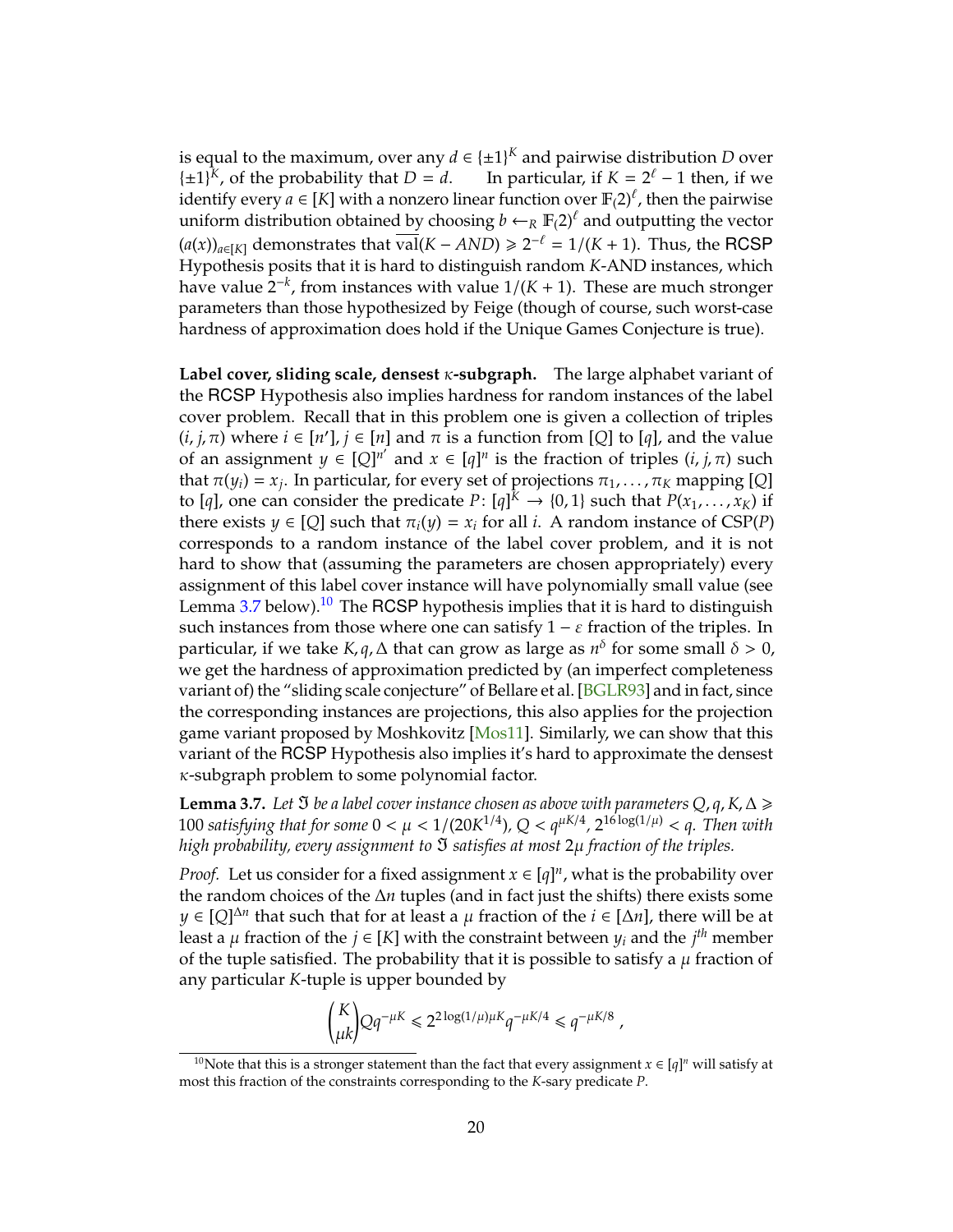<span id="page-20-1"></span>under our assumptions. Thus the probability that more than µ∆*n* of these tuples will be  $\mu$ -satisfied is bounded by

$$
2^{\Delta n}q^{-\mu^2 K \Delta n/8} \leq q^{-\sqrt{K} \Delta n} \; ,
$$

since <sup>√</sup> *K*∆ 1, we can do a union bound over all *q <sup>n</sup>* possible assignments.

<span id="page-20-0"></span>*Remark* 3.8*.* Because a random CSP over the alphabet [*q*] involves random shifts, the corresponding label cover instance will be *smooth* with a smoothness parameter that tends to zero as *K* tends to infinity. Also, if the image of the projections  $\pi_1, \ldots, \pi_K$  is a linear code over  $\mathbb{F}_q^K$  with dual distance at least 3, then the results of Tulsiani [\[Tul09\]](#page-39-5) imply that this instance is hard to certify for Ω(*n*) rounds of the Lasserre program, just supporting the conjecture that it is in fact *exponentially hard* to certify.

**Lemma 3.9.** *Suppose that the RCSP Hypothesis holds with*  $\Delta$  = polylog(*n*) *and*  $q, k = n^{\delta}$  for some  $\delta > 0$ , then there is some  $\delta' > 0$  such that there is no  $n^{\delta'}$  polynomial*time algorithm for the densest* κ*-subgraph problem.*

*Proof sketch.* The proof closely follows the work of Bhaskara, Charikar, Guruswami, Vijayaraghavan and Zhou [\[BCV](#page-36-10)+12] who gave Lasserre integrality gaps for the densest κ-subgraph problem with similar parameters. Their proof was obtained in fact by reducing a random instance of a particular CSP into an instance of the densest subgraph problem (the CSP is of the same form as the one used to obtain random instances of label cover above, and the graph is essentially the label-extended graph of the label cover instance). In fact in our case the proof is easier since we don't need to carry out the completeness proof for vector assignments but only for actual assignments. They showed that for a random CSP(P) with for an appropriately chosen *K*-CSP *P* over the alphabet *q*, the resulting graph will have the property that every κ-sized subgraph has average degree  $\tilde{O}(K/q)$ , while if *P* had a satisfying assignment, there will be a  $κ$ -sized subgraph with average degree  $\Omega(K)$ . The only thing we need to do to complete the proof is to note that the same still holds even if *P* had an assignment that satisfied, say, 0.9 fraction of its clauses.

**Public key cryptography?** The DCSP Hypothesis readily yields a one way function and hence private key cryptography. An intriguing question is whether it can yield stronger cryptographic primitives and in particular *public key cryptography*. This is of significance since we currently have very few candidates for public key systems, and the most well studied of them can be broken efficiently by quantum computers, and thus increasing the public key crypto "gene pool" has been recognized as an important problem (e.g., see the discussion in [\[ABW10\]](#page-36-11)). A public key cryptosystem based on the DCSP Hypothesis would arguably be the first scheme for which we have at least somewhat "principled" reasons for arguing about its security. Applebaum, Barak and Wigderson [\[ABW10\]](#page-36-11) made a step in that direction by giving public key cryptosystems based on hardness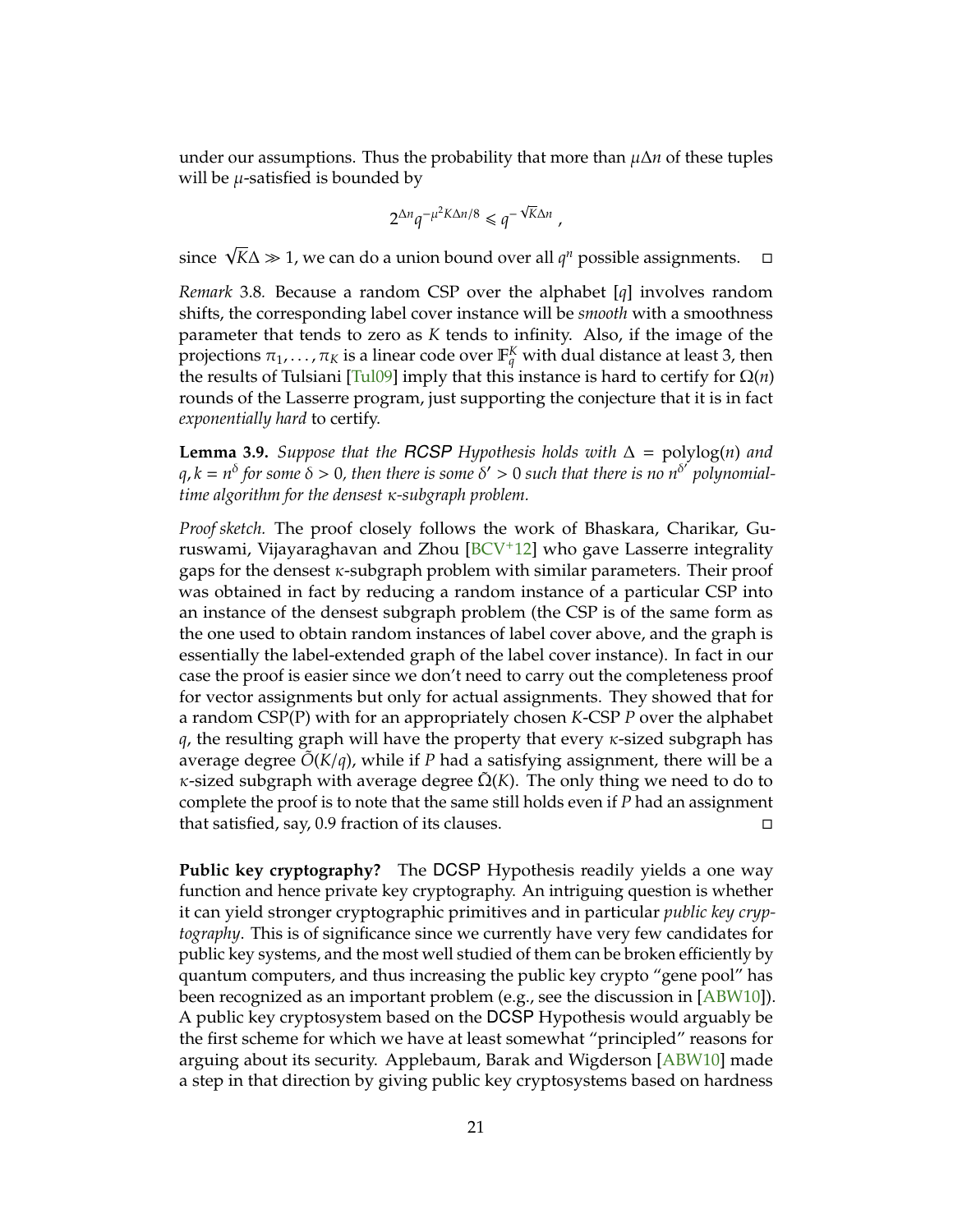<span id="page-21-3"></span>of random CSPs and the hardness of planted version of the densest *k* subgraph problem. In fact, their assumptions can be seen as an instantiation of the RCSP Hypothesis but with very strong parameters, in particular requiring not just polynomially large parameters, but also control on the particular polynomial and relation between them. Reducing those assumptions, or at least finding principled ways to justify them, would be welcome progress.

## <span id="page-21-0"></span>**4 Optimality of Basic SDP for Generalized CSPs**

In this section we formally state and prove our harndess-of-approximation results for generalized M<sub>AX</sub> C<sub>UT</sub> and generalized distribution matching, and also for any generalized CSP. The results are stated in Subsection [4.1,](#page-21-1) in Subsection [4.2](#page-24-0) we define the label-cover problem and the generic rounding scheme of [\[Rag08\]](#page-39-4) in a language that suits our needs. We also define there a dictatorship test and its properties. We then prove **NP**-hardness for the generalized Max-Cut and generalized distribution matching problems in Subsection [4.3](#page-28-0) and Subsection [4.4](#page-30-0) respectively, and in Subsection [4.5](#page-31-0) we deal with all other generalized CSPs. The hardness proofs all rely on a theorem we prove in Subsection [4.6,](#page-33-0) which shows how to decode an assignment for a smooth label-cover instance from an assignment for its composition with a dictatorship test which has non-negligible influences, which in turn relies on an observation concerning smooth projections that appears in Subsection [4.7.](#page-34-0) Finally in Subsection [4.8](#page-35-0) we deal with a technical issue of the sign function not having the Lipchitz property, and in Subsection [4.9](#page-35-1) we cite the special case of the Invariance Principle that we use in Subsection [4.4.](#page-30-0)

## <span id="page-21-1"></span>**4.1 Results**

Our general approach for proving meta-characterizations of generalizations of CSPs is quite versatile. We restrict ourselves to three representative examples (listed in order of increasing generality).

**Generalized Max Cut.** This problem is motivated by the Basic Spp for Max Cut and the Goemans-Williamson (GW) rounding algorithm [\[GW95\]](#page-38-10). A solution to the Basic Spp for Max Cut assigns a Gaussian variable with second moment<sup>[11](#page-21-2)</sup> 1 to every vertex of the graph. (The variables have a jointly Gaussian distribution.) The GW rounding algorithm draws a sample from this Gaussian distribution and assigns to each vertex the sign of its sampled value. This rounding algorithm achieves an approximation factor  $\alpha_{GW} \approx 0.878$  in the worst case. However, for integral Basic Spp solution (i.e., the Gaussian variables are constant), the GW rounding algorithm has no loss. Hence, the MAX Cut problem is equivalent to finding a Basic Spp solution that maximizes of the expected value of output of the GW rounding algorithm. In Generalized MAX Cut, we have this same objective

<span id="page-21-2"></span><sup>&</sup>lt;sup>11</sup>Here, we mean raw moment  $\mathbb{E} X^2$  (as opposed to central moment  $\mathbb{E} X^2 - (\mathbb{E} X)^2$ ).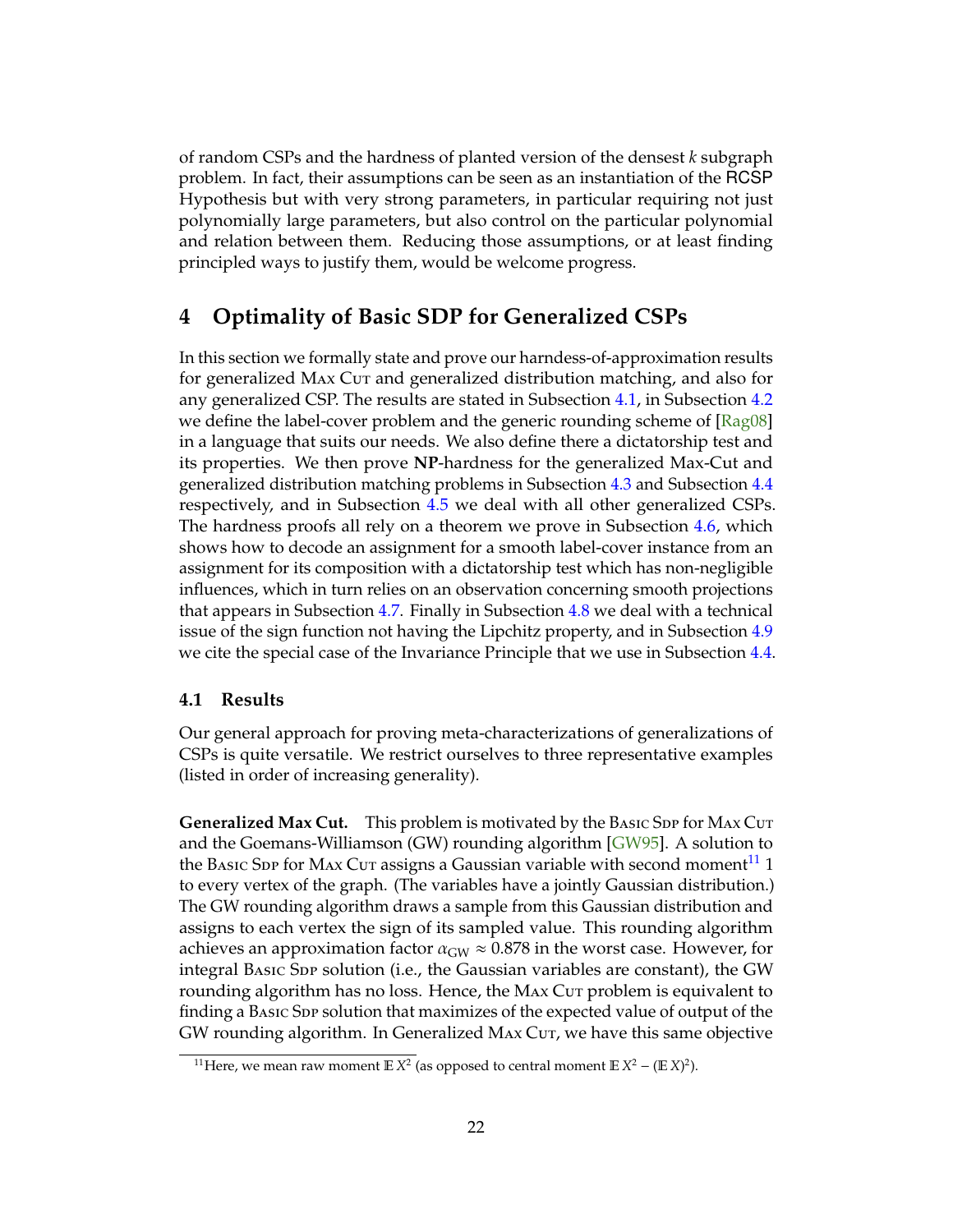but with additional restrictions on the Basic Spp solutions (satisfying certain linear inequalities). Algorithmically, it is still easy to optimize over BASIC SDP solutions that satisfy the additional restrictions. Since the GW rounding applies to any Basic Spp solution (as opposed to just optimal ones, say), it has the same approximation guarantee for Generalized MAX Cut as for (non-generalized) MAX Cut. We will show that for all  $\varepsilon > 0$ , it is **NP**-hard to find Basic Spp solutions with these restrictions such that the GW rounding achieves for this solution an approximation factor of at least  $\alpha_{\rm GW} + \varepsilon$ .

The kind of restrictions on Basic Spp solutions we need for our hardness reductions are fairly simple: We require that the Gaussian variables for the vertices are linear forms  $a(x)$  of an auxiliary Gaussian vector  $x$  with nonnegative second-moment matrix  $\mathbb{E} xx^T \geq 0$ . At this point, it is convenient to identify the vertices of the graph with these linear forms. The following summarizes the formal statement of Generalized MAX Cut.

**Problem 4.1** ((*c*,*s*)-Gap Generalized Max Cut). Given a collection  $\Im$  of pairs (*a*, *b*) of linear forms on R*<sup>n</sup>* , distinguish the cases,

**YES:** there exists  $x \in \mathbb{R}^n_+$  such that  $a(x) \in \{\pm 1\}$  for all linear forms *a* appearing in  $\mathfrak{I}$  and

$$
\mathop{\mathbb{P}}_{(a,b)\sim \mathfrak{I}}\left\{a(x)\neq b(x)\right\}\geq c\,,
$$

**NO:** for every *n*-dimensional Gaussian vector *x* with  $\mathbb{E}_x$  *xx*<sup>*T*</sup>  $\geq 0$  and  $\mathbb{E} a(x)^2 = 1$ for all linear forms *a* appearing in  $\mathfrak{I}$ , we have

$$
\mathbb{E} \underset{x}{\mathbb{P}} \underset{(a,b)\sim \mathfrak{I}}{\mathbb{P}} \left\{ \text{sign}\circ a(x) \neq \text{sign}\circ b(x) \right\} \leq s \, .
$$

We can think of the promise in the **YES** case as an integral Basic Spp solution with value  $c$  (for  $\mathfrak I$  as a graph on linear forms) generated by the nonnegative vector *x* in a linear way. In this case, the expected value of the GW rounding would be *c*.

The promise in the  $NO$  case is that for every Basic Spp solution (for  $\mathfrak I$  as a graph on linear forms) that is linearly generated by a Gaussian vector *x* with nonnegative second moment matrix  $\mathbb{E}_x$  *xx*<sup>*T*</sup>  $\geq$  0, the expected value of the GW rounding algorithm is at most *s*.

The following theorem shows a strong dichotomy for the complexity of (*c*,*s*)- Gap Generalized MAx Cut, determined exactly by the approximation guarantee of the GW rounding algorithm.

<span id="page-22-1"></span>**Theorem 4.2.** For all  $c, s \in \mathbb{R}$  with  $0 < s < c < 1$  and  $c \ge 0.845$ , <sup>[12](#page-22-0)</sup> the promise problem (*c*,*s*)*-Gap Generalized* Max Cut *is either NP-hard or solvable in polynomial time (by* Basic Spp). Furthermore, Basic Spp succeeds if and only if GW rounding achieves a  $(c, s)$ -approximation for Max Cut, i.e.,  $s \leq \arccos(1 - 2c)/\pi$ .

<span id="page-22-0"></span> $12$ In this range of  $c$ , GW rounding is optimal for Basic Spp of Max Cut.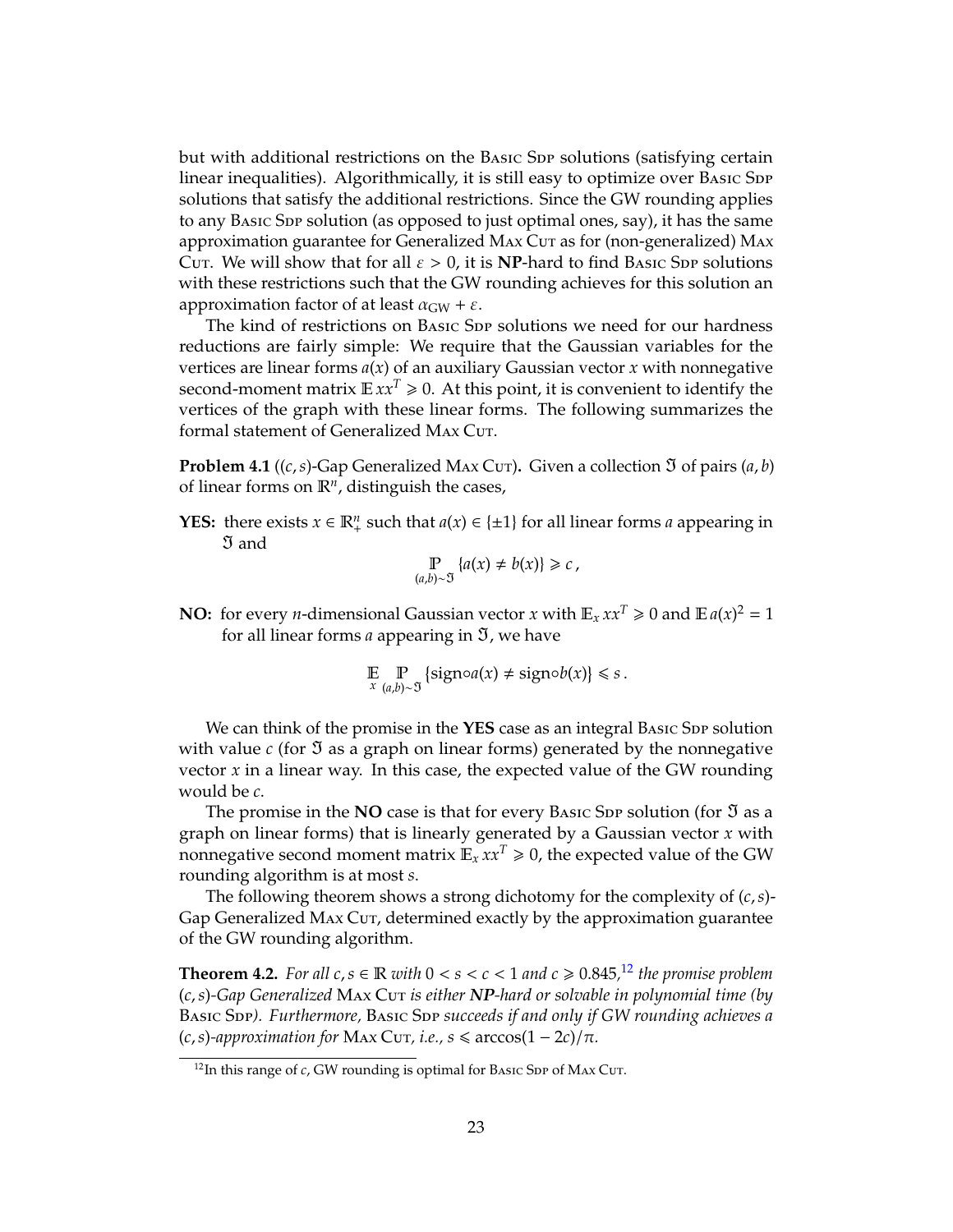<span id="page-23-3"></span>We like to mention an interesting known **NP**-hardness result in the context of Max Cut and the GW rounding. This result follows from techniques in [\[GRSW12\]](#page-37-11) and was communicated to us by Prasad Raghavendra. (Here, we view SDP solutions as assignments of unit vectors to vertices and we think of the GW rounding as partitioning the vertices/vectors via a random hyperplane through the origin. This view is equivalent to ours.) The result is that given a Basic Spp solution for a Max Cut instance, it is **NP**-hard to find a hyperplane that achieves a strictly better approximation factor for this Basic Spp solution than a random hyperplane. We are not aware of any formal relations between this result and ours. Since for this result, the Basic Spp solution is part of the input, the corresponding computational problem is not a generalization of Max Cut.

**Generalized Distribution Matching.** For this example, we think about CSPs in a predicate-independent way (similar to the DCSP hypothesis in [Section 3.4\)](#page-16-0). Given a collection *K*-tuples of literals, the question is what kind of distributions over {±1}<sup>K</sup> can be generated by assigning Boolean values to the variables and outputting the values of a random *K*-tuple of literals from the collection.

For a distribution *D* over  $\{\pm 1\}^K$ , the following formalizes this problem in the generalized setting. (Here, a collection of *K*-tuples of literals is generalized to a collection of linear maps from  $\mathbb{R}^n$  to  $\mathbb{R}^K$ .)

<span id="page-23-1"></span>**Problem 4.3** (Generalized *D*-Distribution Matching ). Given a collection  $\mathfrak I$  of linear maps  $A: \mathbb{R}^n \to \mathbb{R}^k$ , distinguish the cases,

- **YES:** there exists  $x \in \mathbb{R}^n_+$  such that *D* is *o*(1)-close to the distribution {*Ax*}, where *A* is drawn at random from  $\mathfrak{I}$ . (Furthermore,  $Ax \in {\pm 1}^K$  for all  $A \in \mathfrak{I}$ .)
- **NO:** for all Gaussian distributions over vectors  $x \in \mathbb{R}^n$  with  $\mathbb{E}_x$  *xx*<sup>*T*</sup>  $\geq 0$  and  $\mathbb{E}_x ||Ax||^2 \leq 1$  for all  $A \in \mathfrak{I}$ , we have  $\mathbb{E}_x Q(Ax) \leqslant o(1)$  for all normalized<sup>[13](#page-23-0)</sup> multilinear polynomials *Q*.

(Here, *o*(1) is a function going sufficiently slowly to 0 with the instance size, for concreteness say 1/ log log log *n*. We could introduce another parameter to absorb the *o*(1) term. This change would have little effect on our results.)

The **NO** promise roughly says that only distributions close to uniform can be generated by the collection  $\Im$  (no matter the assignment *x*).

We show the following characterization of the complexity of *D*-distribution matching. (Assuming the Unique Games Conjecture, this characterization is known even for non-generalized distribution matching [\[AH12\]](#page-36-8).)

<span id="page-23-2"></span>**Theorem 4.4.** *For every distribution D over* {±1} *<sup>K</sup>, the promise problem D-distribution matching is either NP-hard or solvable in polynomial time (by Basic Spp). Furthermore,* Basic Spp *succeeds if and only if D is not pairwise-uniform*.

<span id="page-23-0"></span><sup>&</sup>lt;sup>13</sup>Since the dimension of the space is constant, the choice of the norm is not important.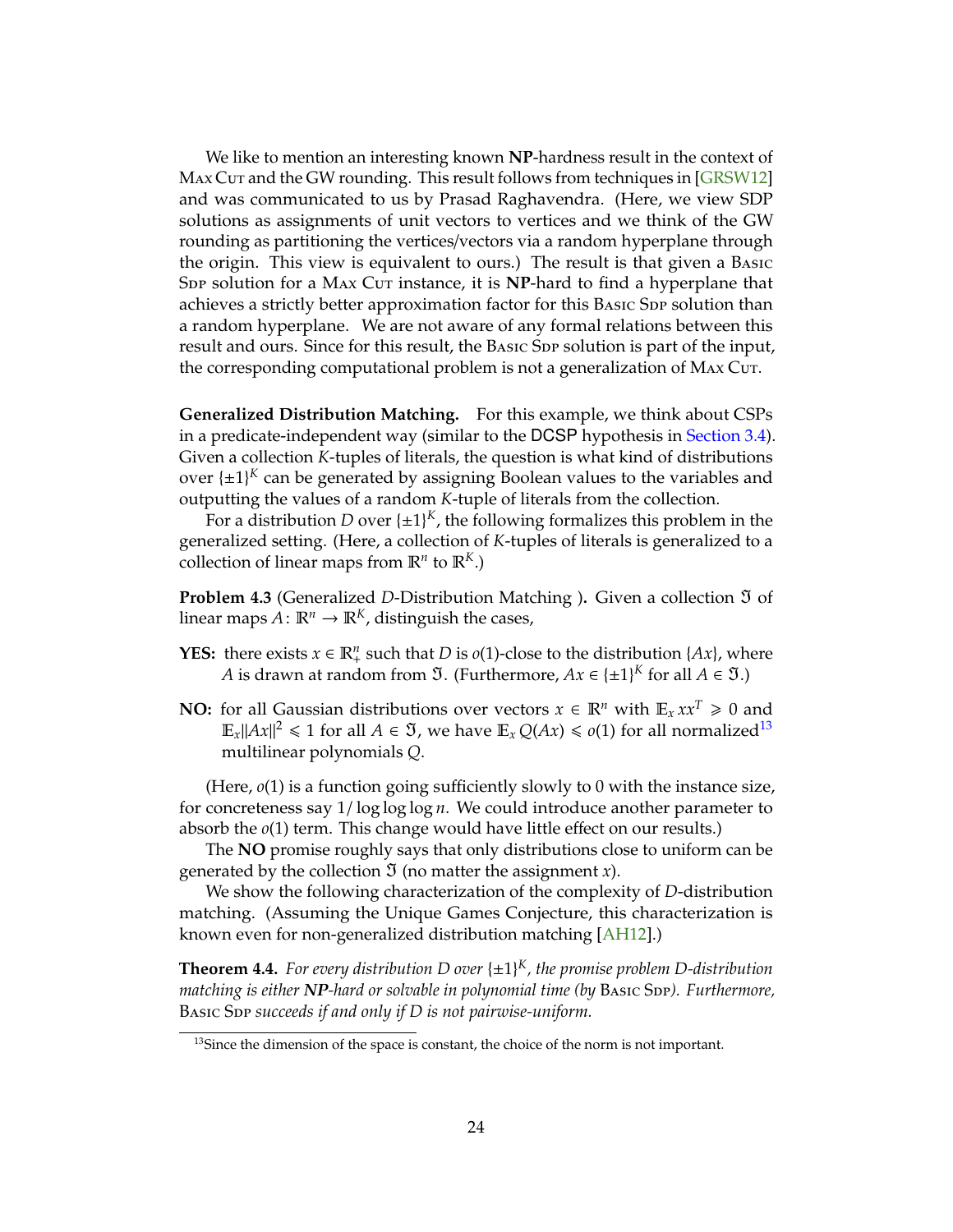**Generalized Boolean CSPs.** Let  $P: \{\pm 1\}^K \to \{0, 1\}$  be a Boolean predicate. For *c*, *s* ∈ **R** with 0 < *s* < *c* < 1, we consider a generalization of  $(c, s)$ -Gap CSP(*P*). The definition of the problem is based on the generic rounding algorithm for Basic Spp (see  $\S 4.2$  for details). Given an Gaussian vector *x* as part of a Basic Spp solution for a CSP(*P*) instance  $\mathfrak{I}$ , the rounding scheme (with accuracy parameter  $\eta$ ) computes an assignment for  $\mathfrak I$  with value rval<sub> $\mathfrak I_{\mathfrak I,\eta}(x)$ . If Basic Spp achieves a  $(c,s)$ -</sub> approximation for  $CSP(P)$ , then for every feasible Basic Spp solution  $x$  with value at least *c* for  $\Im$ , we have rval<sub> $\Im_{\Pi}(x) \geqslant s - \eta$  (see [Theorem 4.8\)](#page-26-0). For all fixed accuracy</sub> parameters  $\eta > 0$ , the running time of the rounding scheme is polynomial. In fact, the running time stays polynomial even for slightly subconstant  $\eta$ , say  $\eta = 1/\log \log \log n$ . We will use this choice later to eliminate  $\eta$  as a parameter.

In Generalized  $CSP(P)$ , the goal is (roughly speaking) to find a Basic Spp solution *x* satisfying certain simple additional constraints so as to maximize  $rval_n(x)$  (the value achieved by the generic rounding scheme applied to *x*).

<span id="page-24-3"></span>**Problem 4.5** ( $(c, s)_{\eta}$ -Gap Generalized CSP(*P*)). Given a CSP(*P*) instance  $\mathfrak{I}$  with variable set  $[n]$  and a simple cone<sup>[14](#page-24-1)</sup> C of *n*-by-*n* matrices, distinguish the cases,

- **YES** there exists a Basic Spp solution *x* with value at least *c* for  $\mathfrak I$  and secondmoment matrix  $\mathbb{E}_x$   $xx^T \in C$  such that achieves  $rval_{\mathfrak{I},n}(x) \geq c$ .
- **NO** there exists *no* Basic Spp solution  $x$  for  $\mathfrak I$  with second-moment matrix  $\mathbb{E}_x$  *xx*<sup>*T*</sup>  $\in$  *C* such that the rounding scheme achieves rval<sub> $\mathfrak{I}_{,\eta}(x) \geq s - \eta$ .</sub>

By design, Basic Spp solves  $(c, s)_{\eta}$ -Gap Generalized CSP(*P*) for all  $\eta > 0$  if it achieves a (*c*,*s*)-approximation for (non-generalized) CSP(*P*). The following shows a strong dichotomy for the complexity of (*c*,*s*)η-Gap Generalized CSP(*P*).

<span id="page-24-2"></span>**Theorem 4.6.** For all  $c, s \in \mathbb{R}$  with  $0 < s < c < 1$  and every predicate  $P: \{\pm 1\}^K \to \{0, 1\}$ , *the promise problem* (*c*,*s*)η*-Gap Generalized* CSP(*P*) *is either NP-hard, for small enough*  $η$  > 0, *or solvable in polynomial time for all*  $η$  > 0 *(by Basic Spr). Furthermore, Basic* Spp *solves*  $(c, s)$ <sub>n</sub>-Gap Generalized CSP(*P*) for all  $\eta > 0$  if and only if BASIC Spp *solves (non-generalized)* (*c*,*s*)*-Gap* CSP(*P*)*.*

We remark that the theorem above also holds for slightly subconstant  $\eta$ , say  $\eta = 1/\log \log \log n$ . For this choice of  $\eta$ , the quantification of the parameter  $\eta$  in the theorem statement above is not needed.

## <span id="page-24-0"></span>**4.2 Preliminaries (continued)**

In this section, we continue the preliminaries of [Section 2](#page-10-0) and define basic notions about LABEL COVER, smoothness, and SDP rounding.

<span id="page-24-1"></span><sup>&</sup>lt;sup>14</sup>Here, we say a cone  $C \subseteq \mathbb{R}^{n \times n}$  is *simple* if it is the projection of a cone  $C' \subseteq R^{n' \times n'}$  with  $C' = \{Y \mid Y \ge 0, \langle A_1, Y \rangle \ge 0, \ldots, \langle A_m, Y \rangle \ge 0\}$  and  $n' + m \le \text{poly}(n)$ . In particular, the cone C' can be described by a small semidefinite program.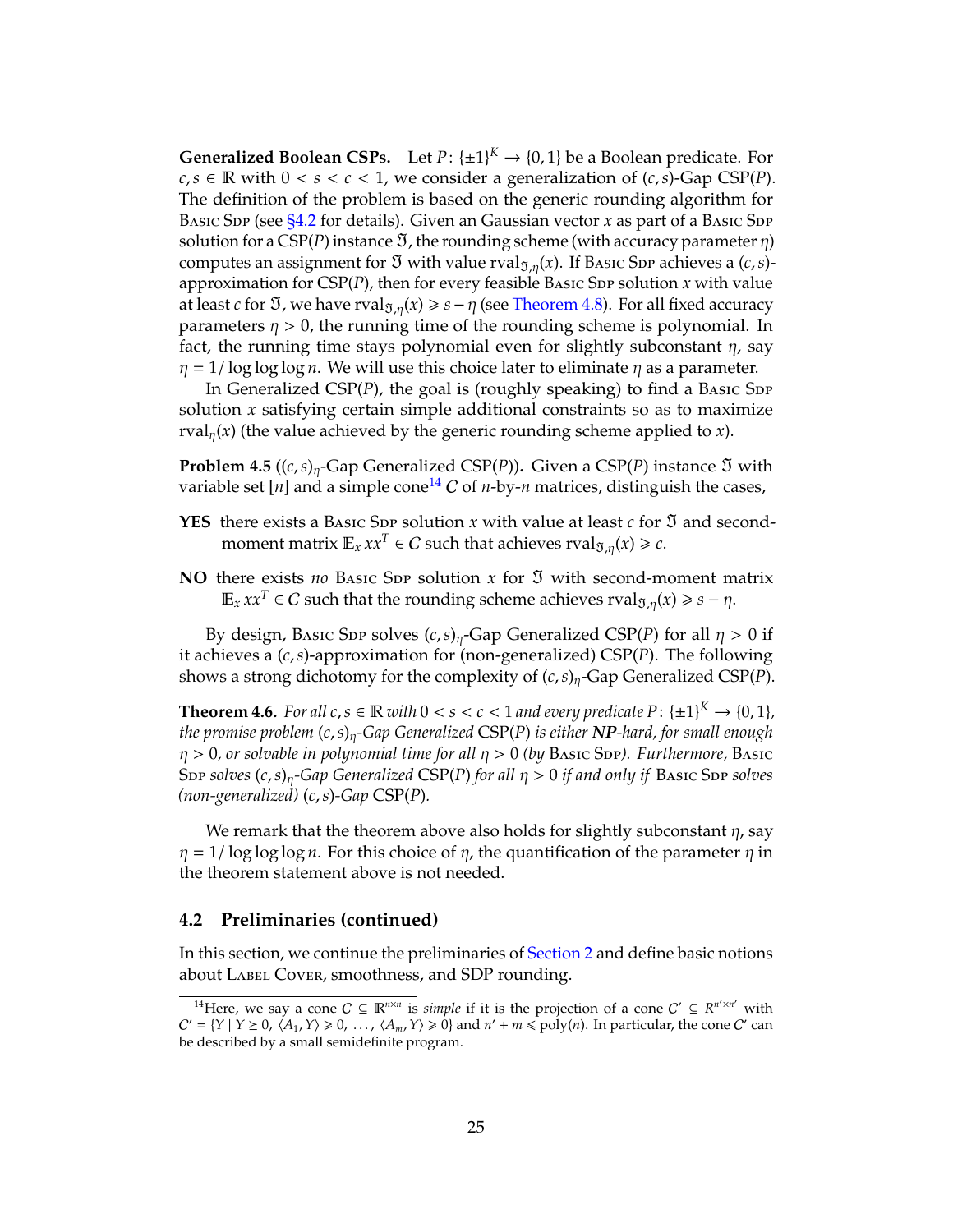<span id="page-25-1"></span>**Label-Cover.** A LABEL COVER instance W with vertex set V and alphabets  $[d \cdot R]$ and [*R*] is specified by a distribution over triples  $(u, v, \pi)$  with  $u, v \in V$  and  $\pi: [d \cdot R] \to [R]$ . We may assume that the instance W is left-regular, so that every vertex *u* participates in the same number of constraints of the form  $(u, v, \pi)$ . The value of an assignment  $x \in [d \cdot R]^V$  is defined as the probability

$$
W(x) \stackrel{\text{def}}{=} \Pr_{(u,v,\pi),(u',v',\pi') \sim W} \{ \pi(x_v) = \pi'(x_{v'}) \mid u = u' \}
$$

(It is more common to define the value of *W* for pairs of assignments *x* ∈  $[d \cdot R]^V$ ,  $y \in [R]^V$  as the probability that  $y_u = \pi(x_v)$  over  $(u, v, \pi) \sim W$ . For our purposes, the two definitions are equivalent, but the first one is more convenient.)

**Smoothness.** We say that a label cover instance as above is  $\sigma$ -smooth if for every  $v_0 \in V$  and any two labels  $i, j \in [d \cdot R]$ , the values of a random projection on *V* have probability at most  $\sigma$  to coincide on *i* and *j*. That is, it is  $\sigma$  smooth if

$$
\underset{(u,v,\pi),(u',v',\pi')\sim W}{\mathbb{P}}\{\pi(i)=\pi'(j)\mid v=v'=v_0\}\leq \sigma
$$

It was first shown in [\[Kho02a\]](#page-38-12) that smooth label cover is NP-hard to approximate. The following theorem is a simplification of Theorem 3.5 from [\[GRSW12\]](#page-37-11).

**Theorem 4.7.** *For every constants*  $\sigma$ ,  $\varepsilon > 0$  *there exist d*, *R such that the following holds. Given an instance of* Label Cover *over alphabets* [*d* · *R*] *and* [*R*] *which is* σ *smooth, it is NP-hard to distinguish between the case where the value of the instance is* 1 *and the case where its value is at most* ε*.*

(We remark that the theorem remains true with parameters  $\sigma$  and  $\varepsilon$  slightly subconstant [\[MR08\]](#page-39-7).)

## **Generic Rounding Scheme**

Let  $\Im$  be an *n*-variable instance of CSP(*P*) for some *K*-ary boolean predicate *P*. Let *x* be an *n*-dimensional Gaussian vector, e.g., as part of a feasible solution to Basic Spp( $\mathfrak{I}$ )). For a one-dimensional odd<sup>[15](#page-25-0)</sup> rounding function  $\phi \colon \mathbb{R} \to [-1, 1]$ , we define

$$
\mathfrak{I}(x,\phi) \stackrel{\text{def}}{=} \mathbb{E} \mathop{\mathbb{E}}_{x} \mathop{\mathbb{E}}_{S \sim \mathfrak{I}} P(\phi(S(x)_1), \ldots, \phi(S(x)_K)).
$$

Since  $\phi$  is odd, there always exists an integral assignment  $x' \in \{\pm 1\}^n$  with value  $\mathfrak{I}(x') \ge \mathfrak{I}(x, \phi)$ . (It is equivalent to apply the rounding functions to variables as opposed to literals.) For an *L*-dimensional odd rounding function φ: R*<sup>L</sup>* → [−1, 1], we define

$$
\mathfrak{I}(x,\phi) \stackrel{\text{def}}{=} \mathop{\mathbb{E}}_{X=(x^{(1)},...,x^{(L)})} \mathop{\mathbb{E}}_{S \sim \mathfrak{I}} P(\phi(S(X)_1),..., \phi(S(X)_K)).
$$

<span id="page-25-0"></span><sup>&</sup>lt;sup>15</sup>Here, odd means  $\phi(-x) = -\phi(x)$ .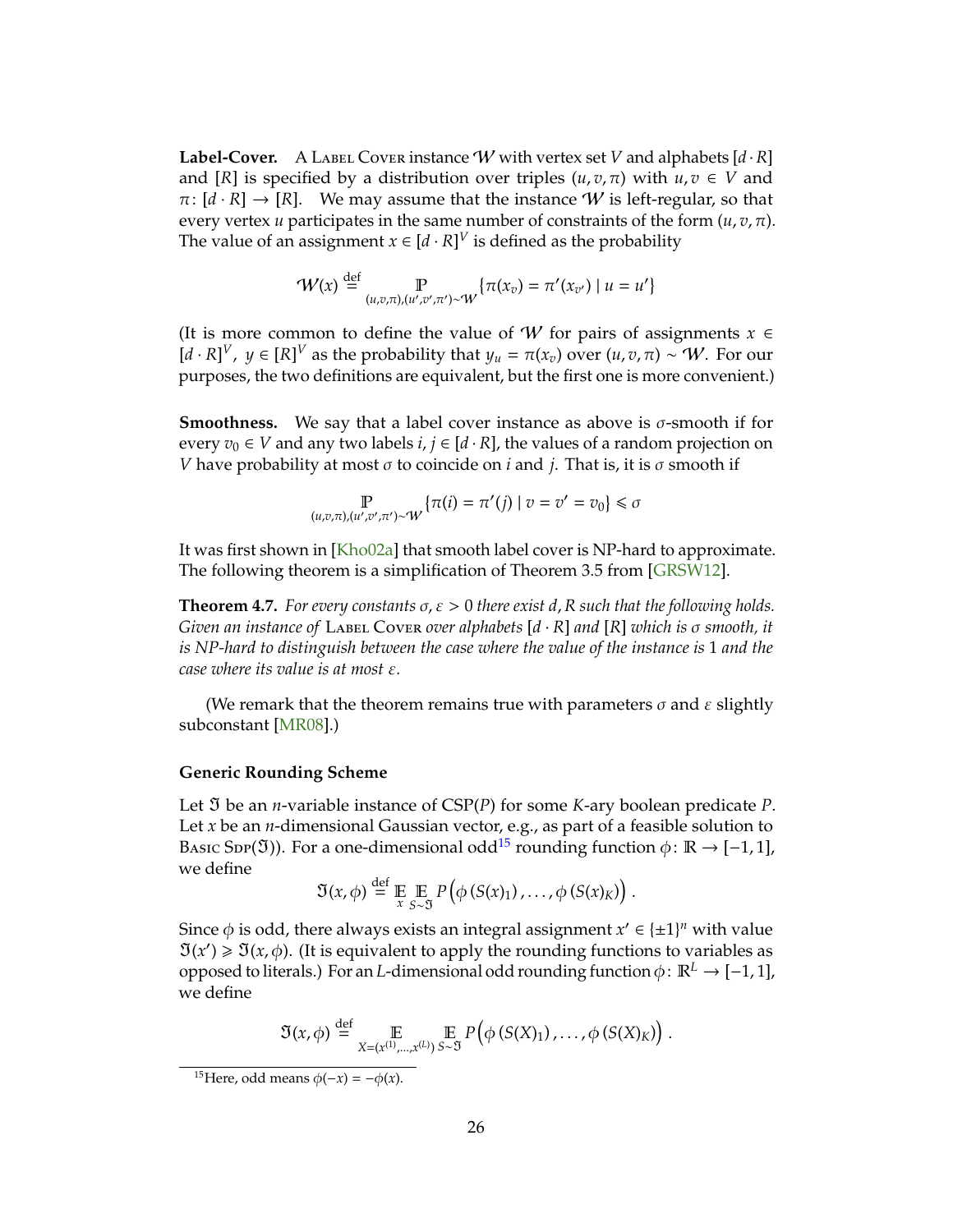<span id="page-26-1"></span>Here*, x*<sup>(1)</sup>, . . . , *x*<sup>(L)</sup> are independent samples drawn according to the distribution of *x*. We think of *X* as a *L*-by-*n* matrix. Recall that *S* encodes a *K*-tuple of literals. We extend *S* to matrices in the natural way. If the *k*<sup>th</sup> literal in *S* is the *i*<sup>th</sup> variable with sign  $\sigma_k$ , we set  $S(X)_k = \sigma_k \cdot x_i$ , where  $x_i$  is the *i*<sup>th</sup> column of *X*.

The idea of generic rounding schemes is to enumerate an  $\varepsilon$ -net of constantdimensional rounding functions and show that for every CSP(*P*) instance, one rounding function achieves a value arbitrarily close to the integrality gap of Basic Spp for  $CSP(P)$ .

For every  $\eta > 0$ , there exists a  $O_n(1)$ -sized set  $N_n$  of  $O_n(1)$ -dimensional odd rounding functions with Lipschitz constant  $O_n(1)$  such that the following theorem holds. (We can assume the rounding functions to be odd because we allow negations in instances of CSP(*P*). We will also assume that  $N_{\eta}$  contains the sign function for all  $\eta > 0$ .)

<span id="page-26-0"></span>**Theorem 4.8** ([\[Rag08\]](#page-39-4), see also [\[RS09\]](#page-39-8) for a direct proof). *Suppose* Basic Spp *achieves a*  $(c, s)$ -approximation for CSP(*P*) *with*  $0 < s < c < 1$ . If  $\Im$  *is a* CSP(*P*) *instance and*  $x$  *is a Gaussian vector, that corresponds to a feasible solution for Basic SDP(* $\mathfrak{I}$ *) with value at least c, then for every*  $\eta > 0$ ,

$$
\operatorname{rval}_{\mathfrak{I},\eta}(x)\stackrel{\text{def}}{=}\max_{\phi\in N_{\eta}}\mathfrak{I}(x,\phi)\geq s-\eta\,.
$$

We will refer to rval $g_n(x)$  as the value achieved by the generic rounding scheme for instance  $\Im$  and SDP solution *x* at accuracy  $\eta$ . (For this work, the precise construction of the sets  $N_{\eta}$  will not be important.)

For our results on Generalized CSPs, we will be interested in Gaussian vectors that satisfy certain linear equalities and linear inequalities. Adding additional Gaussian variables *p* makes it easier to express these linear constraints. In our setting, the original Gaussian variables *x* will be linear transforms of the new variables *p*, so that  $x = Tp$  for a linear map *T*. Then, we can express  $\mathfrak{I}(x, \phi)$  in terms of  $p$  (considering one-dimensional rounding functions  $\phi$  for simplicity),

$$
\mathfrak{I}(x,\phi) = \mathop{\mathbb{E}}_{p} \mathop{\mathbb{E}}_{S \sim \mathfrak{V}} P(\phi(S(Tp)_1), \ldots, \phi(S(Tp)_K))
$$

For every  $S \in \mathfrak{I}$ , we can combine *S* and *T* into a linear map *A*. We will denote the resulting collection of the linear maps as  $\mathfrak{I}'$  and write

$$
\mathfrak{I}'(p,\phi) = \mathop{\mathbb{E}}_{p} \mathop{\mathbb{E}}_{A \sim \mathfrak{I}'} P(\phi \circ (Ap)).
$$

(Here,  $\phi \circ (\cdot)$  means that we apply  $\phi$  coordinate-wise.) By construction,  $\Im'(p, \phi)$  =  $\mathfrak{I}(x,\phi)$ . (Also for multi-dimensional rounding functions.) We will refer to  $\mathfrak{I}'$  as a GCSP(*P*) instance.

#### **Generic Dictatorship Tests for Boolean Predicates**

In this section, we recall definitions and results about dictatorship tests, that we need for our reductions. In particular, we give a formal statement of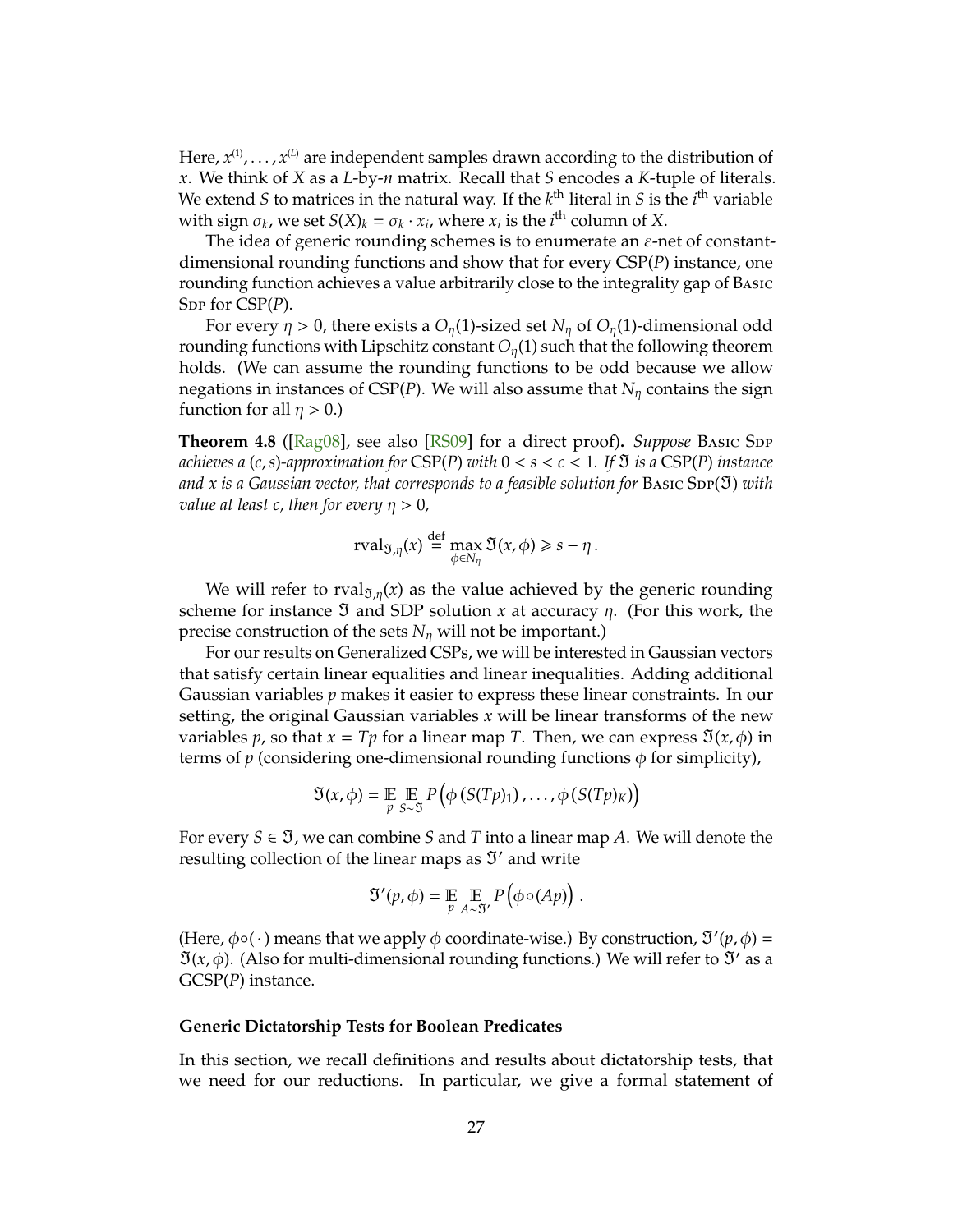Raghavendra's result that for every predicate *P*, there exist dictatorship tests using *P* with guarantees arbitrarily close to the integrality gap of BASIC SDP for CSP(*P*).

Let  $P: {\{\pm 1\}}^K \rightarrow \{0, 1\}$  be a K-ary Boolean predicate and let  $D$  be a mixtures of distributions *D* over  $\{\pm 1\}^K$ . (Formally, we think of *D* as a distribution over distributions). The mixture  $D$  specifies a family of dictatorship test gadgets.

<span id="page-27-0"></span>**Definition 4.9** (Dictatorship test gadget)**.** For a mixture D of distributions *D* over  $\{\pm 1\}^K$ , the *R-dimensional dictatorship test gadget*  $\mathfrak{I}_D$  for CSP(*P*) is an instance of CSP(*P*) with variable set  $[K] \times {\pm 1}^R$  (*K* disjoint copies of  ${\pm 1}^R$ ). An assignment  $F = (f^{(1)}, \dots, f^{(K)})$  with  $f^{(k)}$ : {±1}<sup>*R*</sup> → {±1} has the following value for  $\mathfrak{I}_{\mathcal{D}}$ ,

$$
\mathfrak{I}_{\mathcal{D}}(F)=\mathop{\mathbb{E}}_{D\sim\mathcal{D}}\mathop{\mathbb{E}}_{D^R}P(f^{(1)}(x^{(1)}),\ldots,f^{(K)}(x^{(K)}))\,.
$$

(Here, we think of  $D^R$  as a distribution over matrices  $X = (x^{(1)}, \ldots, x^{(K)})$  with columns  $x^{(k)} \in \{\pm 1\}^R$  and each row drawn independently from *D*.) We extend  $\mathfrak{I}_\mathcal{D}$ to assignments with range [−1, 1] in a multilinear way.

To avoid dealing with negations or multiple predicates, we will only consider symmetric assignments  $F = (f^{(1)}, \ldots, f^{(K)})$  so that  $f^{(k)}(-x) = -f^{(k)}(x)$ . It is a standard argument that this assumption is without loss of generality. (For example, one can think of  $[K] \times {\{\pm 1\}}^R$  as the set of literals and  $[K] \times {\{\pm 1\}}^{R-1}$  as the set of free variables.)

For a probability space Ω over {±1} and a function  $f \colon \Omega^R \to \mathbb{R}$ , let Inf<sub>Ω,r</sub> f denote the ε*-noisy influence* of coordinate *r* on *f*,

$$
\mathrm{Inf}_{\Omega,\varepsilon,r} f \stackrel{\mathrm{def}}{=} \mathop{\mathbb{E}}_{x_{-r} \sim \Omega^{[R]\setminus \{r\}}} \mathrm{Var} \, T_{\Omega,\varepsilon} f(x)
$$

Here,  $T_{\Omega,\varepsilon}$  is the  $\varepsilon$ -noise operator for functions on  $\Omega^R$ , so that  $T_{\Omega,\varepsilon}f(x)$  is the expected value of  $f(y)$  with  $y$  obtained from  $x$  by resampling every coordinate from  $Ω$  with probability  $ε$ .

For a tuple of functions  $F = (f^{(1)}, \dots, f^{(K)})$  with  $f^{(k)}: \mathbb{R}^R \to \mathbb{R}$ , we define the ε-noisy influence of coordinate *r* with respect to the mixture D,

$$
\mathrm{Inf}_{\mathcal{D},\varepsilon,r} F \stackrel{\mathrm{def}}{=} \mathop{\mathbb{E}}_{D \sim \mathcal{D}} \sum_{k \in [K]} \mathrm{Inf}_{D_k,\varepsilon,r} f^{(k)}.
$$

Here, *D<sup>k</sup>* denotes the marginal of the *k* th coordinate in the distribution *D* over  $\{\pm 1\}^K$ . We say that *F* is *ε*-quasirandom if  $\text{Inf}_{\mathcal{D},\varepsilon,r} F \leq \varepsilon$  for all  $r \in [R]$ . (Typically, quasirandomness is defined differently, separating the noise parameter and the influence parameter. However, this definition is qualitatively equivalent to our, because influences decrease monotonically with noise.)

**Definition 4.10.** We say that D has *quasirandom soundness s* if there exists  $\varepsilon > 0$ such that  $\mathfrak{I}_D(F) \leq s$  for all  $\varepsilon$ -quasirandom assignments  $F = (f, \ldots, f)$  with  $f: \{\pm 1\}^R \to [-1, 1]$  (and all  $R \in \overline{\mathbb{N}}$ ).

(With our definition, the set of all values  $s \in (0,1)$  such that  $D$  has quasirandom soundness *s* forms an open interval.)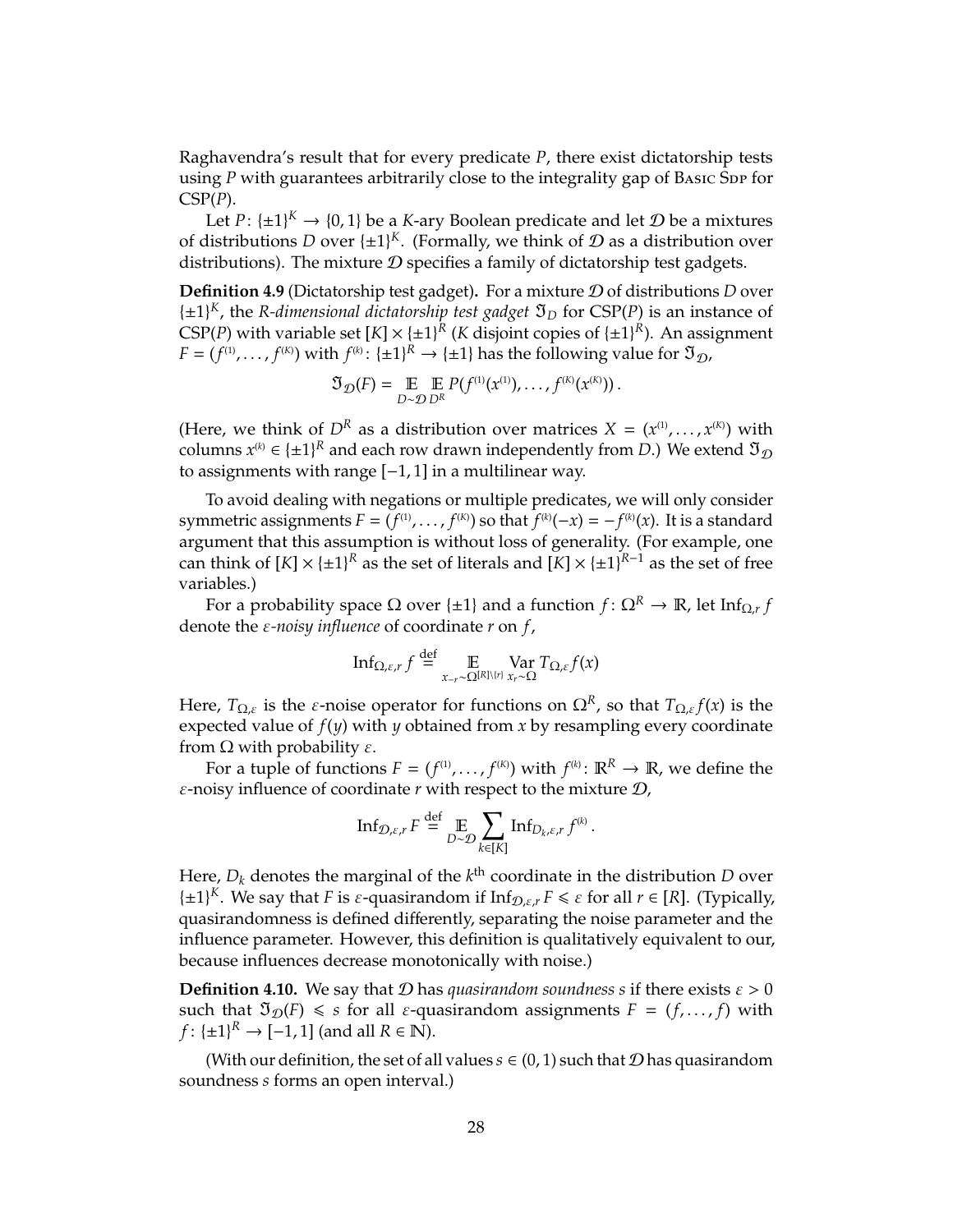<span id="page-28-3"></span>**A** (*c*,*s*) **dictatorship test.** We say that the mixture  $D$  is a (*c*,*s*)-dictatorship test distribution if  $\mathbb{E}_{\mathcal{D}} P \geq c$  and if it has quasirandom soundness *s*. The parameter *c* indeed corresponds to the completeness of the associated dictatorship tests, because for every  $R \in \mathbb{N}$  and every dictator  $\chi_{\{r\}}$ , the CSP(*P*) instance  $\tilde{\mathfrak{I}}_{\mathcal{D}}$  has value at least  $\mathfrak{I}_{\mathcal{D}}(\chi_{\{r\}}, \dots, \chi_{\{r\}}) = \mathbb{E}_{\mathcal{D}} P \geq c$ .

The following theorem is a special case of the main ingredient in Raghaven- $dra's Theorem<sup>16</sup>$  $dra's Theorem<sup>16</sup>$  $dra's Theorem<sup>16</sup>$  (The general version of the theorem applies also to (collections of) predicates over larger alphabets.)

<span id="page-28-2"></span>**Theorem 4.11** ([\[Rag08\]](#page-39-4)). For every Boolean predicate  $P: \{\pm 1\}^K \rightarrow \{0, 1\}$  and every  $c, s \in \mathbb{R}$  *with*  $0 \le s \le c \le 1$ , either Basic Spp *achieves a (c, s)*-approximation for CSP(*P*) *or there exists a* (*c*,*s*)*-dictatorship test distribution for P.*

## <span id="page-28-0"></span>**4.3 Generalized Max Cut**

In this section, we describe our reduction from LABEL Cover to Generalized MAX Cut. We show completeness and soundness of the reductions. At the end of the section, we use the reduction to prove [Theorem 4.2.](#page-22-1)

Let  $P: {\pm 1}^2 \rightarrow {0, 1}$  be the Max Cur predicate, so that  $P(x, y) = 1$  if and only if  $x \neq y$ . (We consider here the variant of Max Cut with negations. This problem is sometimes called XOR games.) The multilinear extension of *P* is  $P(x, y) = (1 - xy)/2.$ 

Let *D* be a distribution over  $\{\pm 1\}^2$  with mean 0. (We will use this distribution as a dictatorship test distribution. For the parameter range of MAx Cur which we are interested at the moment, such a distribution (as opposed to a mixture) can achieve optimal dictatorship testing parameters [\[KKMO04,](#page-38-6) [MOO05\]](#page-38-7).)

Let *W* be a LABEL COVER instance with vertex set *V* and alphabets  $[d \cdot R]$ and [R]. Let  $\mathfrak{I}_D$  be the dictatorship test gadget on {±1}<sup>R</sup>∪{±1}<sup>R</sup> corresponding to the test distribution *D* (see [Definition 4.9\)](#page-27-0). The *composition* of *W* and  $\mathfrak{I}_D$  is a Generalized Max Cur instance  $\mathfrak{I}_{W,D}$  over  $\mathbb{R}^{V\times [d\cdot R]}$ . For a Gaussian vector  $p$ over  $\mathbb{R}^{V\times [d\cdot R]}$  and a rounding function  $\phi: \mathbb{R} \to [-1,1]$  (e.g.,  $\phi = \text{sign}$ ), the value of  $\mathfrak{I}_{W,D}$  is defined as

$$
\mathfrak{I}_{W,D}(p,\phi) \stackrel{\text{def}}{=} \mathop{\mathbb{E}}_{p} \mathop{\mathbb{E}}_{u} \mathop{\mathbb{E}}_{(v,\pi),(v',\pi') \sim W|u} \mathfrak{I}_{D}(\phi \circ (H_{v,\pi}p),\phi \circ (H_{v',\pi'}p)).
$$

Here,  $H_{v,\pi}$  with  $v \in V$  and  $\pi \colon [d \cdot R] \to [R]$  is a linear map from  $\mathbb{R}^{V \times [d \cdot R]}$  to the set of functions  $f: \{\pm 1\}^R \to \mathbb{R}$ ,

$$
H_{v,\pi}(p) := \sum_{i \in [d \cdot R]} p_{v,i} \chi_{\{\pi(i)\}}.
$$

<span id="page-28-1"></span><sup>&</sup>lt;sup>16</sup> Raghavendra's Theorem is usually stated with allowing an arbitrarily small slack  $\varepsilon > 0$ between the parameters for the Basic Spp and the dictatorship test. We can argue that it is not necessary to allow this slack explicitly. If Basic Spp does not achieve a  $(c, s)$ -approximation for CSP(*P*), there exists some  $\varepsilon > 0$  such that it also does not achieve a ( $c + \varepsilon$ ,  $s - \varepsilon$ )-approximation.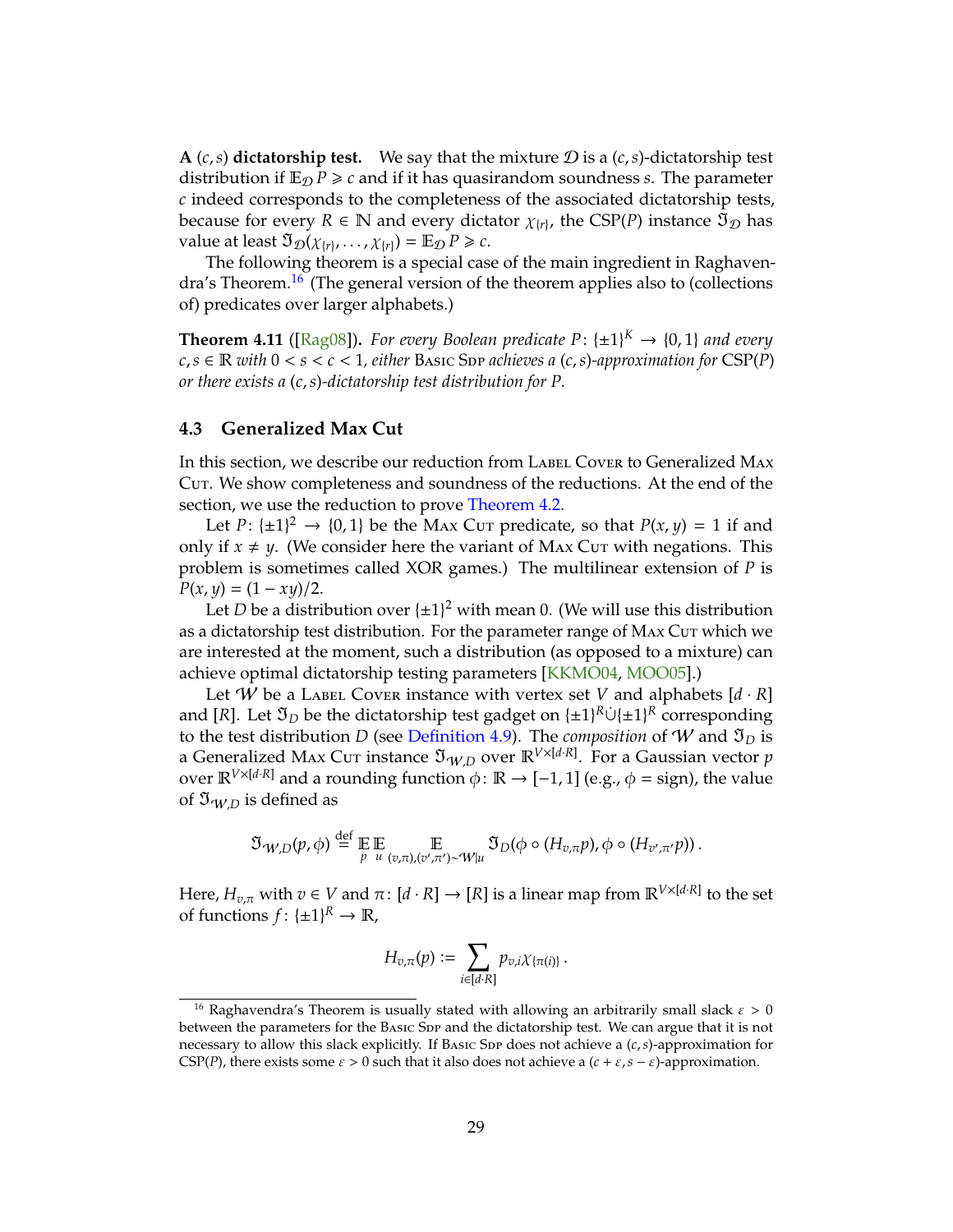**Completeness.** Suppose there exists an assignment  $x \in [d \cdot R]^V$  satisfying all constraints of *W*. (Hence, there exists  $y \in [R]^V$  such that  $y_u = \pi(x_v)$  for all  $(u, v, \pi) \in W$ .) Let  $p \in \mathbb{R}^{V \times [d \cdot R]}$  be the {0, 1}-indicator of this assignment, so that  $p_{v,i} = 1$  if  $x_v = i$  and  $p_{v,i} = 0$  otherwise. Then,  $H_{v,\pi} p = \chi_{\pi(x_v)}$  and

$$
\mathfrak{I}_{\cdot W,D}(p,\mathrm{id})=\mathop{\mathbb{E}}\limits_{u\in V}\mathfrak{I}_D(\chi_{\{y_u\}},\chi_{\{y_u\}})=\mathop{\mathbb{E}}\limits_{D}P\,.
$$

(Since we defined  $\mathfrak{I}_{\mathcal{W},D}$  only for Gaussian vectors, we can think here of *p* as a constant Gaussian vector.)

**Soundness.** Suppose *p* is a Gaussian vector over  $\mathbb{R}^{V \times [d \cdot R]}$  with  $\mathbb{E}_p pp^T \ge 0$  and  $\mathbb{E}_p(H_{v,\pi}p(y))^2 = 1$  for all  $y \in \{\pm 1\}^R$ . (The latter is the normalization condition for generalized MAX Cut.)

Since  $\mathfrak{I}_D$  is block-multilinear (with respect to the two copies of  $\{\pm 1\}^R$ ),

$$
\mathfrak{I}_{W,D}(p,\phi)=\mathop{\mathbb{E}}_{p}\mathop{\mathbb{E}}_{u}\mathfrak{I}_{D}(f_{u},f_{u}),
$$

where  $f_u = \mathbb{E}_{(v,\pi) \sim W|u} \phi \circ (H_{v,\pi}p)$ .

Suppose that *D* has quasirandom soundness *s* so that  $\mathfrak{I}_D(f, f) \leq s$  for all  $\varepsilon_1$ quasirandom functions  $f: \{\pm 1\}^R \to [-1, 1]$ . Also suppose that  $W(p, \phi) \geq s + \varepsilon_2$  for some  $1/\varepsilon_3$ -Lipschitz odd rounding function  $\phi : \mathbb{R} \to [-1,1]$ . (The sign function is not Lipschitz, but we can approximate it by such functions without significant change of the objective value, see [Section 4.8.](#page-35-0)) Let  $\varepsilon$  be the minimum of  $\{\varepsilon_1, \varepsilon_2, \varepsilon_3\}$ .

If *f* is not  $\varepsilon$ -quasirandom, then  $\sum_r (\text{Inf}_r f)^2 \geq \varepsilon^2$ . Hence,  $\mathfrak{I}_{W,D}(p,\phi) \geq s + \varepsilon$ together with the quasirandom soundness of *D* implies

$$
\varepsilon^3 \leq \mathop{\mathbb{E}}_{p} \mathop{\mathbb{E}}_{u} \sum_r (\text{Inf}_r f_u)^2 \leq O(1/\varepsilon^2) \mathop{\mathbb{E}}_{p} \mathop{\mathbb{E}}_{u} \sum_r (\mathop{\mathbb{E}}_{(v,\pi)\sim W|u} \text{Inf}_r H_{v,\pi} p)^2.
$$

(The last step uses convexity of influences and the fact that  $\phi$  is  $1/\varepsilon$ -Lipschitz.) In case the smoothness  $\sigma$  of *W* satisfies  $\sigma = o(\varepsilon^5)$ , [Theorem 4.15](#page-33-1) (influence decoding from smoothly folded functions) allows us to conclude that there exists an assignment for *W* with value poly( $\varepsilon$ ).

Since for all  $\eta > 0$  it is **NP**-hard to distinguish between the case that a label cover instance W has value 1 and the case that it has value and smoothness at most  $\eta$ , we showed the following theorem.

**Theorem 4.12.** *If there exists a* (*c*,*s*)*-dictatorship test distribution for* Max Cut*, then*  $(c, s + \varepsilon)$ -Gap Generalized Max Cut *is* **NP**-hard for all  $\varepsilon > 0$ .

*Proof of [Theorem 4.2.](#page-22-1)* Let  $c, s \in \mathbb{R}$  with  $0 \le s \le c \le 1$  and  $c \ge 0.845$ . If GW rounding achieves a  $(c, s)$ -approximation, it is clear that Basic Spp solves  $(c, s)$ -Gap Generalized MAX Cut. On the other hand, if GW rounding algorithm does not achieve a  $(c, s)$ -approximation for M<sub>AX</sub> C<sub>UT</sub>, then the B<sub>ASIC</sub> S<sub>DP</sub> relaxation for M<sub>AX</sub> Cut does not achieve a  $(c, s)$ -approximation. (Here, we use that GW rounding is optimal in our range of  $c$ .) In this case, there exists  $\varepsilon > 0$  such that BASIC SDP also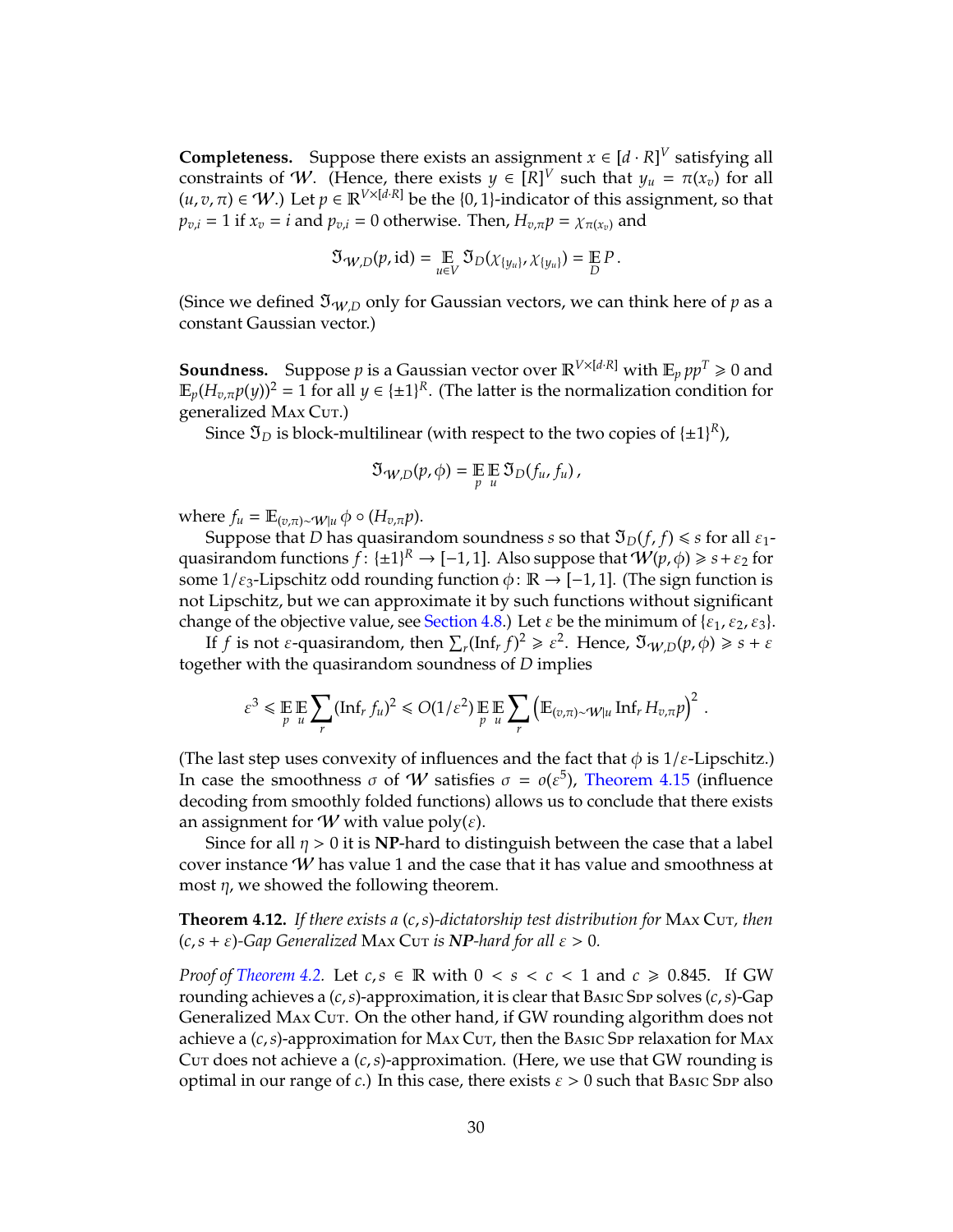does not achieve a  $(c, s - \varepsilon)$ -approximation for M<sub>AX</sub> Cu<sub>T</sub>. Hence, by [Theorem 4.11,](#page-28-2) there exists a  $(c, s - \varepsilon)$ -dictatorship test distribution for MAx Cut. By the above theorem, we conclude that  $(c, (s - \varepsilon) + \varepsilon)$ -Gap Generalized Max Cur is **NP**-hard, as desired.  $\Box$ 

## <span id="page-30-0"></span>**4.4 Generalized Distribution Matching**

In this section, we describe our reduction from LABEL Cover to Generalized distribution matching [\(Problem 4.3\)](#page-23-1). We show completeness and soundness of the reductions. At the end of the section, we use the reduction to prove [Theorem 4.4.](#page-23-2)

The reduction has the same flavor as the reduction for Generalized MAx Cut. One difference is that we can avoid rounding functions.

Let *D* be a pairwise uniform distribution over {±1} *<sup>K</sup>*. Let *Q* be a *K*-variate normalized multilinear polynomial. (We don't assume that *Q* is a predicate, i.e., its range over {±1} *<sup>K</sup>* is not necessarily {0, 1}. We extend our notations for *K*-ary predicates to *K*-variate polynomials in the natural way.)

Let  $W$  be a LABEL COVER instance with vertex set  $V$  and alphabets  $[d \cdot R]$  and [*R*]. Let  $\mathfrak{I}_{D,Q}$  denote the dictatorship test gadget over  $[K] \times \{0,1\}^R$  for CSP(*Q*) corresponding to the test distribution *D*, see [Definition 4.9.](#page-27-0) (In this section, we will be interested in the behavior of  $\mathfrak{I}_{D,Q}$  for all polynomials *Q* as above.) Let  $\mathfrak{I}_{W,D,Q}$  be the composition of  $W$  and  $\mathfrak{I}_{D,Q}$ , a generalized CSP(*Q*) instance over R*V*×[*d*·*R*] . For a Gaussian vector *p* over R*V*×[*d*·*R*] , define its value as

$$
\mathfrak{I}_{W,D,Q}(p) \stackrel{\text{def}}{=} \mathbb{E}_{p} \mathbb{E}_{u \in V(v^{(1)}, \pi^{(1)}) \dots (v^{(K)}, \pi^{(K)}) \sim W | u} \mathfrak{I}_{D,Q}(H_{v^{(1)}, \pi^{(1)}} p, \dots, H_{v^{(K)}, \pi^{(K)}} p).
$$

As in the previous section,  $H_{v,\pi}$  with  $v \in V$  and  $\pi$ :  $[d \cdot R] \to [R]$  is a linear map from  $\mathbb{R}^{V\times[d\cdot R]}$  to the set of functions  $f: \{\pm 1\}^R \to \mathbb{R}$  with  $H_{v,\pi}(p) := \sum_{i\in[d\cdot R]} p_{v,i}\chi_{\{\pi(i)\}}$ .

Since  $\mathfrak{I}_{D,Q}$  is block-multilinear (across the *K* copies of  $\{\pm 1\}^R$ ), the expression for  $\mathfrak{I}_{W,D,O}(p)$  simplifies to

$$
\mathfrak{I}_{W,D,Q}(p) = \mathop{\mathbb{E}}_{p} \mathop{\mathbb{E}}_{u} \mathfrak{I}_{D,Q}(f_u, \ldots, f_u),
$$

where  $f_u = \mathbb{E}_{(v,\pi) \sim W|u} H_{v,\pi} p$ .

**Completeness.** If there exists a satisfying assignment  $x \in [d \cdot R]^V$  for  $W$ , then for the {0, 1}-indicator  $p \in \mathbb{R}^{V \times [d \cdot R]}$  of *x*,

$$
\mathfrak{I}_{W,D,Q}(p) = \mathop{\mathbb{E}}_D Q \, .
$$

Since this identity holds for all *Q*, the promise of the **YES** case for [Problem 4.3](#page-23-1) (Generalized *D*-distribution Matching) is satisfied.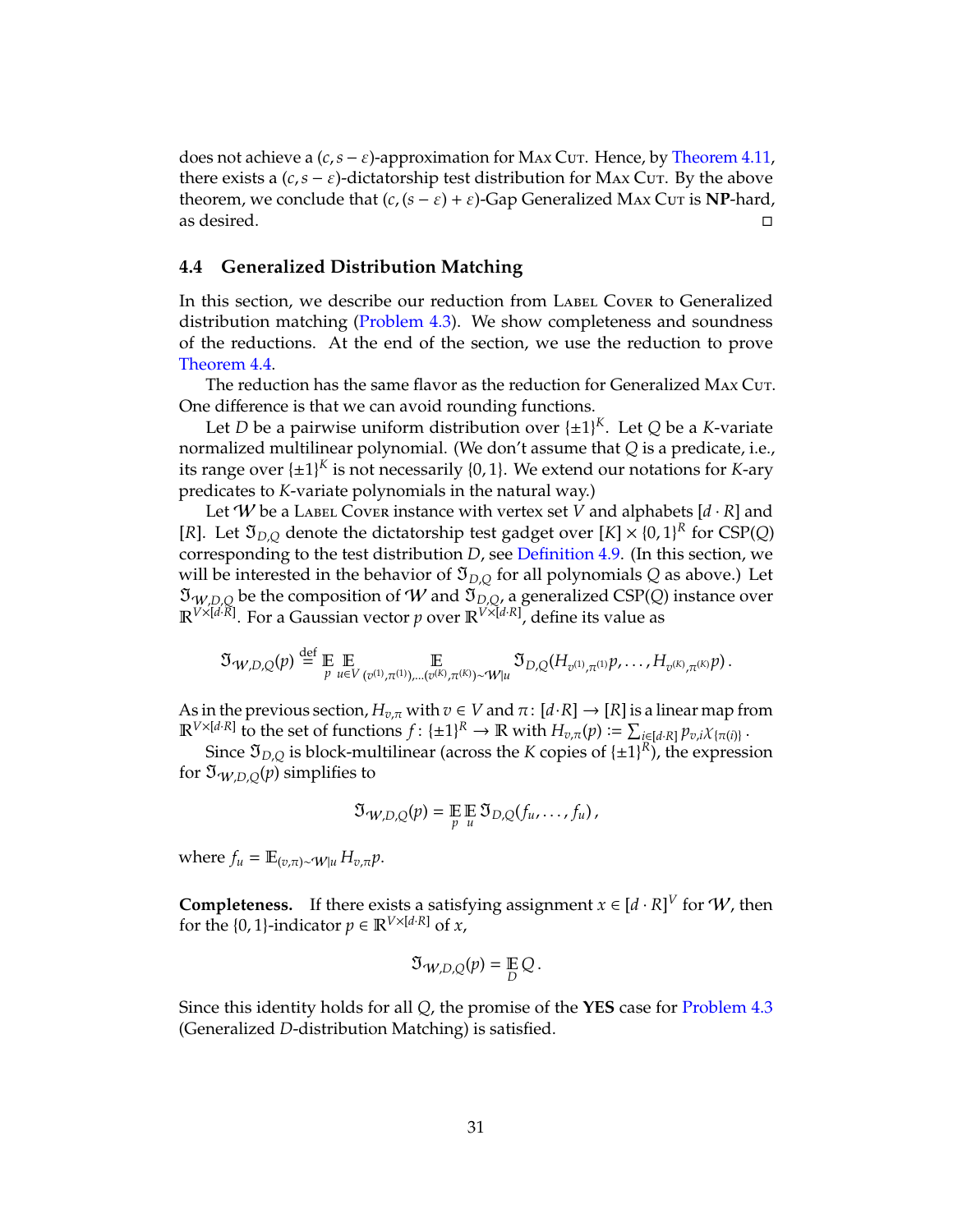<span id="page-31-1"></span>**Soundness.** Let *p* be a Gaussian vector *p* with  $\mathbb{E}_p pp^T \ge 0$  and  $\mathbb{E}_p(H_{v,\pi}p(y))^2 \le 1$ for all  $y \in \{\pm 1\}^R$ . (The latter corresponds up to poly(*K*) factors to the normalization condition of [Problem 4.3.](#page-23-1)) The invariance principle (in particular, the version in [Theorem 4.18\)](#page-35-2) implies

$$
\mathfrak{I}_{W,D,Q}(p) \leq O_K(1) \cdot \mathop{\mathbb{E}}_{p} \mathop{\mathbb{E}}_{u} (\sum_r (\mathrm{Inf}_r \, f_u)^2)^{1/4} \cdot (1 + ||f_u|| + \dots ||f_u||^K).
$$

(Recall that the  $f_u$ 's are linear functions on  $\{\pm 1\}^R$ .) By [Theorem 4.15,](#page-33-1) the expectation of  $\sum_{r}(\text{Inf}_r f_u)^2$  is at most opt $(\mathcal{W})^{\Omega(1)}$  (assuming sufficient smoothness of *W*). Hence, by Cauchy–Schwarz,  $\mathfrak{I}_{W,D,Q}(p) \leqslant O_K(1) \cdot \mathrm{opt}(W)^{\Omega(1)}$ .  $(E_p E_u \sum_{k=0}^{K-1} ||f_u||^{4k})^{1/4}$ . Using estimates on Gaussian moments, we can bound also the last factor by  $O_K(1)$ . We conclude that if W has optimal value and smoothness  $o(1)$ , then  $\mathfrak{I}_{W,D,O}$  satisfies the promise of the **NO** case of [Problem 4.3](#page-23-1) for all normalized multilinear polynomials *Q*.

Together with known **NP**-hardness results for LABEL Cover [\[MR08\]](#page-39-7), our reductions shows the following hardness for Generalized *D*-distribution matching.

**Theorem 4.13.** *If D is pairwise uniform, then Generalized D-distribution matching is NP-hard.*

*Proof of [Theorem 4.4.](#page-23-2)* If *D* is not pairwise uniform, there exists  $\varepsilon > 0$  and a quadratic polynomial *P* such that  $\mathbb{E}_D P = \varepsilon$ . The Basic Spr finds a Gaussian *x* vector such that the first two moments of *D* and the distribution  ${A x}_{A \leftarrow R}$  match. Hence, it follows that  $\mathbb{E}_x P(Ax) = \varepsilon$ , contradicting the **NO** promise.

On the other hand, if *D* is pairwise uniform, then the theorem above shows that the problem is **NP**-hard.

### <span id="page-31-0"></span>**4.5 Generalized CSPs**

In this section, we describe our reduction from LABEL COVER to Generalized CSPs [\(Problem 4.3\)](#page-23-1). We show completeness and soundness of the reductions. At the end of the section, we use the reduction to prove [Theorem 4.6.](#page-24-2)

Again the flavor of the reduction is similar to the one for Generalized MAX Cut. The main difference is that we have to deal with multi-dimensional rounding functions and more general dictatorship distributions.

Let  $P: {\{\pm 1\}}^K \rightarrow {0,1}$  be a *K*-ary Boolean predicate. Let  $D$  be a mixture of distributions *D* over  $\{\pm 1\}$ . (This mixture will serve for our dictatorship gadget.)

Let *W* be a LABEL COVER instance with vertex set *V* and alphabets  $[d \cdot R]$ and [R]. Let  $\mathfrak{I}_\mathcal{D}$  denote the dictatorship test gadget over [K]  $\times$  {0, 1}<sup>R</sup> for CSP(P) corresponding to the mixture  $D$  (see [Definition 4.9\)](#page-27-0). Let  $\mathfrak{I}_{W,D}$  be the composition of  $W$  and  $\mathfrak{I}_{D,Q}^{\vee}$ , a generalized CSP(*P*) instance over  $\mathbb{R}^{V\times[\widetilde{d}\cdot R]}$ . For a Gaussian vector *p* over  $\mathbb{R}^{V\times [d\cdot\mathbb{R}]}$  and an *L*-dimensional rounding function  $\phi\colon \mathbb{R}^L \to [-1,1]$ , define its value as

$$
\mathfrak{I}_{W,D}(p,\phi) \stackrel{\text{def}}{=} \mathop{\mathbb{E}}_{\boldsymbol{p}} \mathop{\mathbb{E}}_{u \in V(v^{(1)},\pi^{(K)})\ldots(v^{(K)},\pi^{(K)}) \sim W|u} \mathfrak{I}_{D}(\phi \circ (H_{v^{(1)},\pi^{(1)}}\boldsymbol{p}),\ldots,\phi \circ (H_{v^{(K)},\pi^{(K)}}\boldsymbol{p})).
$$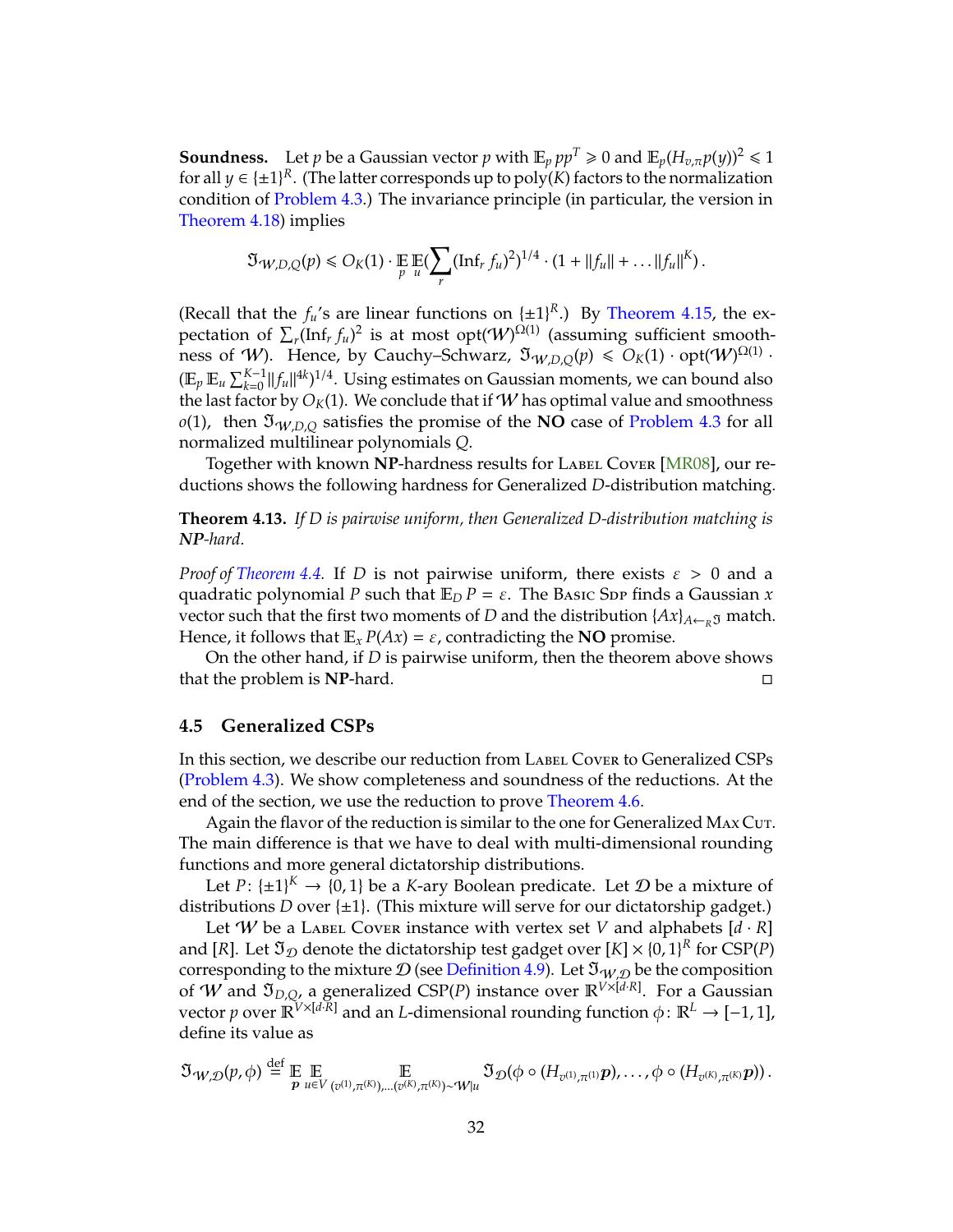Here, p denotes a  $L$ -by- $V \times [d \cdot R]$  Gaussian matrix, each row independently drawn from the distribution of the Gaussian vector *p*. As in the previous section *H*<sub>*v*</sub>, $\pi$ , with  $v \in V$  and  $\pi$ :  $[d \cdot R] \rightarrow [R]$ , takes a vector in  $\mathbb{R}^{V \times [d \cdot \hat{R}]}$  and defines a corresponding function  $f: \{\pm 1\}^R \to \mathbb{R}$  with  $H_{v,\pi}p := \sum_{i \in [d \cdot R]} p_{v,i} \chi_{\{\pi(i)\}}$ . We extend  $H_{v,\pi}$  to matrices, so that  $H_{v,\pi}$  $p$  :: { $\pm 1$ }<sup>*R*</sup>  $\rightarrow$  *R<sup>L</sup>* is the vector-valued function  $\sum_{i\in [d\cdot R]} p_{v,i}\cdot \chi_{\{\pi(i)\}}.$  After composition with a rounding function,  $\phi\circ (H_{v,\pi} p)$  is a function on  $\{\pm 1\}^{\hat{R}}$  with range  $[-1, 1]$ .

Since  $\mathfrak{I}_\mathcal{D}$  is block-multilinear (across the *K* copies of  $\{\pm 1\}^R$ ), the expression for  $\mathfrak{I}_{W,D,Q}(p)$  simplifies to

$$
\mathfrak{I}_{W,D}(p) = \mathop{\mathbb{E}}_{p} \mathop{\mathbb{E}}_{u} \mathfrak{I}_{D}(f_u, \ldots, f_u),
$$

where  $f_u = \mathbb{E}_{(\nu,\pi) \sim \mathcal{W}|u} \phi \circ (H_{\nu,\pi} \mathbf{p}).$ 

**Completeness.** If *p* is the  $\{0, 1\}$ -indicator of a satisfying assignment for W (which we can think of as a constant Gaussian vector), then  $\mathfrak{I}_{W,D}(p,\phi) = \mathbb{E}_{D} P$ for any rounding function  $\phi$  with  $\phi(1, \ldots, 1) = 1$  and  $\phi(-1, \ldots, -1) = -1$ . Hence,  $\mathfrak{I}_{W,D}$  satisfies the **YES** promise of [Problem 4.5](#page-24-3) ((*c*, *s*)-Gap Generalized CSP(*P*)) with  $c = \mathbb{E}_{\mathcal{D}} P$ .

**Soundness.** Suppose *p* is a Gaussian vector over  $\mathbb{R}^{V\times [d \cdot R]}$  with  $\mathbb{E}_p pp^T \ge 0$  and  $\mathbb{E}_p(H_{v,p}p(y))^2 = 1$  for all  $y \in \{\pm 1\}^R$ . (The latter corresponds to the normalization condition for solutions to Basic Spp( $\mathfrak{I}_{W,D}$ ).

Suppose that D has quasirandom soundness *s* so that  $\mathfrak{I}_p(f, \ldots, f) \leq s$  for all  $\varepsilon_1$ -quasirandom functions  $f: \{\pm 1\}^R \to [-1,1]$  and that  $\mathfrak{I}_{W,D}(p,\phi) \geq s + \varepsilon_2$  for an odd *L*-dimensional rounding function  $\phi$  with Lipschitz constant 1/ $\varepsilon_3$ . Let  $\varepsilon$  be the minimum of  $\{\varepsilon_1, \varepsilon_2, \varepsilon_3\}$ . Using similar arguments as for Generalized MAx Cut, it follows that

$$
\mathbb{E} \mathbb{E} \sum_{p} \left( \mathbb{E}_{(v,\pi) \sim W|u} \operatorname{Inf}_{\mathcal{D},r} H_{v,\pi} p \right)^2 \geqslant (\varepsilon / LK)^{O(1)}.
$$

Since  $H_{v,\pi}p$  is linear, it is easy to verify that  $\text{Inf}_{\mathcal{D},r}H_{v,\pi}p \leq K \cdot \text{Inf}_r H_{v,\pi}p$ . (The latter influence is with respect to the usual uniform distribution on  $\{\pm 1\}$ .)

Using [Theorem 4.15](#page-33-1) (influence decoding for smoothly folded functions), we can conclude that if  $W$  has optimal value and smoothness  $(\varepsilon/LK)^{O(1)}$ , then  $\mathfrak{I}_{W,D}$ satisfies the **NO** promise of [Problem 4.5](#page-24-3) (with soundness  $s + \eta + \varepsilon$ ).

We can conclude the following theorem.

**Theorem 4.14.** *If there exists a* (*c*,*s*)*-dictatorship test for* CSP(*P*)*, then*  $(c, s + \eta + \varepsilon)_n$ *-Gap Generalized* CSP(*P*) *is NP-hard for all* $\varepsilon$ **,**  $\eta > 0$ *.* 

*Proof of [Theorem 4.6.](#page-24-2)* Let  $c, s \in \mathbb{R}$  with  $0 < c < s < 1$ . If Basic Spp achieves a  $(c, s)$ -approximation for CSP $(P)$ , [Theorem 4.8](#page-26-0) implies that Basic Spp also solves (*c*,*s*)η-Gap Generalized CSP(*P*).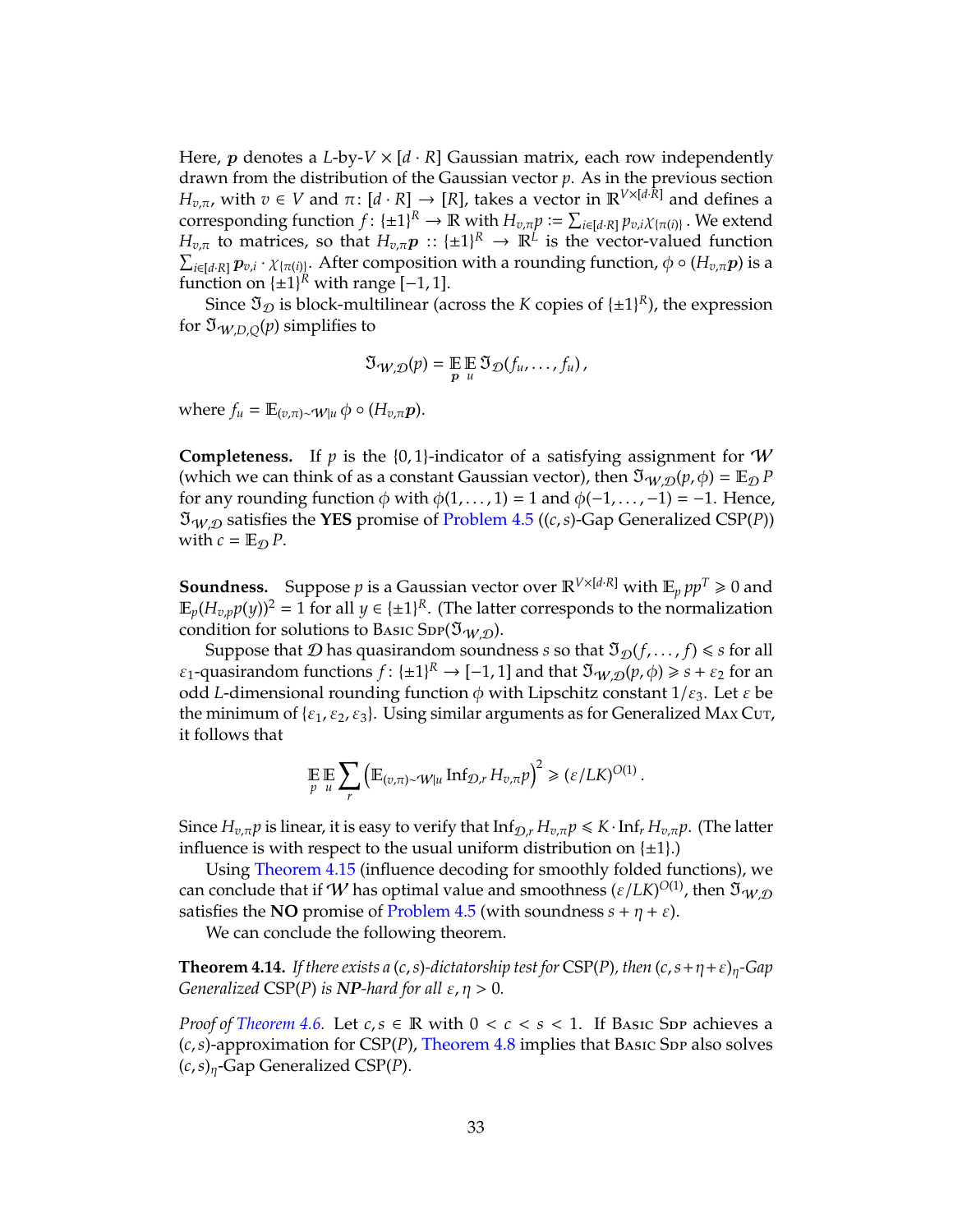Otherwise, if Basic Sdp does not achieve a (*c*,*s*)-approximation for CSP(*P*), it does also not achieve a  $(c, s - \varepsilon_0)$ -approximation for some  $\varepsilon_0 > 0$ . [Theorem 4.11](#page-28-2) implies that there exists a  $(c, s - \varepsilon_0)$ -dictatorship test distribution for CSP(*P*). Then, the above theorem shows that for all  $\eta < \varepsilon_0$ , the problem  $(c, s)_{\eta}$ -Gap Generalized  $CSP(P)$  is **NP**-hard.

### <span id="page-33-0"></span>**4.6 Influence Decoding from Smoothly Folded Functions**

Let *V* be a set of vertices and let  $[d \cdot R]$  and  $[R]$  be alphabets. For  $v \in V$  and  $\pi: [d \cdot R] \to [R]$ , let  $H_{v,\pi}$  be the linear map from  $\mathbb{R}^{V \times [d \cdot R]}$  to the set of functions  $f: \{\pm 1\}^R \to \mathbb{R},$ 

$$
H_{v,\pi}p:=\sum_{i\in [d\cdot R]}p_{v,i}\cdot \chi_{\{\pi(i)\}}\,.
$$

<span id="page-33-1"></span>**Theorem 4.15.** *Let* W *be a label cover instance with vertex set V, alphabets* [*d* · *R*] *and* [*R*]*, and smoothness*  $\sigma$ *. Let*  $p$  *<i>be a Gaussian vector over*  $\mathbb{R}^{V \times [d \cdot R]}$  *with*  $\mathbb{E}_p pp^T \geq 0$ *. Assume that*  $\mathbb{E}_p(H_{v,\pi}p(y))^2 \leq 1$  *for all*  $y \in {\{\pm 1\}}^R$  *and pairs*  $(v,\pi)$  *that appear in W*. *(This assumption corresponds to the normalization condition for the assignment p.)*

 $Suppose \varepsilon = \mathbb{E}_p \mathbb{E}_{u \in V} \sum_{r \in [R]} (\mathbb{E}_{(v,\pi) \sim W|u} \ln f_r H_{v,\pi} p)^2$  and  $\sigma \ll \varepsilon$ . Then, there exists *an assignment for*  $W$  *with value*  $poly(\varepsilon)$ *.* 

*Proof.* We write  $p = p' + p''$  with  $p'_i$  $v_{\nu,i} = p_{v,i}$  if  $||p_{v,i}||^2 > \eta$  and  $p'_{\nu,i}$  $v_{v,i}$  = 0 otherwise. (The parameter  $\eta$  is determined later.) Our strategy is to show that the contribution of *p* to ε is negligible. The random vector *p*<sup>*'*</sup> turns out to be sparse, which makes it easy to decode an assignment for W from it.

Let  $P_{\pi} \colon \mathbb{R}^{d \cdot R} \to \mathbb{R}^{R}$  be as in [Section 4.7.](#page-34-0) Then,

$$
\varepsilon = \mathop{\mathbb{E}}_{p} \mathop{\mathbb{E}}_{u} \sum_{r} \left( \mathbb{E}_{(v,\pi)|u} (P_{\pi} p_{v})_{r}^{2} \right)^{2} \n\leq O(1) \cdot \mathop{\mathbb{E}}_{p} \mathop{\mathbb{E}}_{u} \sum_{r} \left( \mathbb{E}_{(v,\pi)|u} (P_{\pi} p_{v}')_{r}^{2} \right)^{2} + O(1) \cdot \mathop{\mathbb{E}}_{p} \mathop{\mathbb{E}}_{(u,v,\pi)} \sum_{r} (P_{\pi} p_{v}')_{r}^{4}.
$$

(In the last step, we use triangle inequality to separate the contributions of *p* and p'', and we bound the term for p<sup>''</sup> using convexity.) Using [Lemma 4.16,](#page-34-1) we can bound the expectation of the term  $\sum_{r} (\widetilde{P_{\pi}} p''_{v})$ *v*<sup> $\int_{r}^{u}$  (setting *a* =  $p''_v$  and *b* =  $P_{\pi}p''_v$ </sup>  $v^{\prime}$  in the notation of the lemma),

$$
\mathbb{E} \underset{p}{\mathbb{E}} \underset{(u,v,\pi)}{\mathbb{E}} \sum_{r} (P_{\pi} p_{v}^{\prime\prime})_{r}^{4} \leq O(1) \cdot \mathbb{E} \sum_{i} ||p_{v,i}^{\prime\prime}||^{4} + O(\sigma) \cdot \mathbb{E} ||\sum_{i} p_{v,i}^{\prime\prime}||^{4}.
$$

By construction,  $\|p''_n\|$  $v_{\nu,i}''$ ||<sup>2</sup> ≤  $\eta$  for all  $v \in V$  and  $i \in [d \cdot R]$ . Since  $\mathbb{E}_p pp^T \geq 0$  (and thus  $\mathbb{E}_p(p'')(p'')^T \geqslant 0$ ), we have  $\sum_i ||p''_{v'}||$  $||v_{v,i}||^2 \leq ||\sum_i p''_{v,i}||^2$  $\|v_{v,i}\| \leq \|\sum_i p_{v,i}\|$  for all  $v \in V$ . Using the assumption  $\mathbb{E}_p(H_{v,\pi}p(y))^2 \leqslant 1$  for all  $y \in \{\pm 1\}^R$  (and again  $\mathbb{E}_p \, pp^T \geqslant 0$ ), we can bound  $\|\sum_i p_{v,i}\| \leq 1$ . Hence, we can bound the total contribution of *p*'' by

$$
\mathbb{E} \mathop{\mathbb{E}}_{p} \mathop{\mathbb{E}}_{(u,v,\pi)} \sum_{r} (P_{\pi} p''_{v})_{r}^{4} \leq O(\eta + \sigma).
$$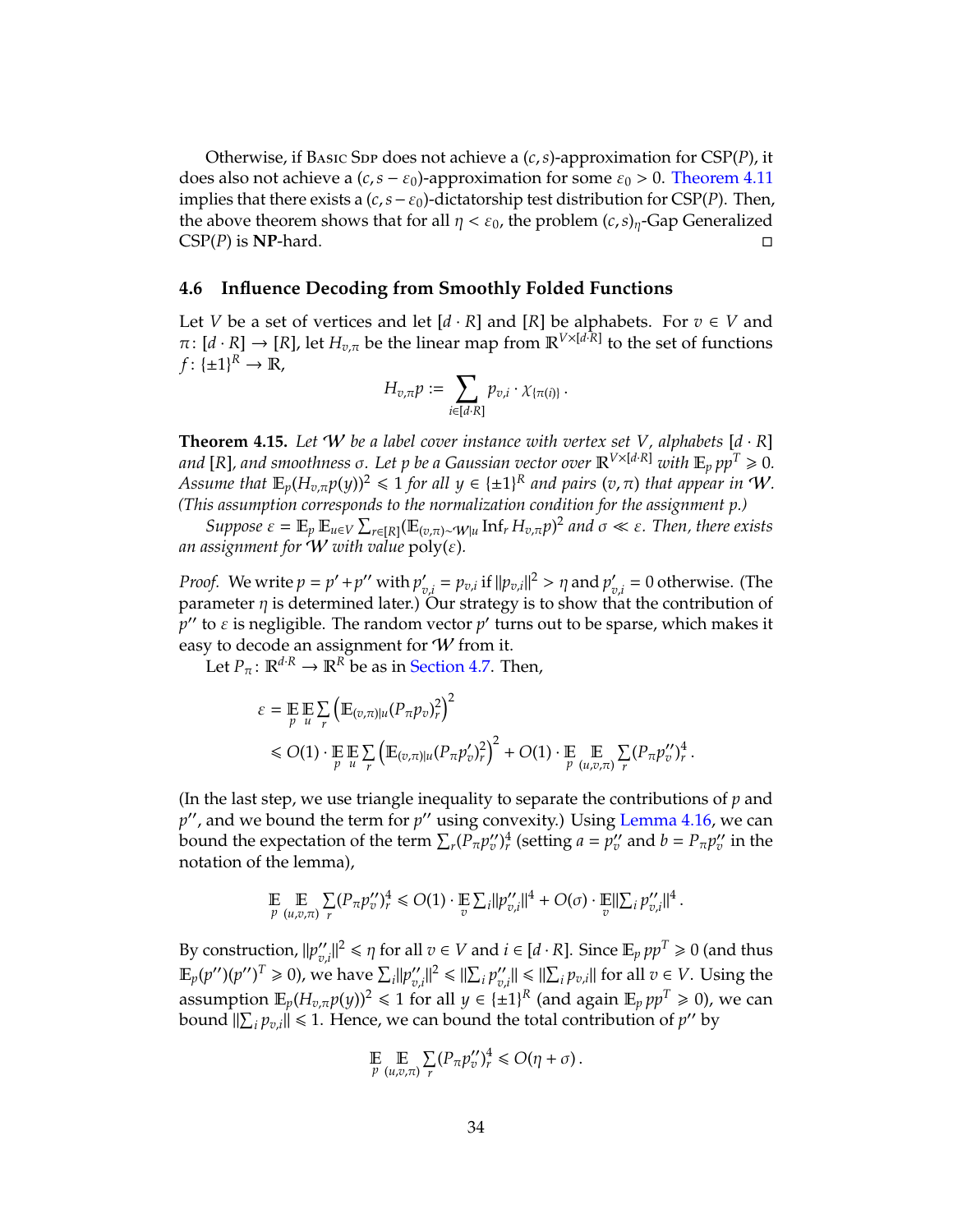It follows that the contribution of  $p'$  is at least  $\varepsilon':=\mathbb{E}_p\,\mathbb{E}_u\sum_{r}(\mathbb{E}_{(v,\pi)|u}(P_\pi p'_v))$  $(v'_v)^2$  >  $\Omega(\varepsilon) - O(\eta + \sigma)$ . Consider the assignment  $x \in [d \cdot R]^V$  for *W* obtained by assigning  $x_v = i$  with probability at least  $||p_{v,i}||^2$  independently for every  $v \in V$ . (Since  $\sum_{i} ||p_{v,i}||^2 \le 1$  for all  $v \in V$ , such a distribution over assignments *x* exists.) The expected value of this assignment for  $W$  is at least

$$
\mathop{\mathbb{E}}_{x} \mathcal{W}(x) \ge \mathop{\mathbb{E}}_{u} \sum_{r} \left( \mathop{\mathbb{E}}_{(v,\pi)|u} \sum_{r \in \pi^{-1}(r)} ||p_{v,i}||^2 \right)^2
$$

Our goal is to upper bound the contribution of  $p'$  in terms of this expected value of *x*,

$$
\varepsilon' = \mathbb{E} \mathbb{E} \sum_{p} (\mathbb{E}_{(v,\pi)|u} (P_{\pi} p'_{v})_{r}^{2})^{2}
$$
  
\n
$$
\leq O(1) \cdot \mathbb{E} \sum_{u} (\mathbb{E}_{(v,\pi)|u} ||\sum_{i \in \pi^{-1}(r)} p'_{v,i}||^{2})^{2} \quad (*)
$$
  
\n
$$
\leq O(1/\eta^{2}) \cdot \mathbb{E} \sum_{u} (\mathbb{E}_{(v,\pi)|u} \sum_{i \in \pi^{-1}(r)} ||p'_{v,i}||^{2})^{2} \quad (*)
$$
  
\n
$$
\leq O(1/\eta^{2}) \mathbb{E} \mathcal{W}(x).
$$

Step (\*) uses that  $\{P_{v,\pi}p_v\}$  are jointly Gaussian and thus  $\mathbb{E}_p(P_{v,\pi}p_v)_r^2(P_{v',\pi'}p_{v'})_r^2 \leqslant$  $O(1) \cdot \mathbb{E}_p(P_{v,\pi}p_v)_r^2 \cdot \mathbb{E}_p(P_{v',\pi'}p_{v'})_r^2$ . Step (\*\*) uses that every random vector  $p'_v$  has at most  $1/\eta$  coordinates that are not identically zero and therefore,  $\sum_{i \in \pi^{-1}(r)} p'_i$  $v_{i}$ <sub> $|l^2 \leq$ </sub>  $1/\eta \cdot \sum_{i \in \pi^{-1}(r)} ||p'_i$  $v_{i}$ ,  $||^{2}$ .

We conclude that there exists an assignment for W with value at least  $\Omega(\eta^2 \cdot \varepsilon')$ . (Recall  $\varepsilon' = \Omega(\varepsilon) - O(\eta + \sigma)$ .) Since we assumed  $\sigma \ll \varepsilon$ , we can choose  $\eta = \Omega(\varepsilon)$ such that  $\varepsilon' = \Omega(\varepsilon)$ . Hence, W has optimal value at least  $\Omega(\varepsilon^3)$ ).

## <span id="page-34-0"></span>**4.7 Smooth Distributions over Functions**

For  $d, R \in \mathbb{N}$ , consider the alphabets  $\Sigma = [R]$  and  $\Sigma' = [d \cdot R]$ . Let  $\mathcal D$  be a  $\sigma$ -smooth distribution over functions  $\pi: \Sigma' \to \Sigma$ , that is, for all  $i, j \in \Sigma'$ , the probability of collision is at most  $\mathbb{P}_{\pi \sim \mathcal{D}}\left\{\pi(i) = \pi(j)\right\} \le \sigma$ .

For a function  $\pi: \Sigma' \to \Sigma$ , we define  $H_{\pi}$  to be the linear operator that maps a vector  $a \in \mathbb{R}^{\Sigma'}$  to the functional  $H_{\pi}a = \sum_{i \in \Sigma'} a_i y_{\pi(i)}$ . Similarly, for a function  $\pi: \Sigma' \to \Sigma$ , let  $P_{\pi}: \mathbb{R}^{\Sigma'} \to \mathbb{R}^{\Sigma}$  be the linear operator with  $P_{\pi}a = \sum_{i \in \Sigma'} a_i e_{\pi(i)}$ , where  $e_1, \ldots, e_R$  is the standard basis of  $\mathbb{R}^{\Sigma}$ .

<span id="page-34-1"></span>**Lemma 4.16.** Let a be an Gaussian vector over  $\mathbb{R}^{\Sigma'}$  with  $\mathbb{E}_a$  aa<sup>T</sup>  $\geq 0$ . Let b be a *jointly distributed random vector over*  $\mathbb{R}^{\Sigma}$  *obtained by sampling a function*  $\pi \sim \mathcal{D}$  *and outputting P*π*a. Then,*

$$
\mathop{\mathbb{E}}_{b} \sum_{r} b_r^4 \leq O(1) \cdot \sum_{i} ||a_i||^4 + O(\sigma) \cdot ||\sum_{i} a_i||^4.
$$

*Here,*  $||X|| = (E X^2)^{1/2}$  denotes the  $L_2$ -norm of a random variable X.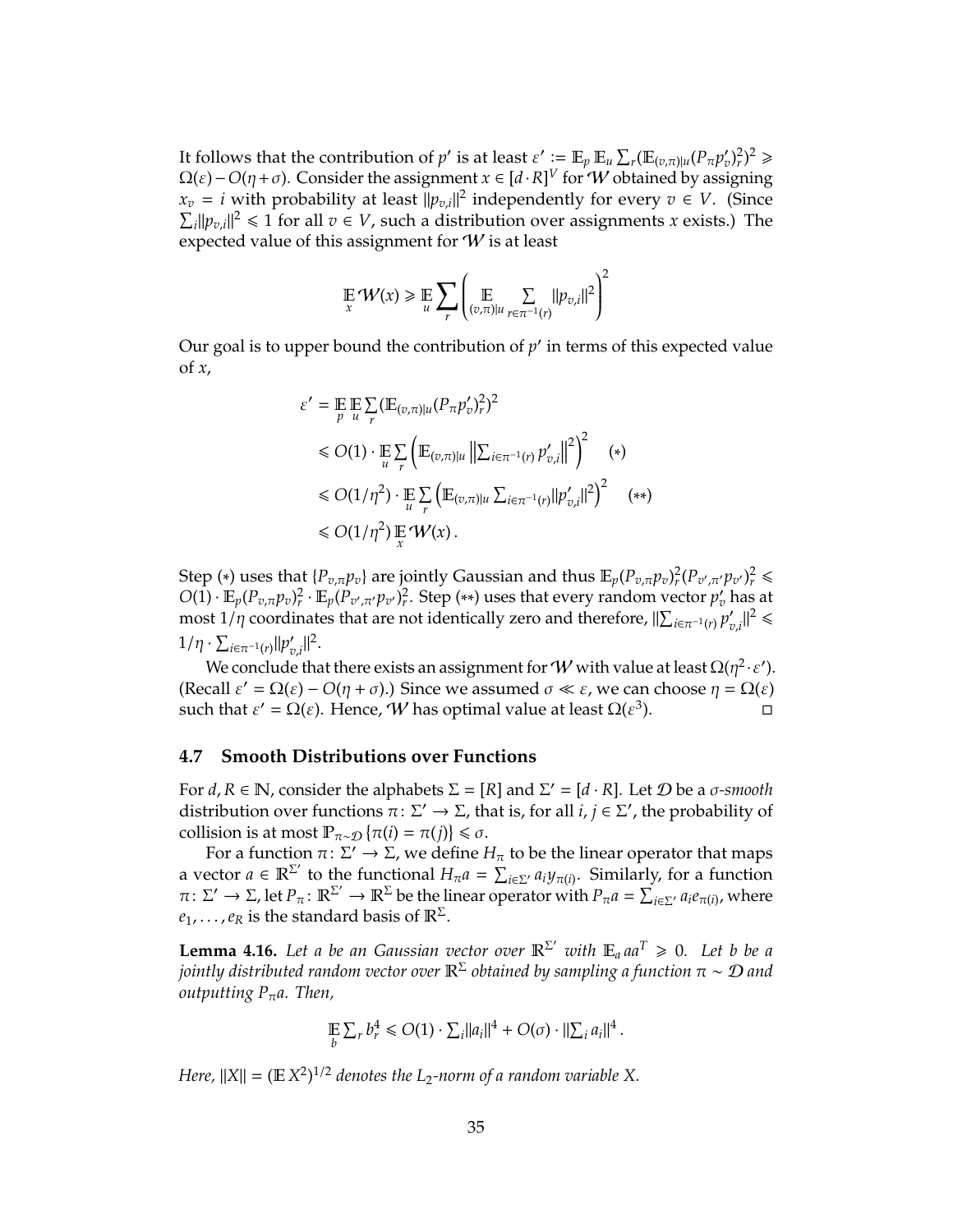<span id="page-35-3"></span>*Proof.* Conditioned on π, each *b<sup>r</sup>* is a Gaussian variable. Hence, its fourth moment  $\mathbb{E}_{b|\pi}$   $b_{r}^{4}$  is proportional to the square of its second moment,

$$
\mathbb{E}\sum_{b} b_{r}^{4} = O(1) \mathbb{E}_{\pi \sim \mathcal{D}} \sum_{r \in \Sigma} \left\| \sum_{i \in \pi^{-1}(r)} a_{i} \right\|^{4}
$$
\n
$$
= O(1) \sum_{i,j,k,\ell \in \Sigma'} (\mathbb{E} a_{i} a_{j}) (\mathbb{E} a_{k} a_{\ell}) \cdot \mathbb{P}_{\pi \sim \mathcal{D}} \left\{ \pi(i) = \pi(i) = \pi(j) = \pi(k) \right\}
$$
\n
$$
\leq \sum_{i \in \Sigma'} ||a_{i}||^{4} + \sigma \cdot \left\| \sum_{i \in \Sigma'} a_{i} \right\|^{4}
$$

The last step uses that  $\mathcal D$  is  $\sigma$ -smooth and that  $\mathbb E_a$  *aa*<sup> $T$ </sup>  $\geq 0$ .

## <span id="page-35-0"></span>**4.8 Lipschitz Approximation of Sign**

In this section, we show that for the purpose of the  $\S4.3$  it is possible to approximate the rounding function sign by a Lipschitz function  $\phi \colon \mathbb{R} \to [-1,1]$ . For our approximation, we will use the piece-wise linear function  $\phi_{\varepsilon}(x) := \text{sign}(x)$  for  $|x| > \varepsilon$  and  $\phi_{\varepsilon}(x) := x/\varepsilon$  for  $|x| \le \varepsilon$ . The function  $\phi_{\varepsilon}$  is  $1/\varepsilon$ -Lipschitz.

For convenience of the reader, we will use similar notation as in  $\S 4.3$ . Let  $\mathfrak I$  be a Max Cu $\tau$  instance with vertex set  $\{\pm 1\}^R$  (our dictatorship test gadget). Let  $f$  be Gaussian function on  $\{\pm 1\}^R$  (that is, the values  $\{f(x)\}_{x\in [\pm 1]^R}$  have a joint Gaussian distribution). Suppose  $\mathbb{E}_f f(x)^2 = 1$  for all  $x \in \{\pm 1\}^R$ .

**Lemma 4.17.**

$$
\mathbb{E}\limits_f \mathfrak{I}(\mathrm{sign}\circ f) = \mathbb{E}\limits_f \mathfrak{I}(\phi_{\varepsilon}\circ f) \pm O(\sqrt{\varepsilon}).
$$

*Proof.* Since  $\mathfrak{I}(\cdot)$  is a quadratic form with bounded eigenvalues, it is enough to show  $\mathbb{E}_f || \text{sign} \circ f - \phi_{\varepsilon} \circ f ||^2 \leq O(\varepsilon)$ . We can verify by direct calculation,

$$
\mathbb{E}||\text{sign} \circ f - \phi_{\varepsilon} \circ f||^2 = \mathbb{E}_{x \in \{\pm 1\}^R} \mathbb{E}(\text{sign}(f(x)) - \phi_{\varepsilon}(f(x)))^2
$$
  
\$\leqslant \mathbb{E} \mathbb{E}\_{x \in \{\pm 1\}^R} \mathbb{P}\{|f(x)| \leqslant \varepsilon\} = O(\varepsilon)\$.

## <span id="page-35-1"></span>**4.9 Pairwise Independence and Invariance Principle**

In this section, we state a special case of the invariance principle [\[MOO05\]](#page-38-7).

Let *D* be a pairwise uniform distribution on  $\{\pm 1\}^K$ . For  $R \in \mathbb{N}$ , let  $\Delta_D$  be the following multilinear form on functions  $f^{(1)}, \ldots, f^{(K)}: \{\pm 1\}^R \to \mathbb{R}$ ,

$$
\Delta_D(f^{(1)},\ldots,f^{(K)})\stackrel{\text{def}}{=} \mathop{\mathbb{E}}_{D^R} f^{(1)}\cdots f^{(K)}.
$$

(Here, we think of  $D^R$  as a distribution over vectors  $x^{(1)},...,x^{(K)} \in {\pm 1}^R$ , each coordinate drawn independently from *D*.)

<span id="page-35-2"></span>**Theorem 4.18** ([\[MOO05,](#page-38-7) [AM09\]](#page-36-4)). *]* Let  $f: {\pm 1}^R \to \mathbb{R}$  be a function of degree at most *d* and  $E f = 0$ *. Then,* 

$$
\Delta_D(f,\ldots,f)\leq O_{K,d}(1)\cdot \max_r (\mathrm{Inf}_r\,f)^{1/2}\|f\|^{K-1}\,.
$$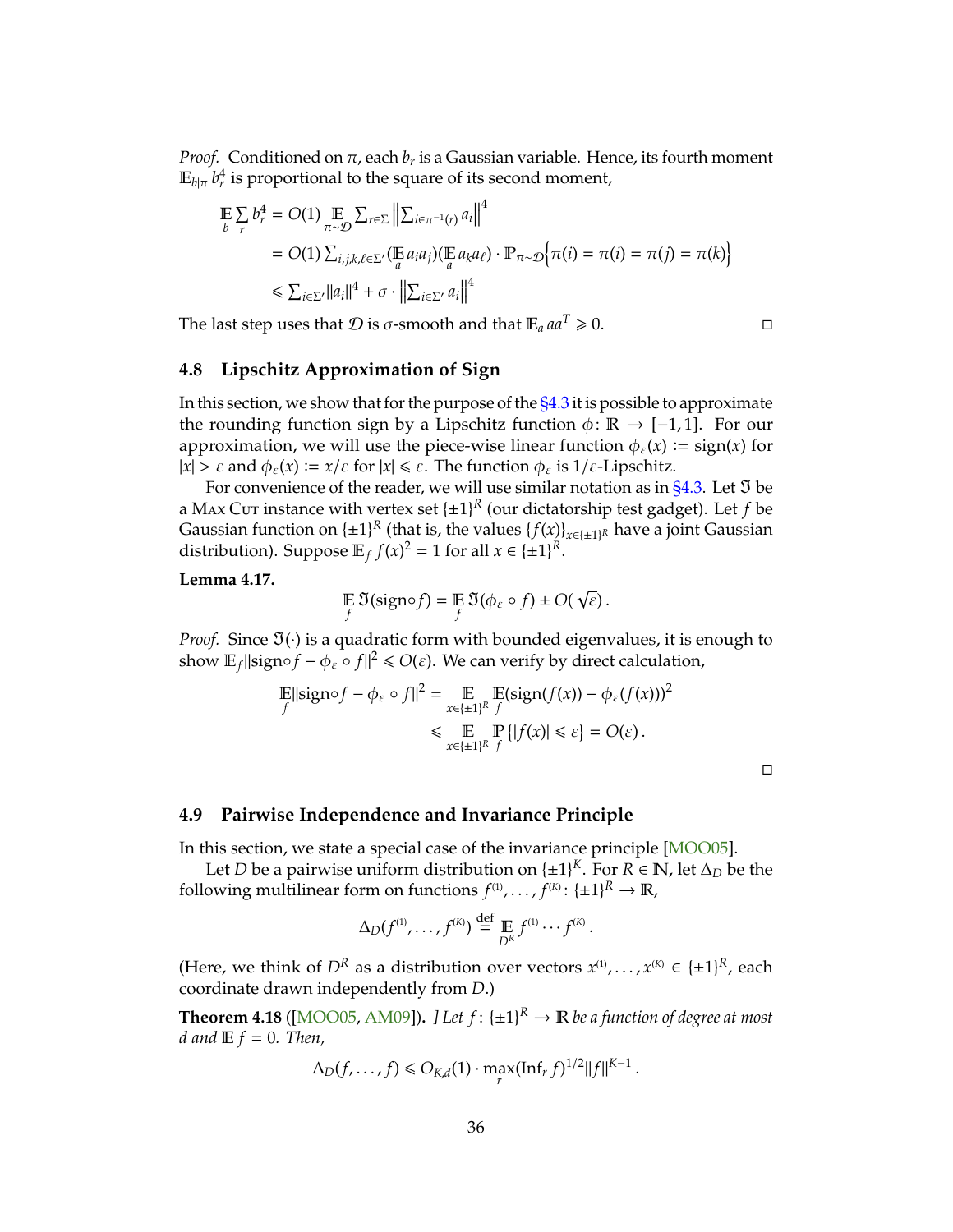## **Acknowledgements**

<span id="page-36-0"></span>We thank Avi Wigderson for some useful pointers on meta algorithmic results.

## **References**

- <span id="page-36-6"></span>[AAM+11] Noga Alon, Sanjeev Arora, Rajsekar Manokaran, Dana Moshkovitz, and Omri Weinstein, *Inapproximability of densest k-subgraph from average case hardness*, 2011, Manuscript. [5,](#page-4-0) [19](#page-18-1)
- <span id="page-36-1"></span>[ABS10] Sanjeev Arora, Boaz Barak, and David Steurer, *Subexponential algorithms for unique games and related problems*, FOCS, 2010, pp. 563–572. [3,](#page-2-2) [8](#page-7-2)
- <span id="page-36-11"></span>[ABW10] Benny Applebaum, Boaz Barak, and Avi Wigderson, *Public-key cryptography from di*ff*erent assumptions*, STOC, 2010, pp. 171–180. [21](#page-20-1)
- <span id="page-36-7"></span>[AH11] Per Austrin and Johan Håstad, *Randomly supported independence and resistance*, SIAM J. Comput **40** (2011), no. 1, 1–27. [13](#page-12-2)
- <span id="page-36-8"></span>[AH12] , *On the usefulness of predicates*, IEEE Conference on Computational Complexity, 2012, To appear. [14,](#page-13-2) [24](#page-23-3)
- <span id="page-36-3"></span>[AKK+08] Sanjeev Arora, Subhash Khot, Alexandra Kolla, David Steurer, Madhur Tulsiani, and Nisheeth K. Vishnoi, *Unique games on expanding constraint graphs are easy*, STOC, 2008, pp. 21–28. [3,](#page-2-2) [16](#page-15-1)
- <span id="page-36-9"></span>[Ale03] Michael Alekhnovich, *More on average case vs approximation complexity*, FOCS, IEEE Computer Society, 2003, pp. 298–307. [19](#page-18-1)
- <span id="page-36-4"></span>[AM09] Per Austrin and Elchanan Mossel, *Approximation resistant predicates from pairwise independence*, Computational Complexity **18** (2009), no. 2, 249–271. [5,](#page-4-0) [36](#page-35-3)
- <span id="page-36-2"></span>[BBH+12] Boaz Barak, Fernando G.S.L. Brandão, Aram Harrow, Jonathan Kelner, David Steurer, and Yuan Zhou, *Hypercontractivity, sum-ofsquares proofs, and their applications*, STOC, 2012, To appear. [3](#page-2-2)
- <span id="page-36-5"></span>[BCC+10] Aditya Bhaskara, Moses Charikar, Eden Chlamtac, Uriel Feige, and Aravindan Vijayaraghavan, *Detecting high log-densities: an O*(*n* 1/4 ) *approximation for densest k-subgraph*, STOC, 2010, pp. 201–210. [5](#page-4-0)
- <span id="page-36-10"></span>[BCV+12] Aditya Bhaskara, Moses Charikar, Aravindan Vijayaraghavan, Venkatesan Guruswami, and Yuan Zhou, *Polynomial integrality gaps for strong SDP relaxations of densest k-subgraph*, SODA, 2012, pp. 388– 405. [21](#page-20-1)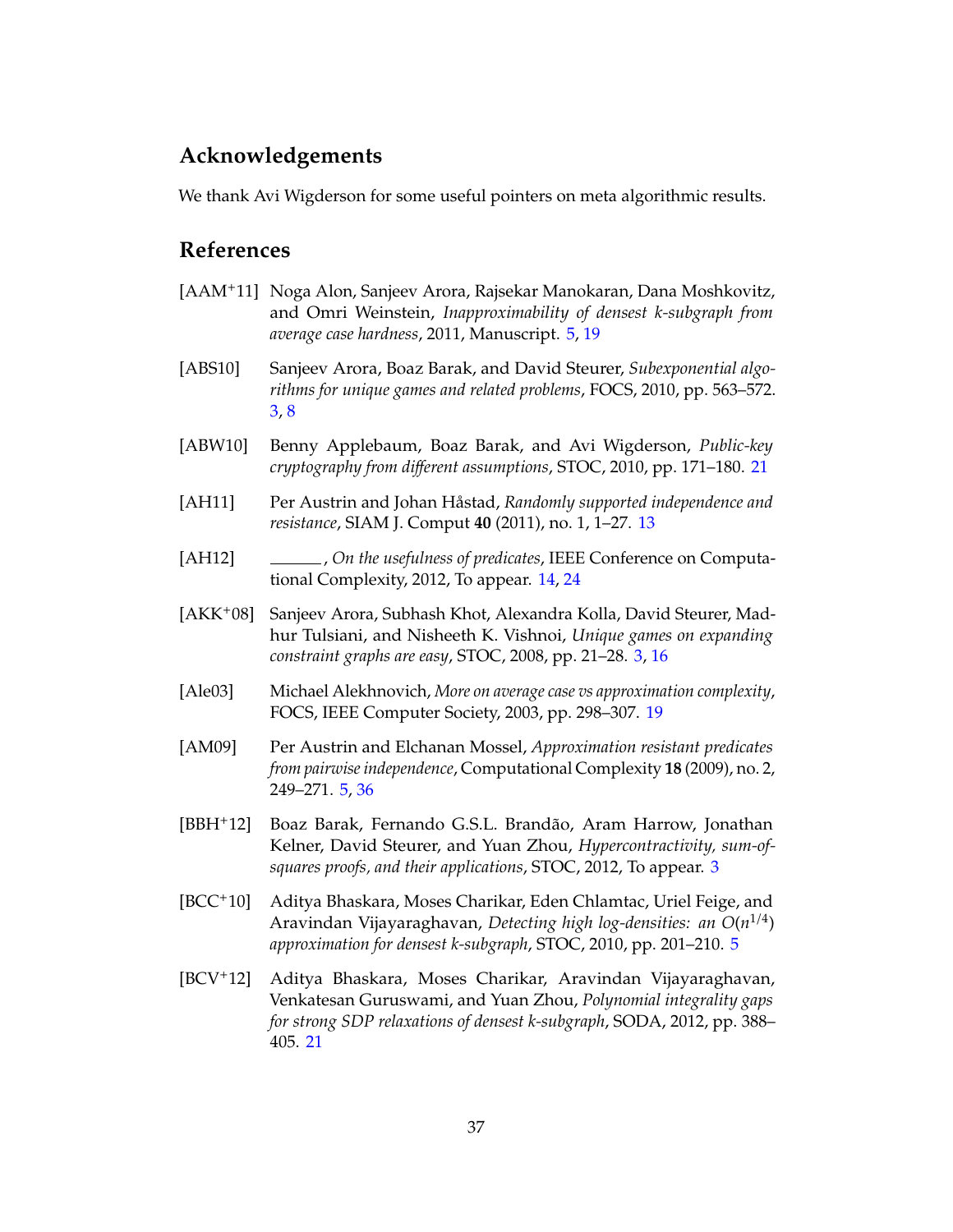- <span id="page-37-8"></span>[BFKL93] Avrim Blum, Merrick L. Furst, Michael J. Kearns, and Richard J. Lipton, *Cryptographic primitives based on hard learning problems*, CRYPTO, Lecture Notes in Computer Science, vol. 773, Springer, 1993, pp. 278– 291. [5](#page-4-0)
- <span id="page-37-10"></span>[BGLR93] Mihir Bellare, Shafi Goldwasser, Carsten Lund, and Alexander Russell, *E*ffi*cient probabilistically checkable proofs and applications to approximations*, STOC, 1993, pp. 294–304. [5,](#page-4-0) [20](#page-19-2)
- <span id="page-37-9"></span>[BGMT12] Siavosh Benabbas, Konstantinos Georgiou, Avner Magen, and Madhur Tulsiani, *SDP gaps from pairwise independence*, 2012, Manuscript. [5,](#page-4-0) [16](#page-15-1)
- <span id="page-37-4"></span>[BHHS11] Boaz Barak, Moritz Hardt, Thomas Holenstein, and David Steurer, *Subsampling mathematical relaxations and average-case complexity*, SODA, SIAM, 2011, pp. 512–531. [3](#page-2-2)
- <span id="page-37-3"></span>[BK09] Libor Barto and Marcin Kozik, *Constraint satisfaction problems of bounded width*, FOCS, IEEE Computer Society, 2009, pp. 595–603. [3](#page-2-2)
- <span id="page-37-5"></span>[BT06] Andrej Bogdanov and Luca Trevisan, *On worst-case to average-case reductions for np problems*, SIAM J. Comput. **36** (2006), no. 4, 1119–1159, Preliminary version in FOCS '03. [5](#page-4-0)
- <span id="page-37-2"></span>[Bul02] Andrei A. Bulatov, *A dichotomy theorem for constraints on a three-element set*, FOCS, IEEE Computer Society, 2002, pp. 649–658. [3](#page-2-2)
- <span id="page-37-6"></span>[Fei02] Uriel Feige, *Relations between average case complexity and approximation complexity*, IEEE Conference on Computational Complexity, 2002, p. 5. [5,](#page-4-0) [14,](#page-13-2) [15,](#page-14-1) [19](#page-18-1)
- <span id="page-37-12"></span>[FKO06] Uriel Feige, Jeong Han Kim, and Eran Ofek, *Witnesses for nonsatisfiability of dense random 3CNF formulas*, FOCS, 2006, pp. 497–508. [17](#page-16-2)
- <span id="page-37-1"></span>[FV98] Tomás Feder and Moshe Y. Vardi, *The computational structure of monotone monadic snp and constraint satisfaction: A study through datalog and group theory*, SIAM J. Comput. **28** (1998), no. 1, 57–104. [3](#page-2-2)
- <span id="page-37-7"></span>[GKL88] Oded Goldreich, Hugo Krawczyk, and Michael Luby, *On the existence of pseudorandom generators*, CRYPTO, Lecture Notes in Computer Science, vol. 403, Springer, 1988, pp. 146–162. [5](#page-4-0)
- <span id="page-37-0"></span>[GLS81] Martin Grötschel, László Lovász, and Alexander Schrijver, *The ellipsoid method and its consequences in combinatorial optimization*, Combinatorica **1** (1981), no. 2, 169–197. [3](#page-2-2)
- <span id="page-37-11"></span>[GRSW12] Venkatesan Guruswami, Prasad Raghavendra, Rishi Saket, and Yi Wu, *Bypassing UGC from some optimal geometric inapproximability results*, SODA, 2012, pp. 699–717. [6,](#page-5-1) [9,](#page-8-1) [10,](#page-9-2) [11,](#page-10-1) [24,](#page-23-3) [26](#page-25-1)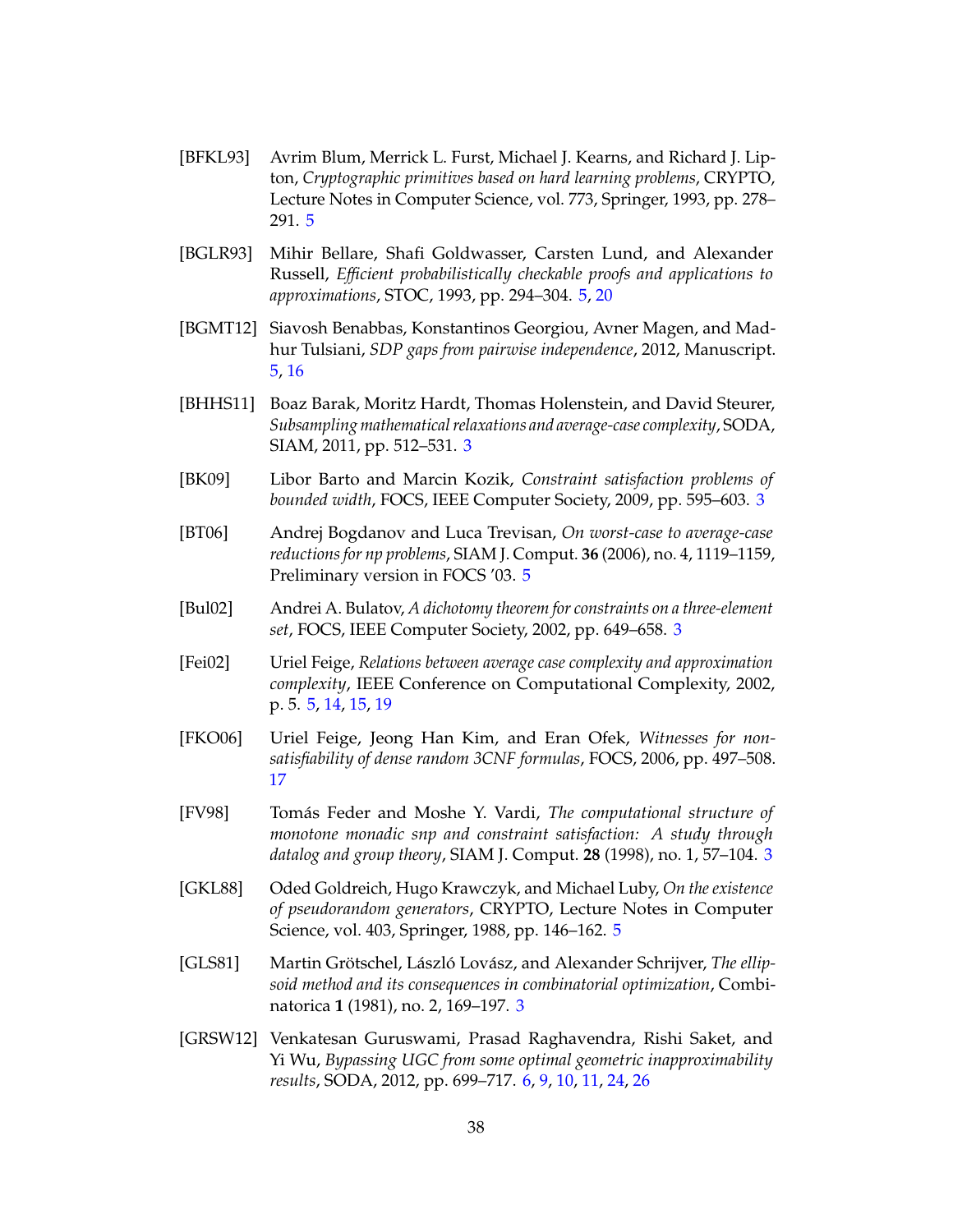- <span id="page-38-10"></span>[GW95] Michel X. Goemans and David P. Williamson, *Improved approximation algorithms for maximum cut and satisfiability problems using semidefinite programming*, J. ACM **42** (1995), no. 6, 1115–1145, Preliminary version in STOC '94. [9,](#page-8-1) [22](#page-21-3)
- <span id="page-38-4"></span>[Hås01] Johan Håstad, *Some optimal inapproximability results*, J. ACM **48** (2001), no. 4, 798–859. [5](#page-4-0)
- <span id="page-38-1"></span>[HN90] Pavol Hell and Jaroslav Nesetril, *On the complexity of h-coloring*, J. Comb. Theory, Ser. B **48** (1990), no. 1, 92–110. [3](#page-2-2)
- <span id="page-38-12"></span>[Kho02a] Subhash Khot, *Hardness results for coloring 3 -colorable 3 -uniform hypergraphs*, FOCS, IEEE Computer Society, 2002, pp. 23–32. [26](#page-25-1)
- <span id="page-38-2"></span>[Kho02b] , *On the power of unique 2-prover 1-round games*, STOC, 2002, pp. 767–775. [3](#page-2-2)
- <span id="page-38-6"></span>[KKMO04] Subhash Khot, Guy Kindler, Elchanan Mossel, and Ryan O'Donnell, *Optimal inapproximability results for Max-Cut and other 2-variable CSPs?*, FOCS, 2004, pp. 146–154. [6,](#page-5-1) [10,](#page-9-2) [29](#page-28-3)
- <span id="page-38-8"></span>[KKMO07] Subhash Khot, Guy Kindler, Elchanan Mossel, and Ryan O'Donnell, *Optimal inapproximability results for Max-Cut and other* 2*-variable CSPs?*, SIAM Journal on Computing **37** (2007), no. 1, 319–357. [8](#page-7-2)
- <span id="page-38-3"></span>[KMM11] Alexandra Kolla, Konstantin Makarychev, and Yury Makarychev, *How to play unique games against a semi-random adversary: Study of semi-random models of unique games*, FOCS, 2011, pp. 443–452. [3](#page-2-2)
- <span id="page-38-11"></span>[Lau03] Monique Laurent, *A comparison of the sherali-adams, lovász-schrijver, and lasserre relaxations for 0-1 programming*, Math. Oper. Res. **28** (2003), no. 3, 470–496. [16](#page-15-1)
- <span id="page-38-0"></span>[LY80] John M. Lewis and Mihalis Yannakakis, *The node-deletion problem for hereditary properties is np-complete*, J. Comput. Syst. Sci. **20** (1980), no. 2, 219–230. [3](#page-2-2)
- <span id="page-38-7"></span>[MOO05] Elchanan Mossel, Ryan O'Donnell, and Krzysztof Oleszkiewicz, *Noise stability of functions with low influences invariance and optimality*, FOCS, 2005, pp. 21–30. [6,](#page-5-1) [29,](#page-28-3) [36](#page-35-3)
- <span id="page-38-9"></span>[MOO10] E. Mossel, R. O'Donnell, and K. Oleszkiewicz., *Noise stability of functions with low influences: invariance and optimality*, Annals of Mathematics **171** (2010), no. 1, 295–341. [8](#page-7-2)
- <span id="page-38-5"></span>[Mos11] Dana Moshkovitz, *The projection games conjecture and the NP-hardness of* ln *n-approximating set-cover*, Electronic Colloquium on Computational Complexity (ECCC) **18** (2011), 112. [5,](#page-4-0) [20](#page-19-2)